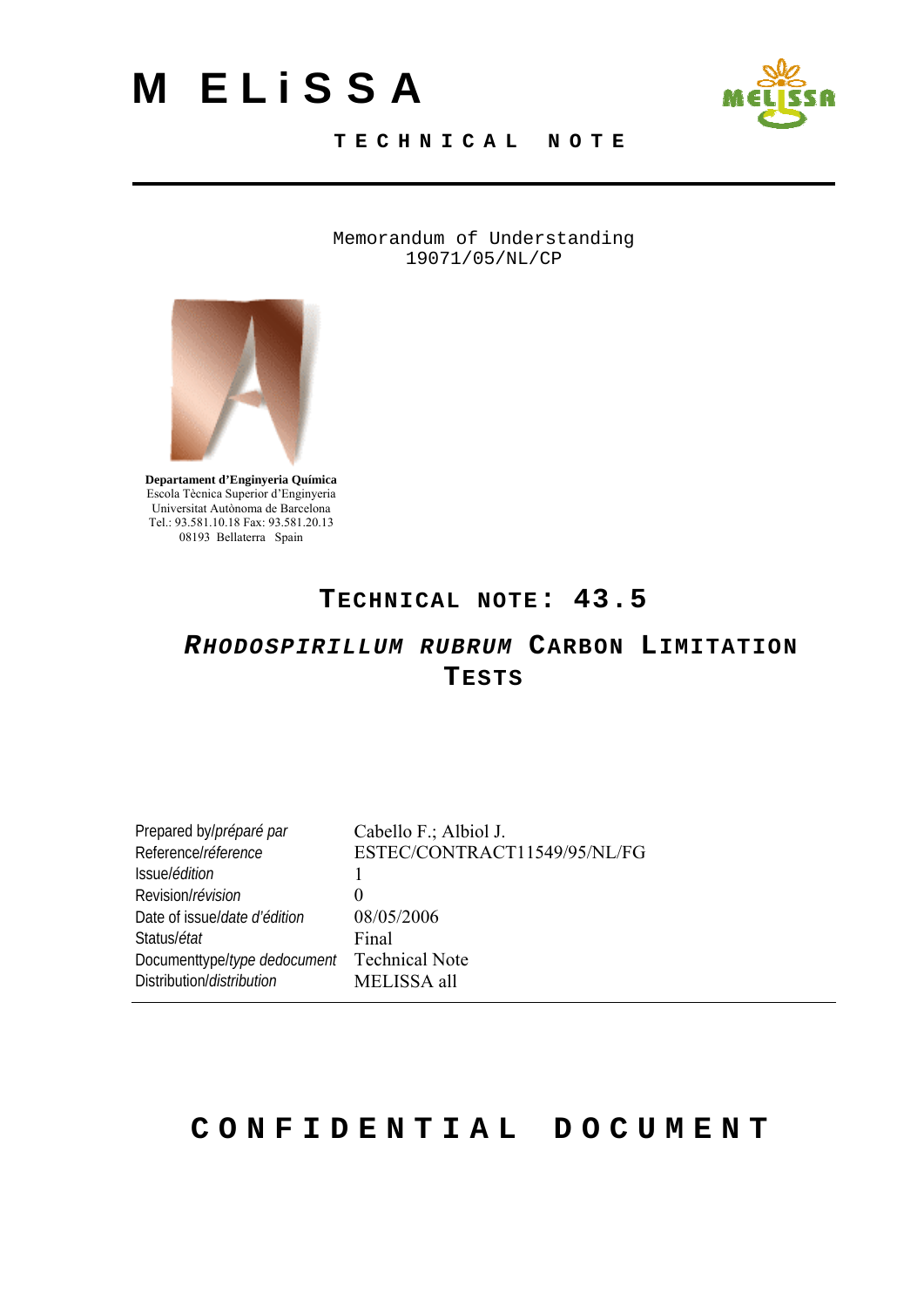

#### **APPROVAL**

<span id="page-1-0"></span>

| Title<br>titre             | Rhodospirillum rubrum Carbon Limitation Tests |             |                   | issue<br>issue | revision<br>$\overline{1}$<br>$\boldsymbol{0}$<br>revision |
|----------------------------|-----------------------------------------------|-------------|-------------------|----------------|------------------------------------------------------------|
|                            |                                               |             |                   |                |                                                            |
| author<br>auteur           | Cabello F.; Albiol J.                         |             |                   | date<br>date   | 08/05/2006                                                 |
|                            |                                               |             |                   |                |                                                            |
| approved by<br>approuvé by | Gòdia F.                                      |             |                   | date<br>date   | 8/05/2006                                                  |
| <b>CHANGE</b><br>LOG       |                                               |             |                   |                |                                                            |
|                            | reason for change Iraison du changement       | issue/issue | revision/revision |                | date/date                                                  |
|                            |                                               |             |                   |                |                                                            |

#### **CHANGE RECORD**

ISSUE: 1 REVISION: 0

| reason for change/raison du changement | page(s)/ <i>page(s)</i> | $\vert$ paragraph(s)/ <i>paragraph(s)</i> |
|----------------------------------------|-------------------------|-------------------------------------------|
|                                        |                         |                                           |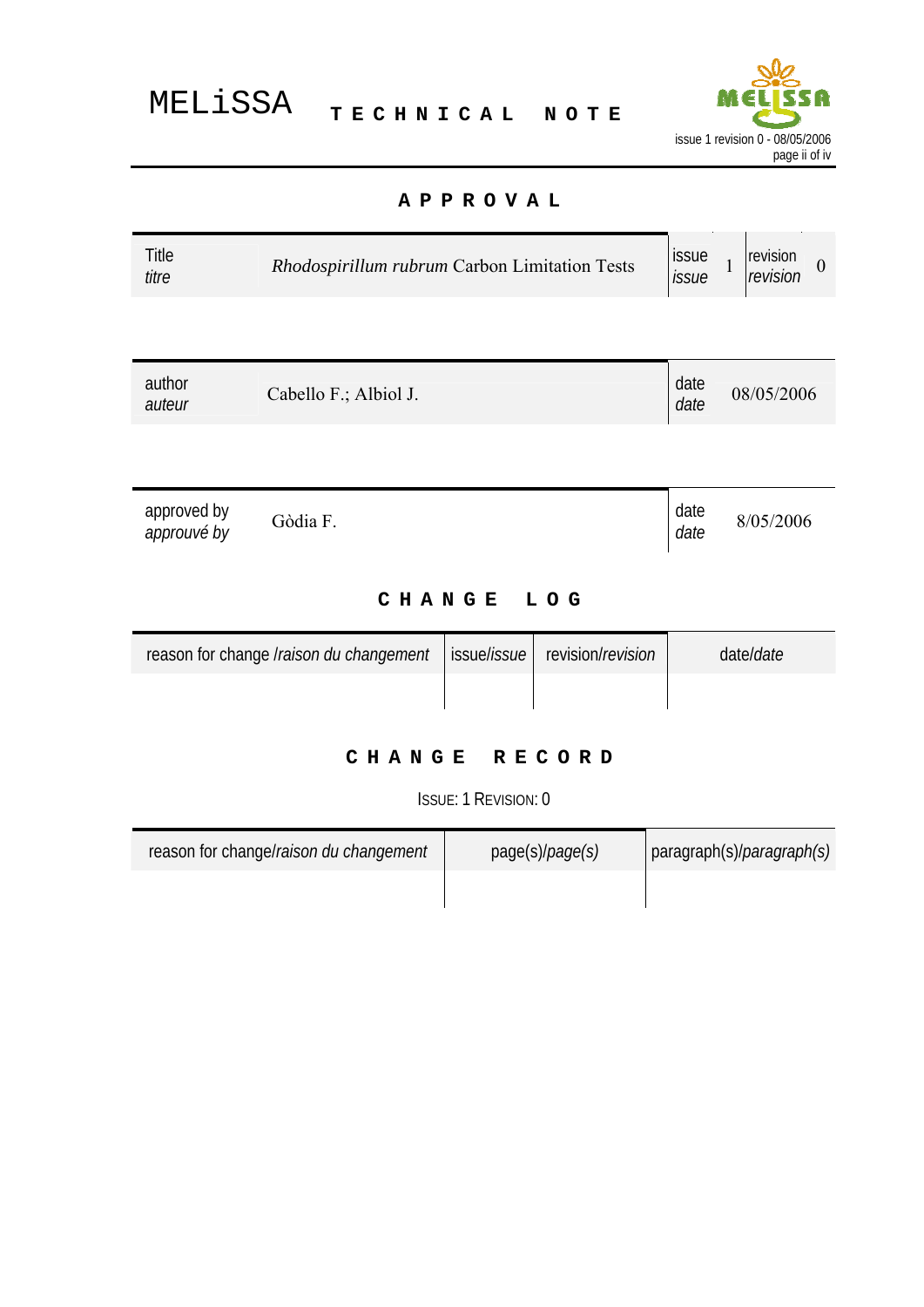

#### TABLE OF CONTENTS

| $4.5 \beta$ - Polyhydroxybutyrate (PHB) and $\beta$ - Polyhydroxyvalerate (PHV) determination |  |
|-----------------------------------------------------------------------------------------------|--|
|                                                                                               |  |
|                                                                                               |  |
|                                                                                               |  |
|                                                                                               |  |
|                                                                                               |  |
|                                                                                               |  |
|                                                                                               |  |
|                                                                                               |  |
|                                                                                               |  |
|                                                                                               |  |
|                                                                                               |  |
| Appendix 3: Protein determination method (Lowry modified method)  60                          |  |
|                                                                                               |  |
|                                                                                               |  |
|                                                                                               |  |
|                                                                                               |  |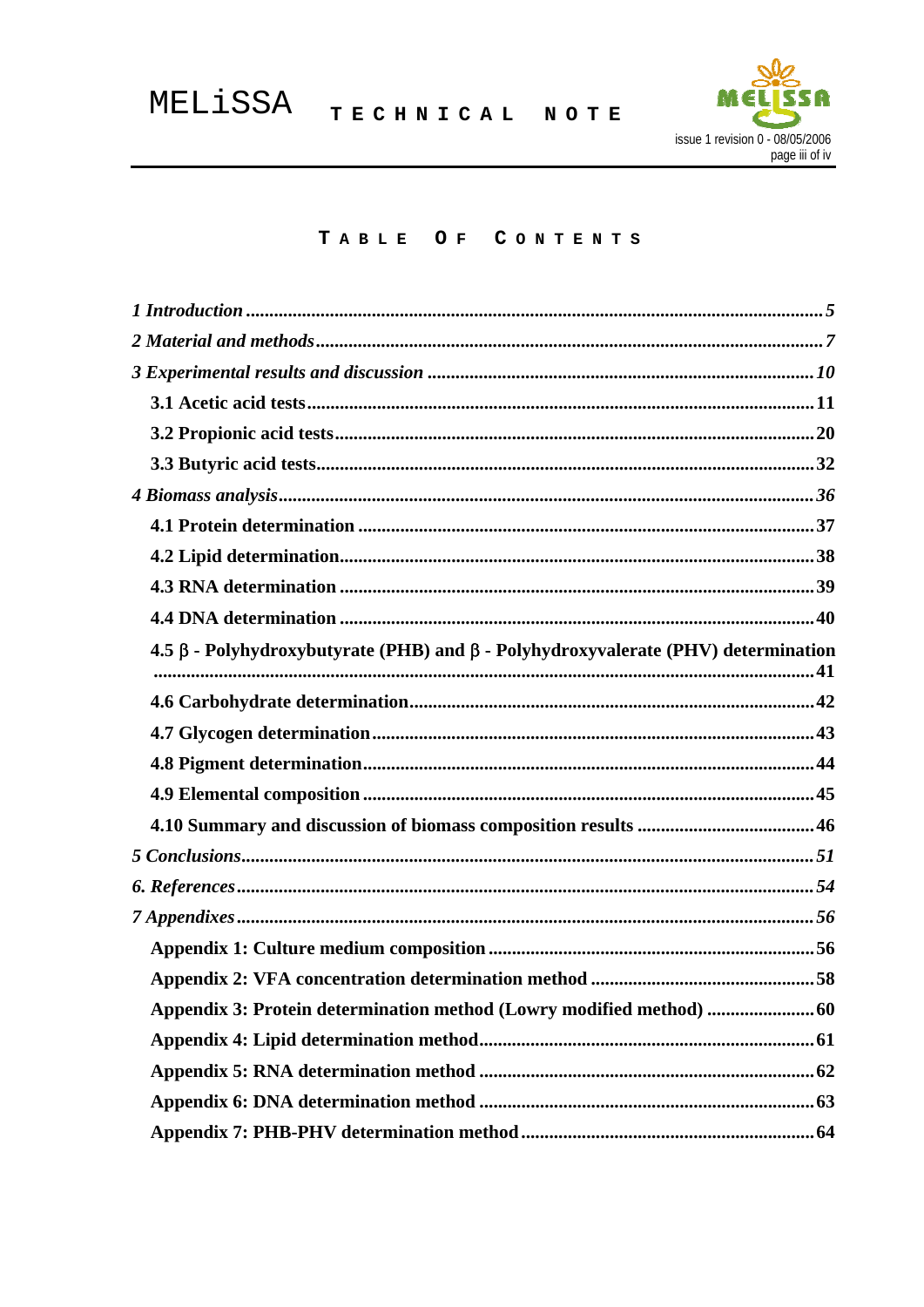

#### **L IST OF T ABLES**

| Table 1: Summary of experimental conditions and major variables in acetic acid cultures. [C] |
|----------------------------------------------------------------------------------------------|
| Concentration of carbon source in gC/L.<br>18                                                |
| Table 2: Summary of experimental conditions and major variables in propionic acid cultures.  |
| [C] cult.: Concentration of carbon source in the culture as gC/L. (B.D.: Below detection     |
|                                                                                              |
| Table 3: Summary of experimental conditions and major variables in butyric acid cultures.    |
| [C] Concentration of carbon source in gC/L. (B.D.: Below detection limit of the gas          |
| 35                                                                                           |
| Table 4: summary of conditions and biomass concentrations obtained at which each biomass     |
| was obtained.                                                                                |
|                                                                                              |
|                                                                                              |
|                                                                                              |
|                                                                                              |
|                                                                                              |
| Table 10: Results of the total carbohydrates determination. (data given in % DW)42           |
| Table 11: Results of the glycogen content determination. (data given in % DW)                |
| Table 12: Results of the pigment content determination. (data given in % DW) 44              |
| Table 13: Results of the elemental composition determination ( $w/w$ %). Percentages do not  |
|                                                                                              |
|                                                                                              |
| Table 15: Incident light calibration experimental data in Applikon bioreactor (30 lamps)  70 |
| Table 16: Incident light calibration experimental data in Applikon bioreactor (15 lamps)  71 |
| Table 17: Incident light calibration experimental data in Bioengineering bioreactor71        |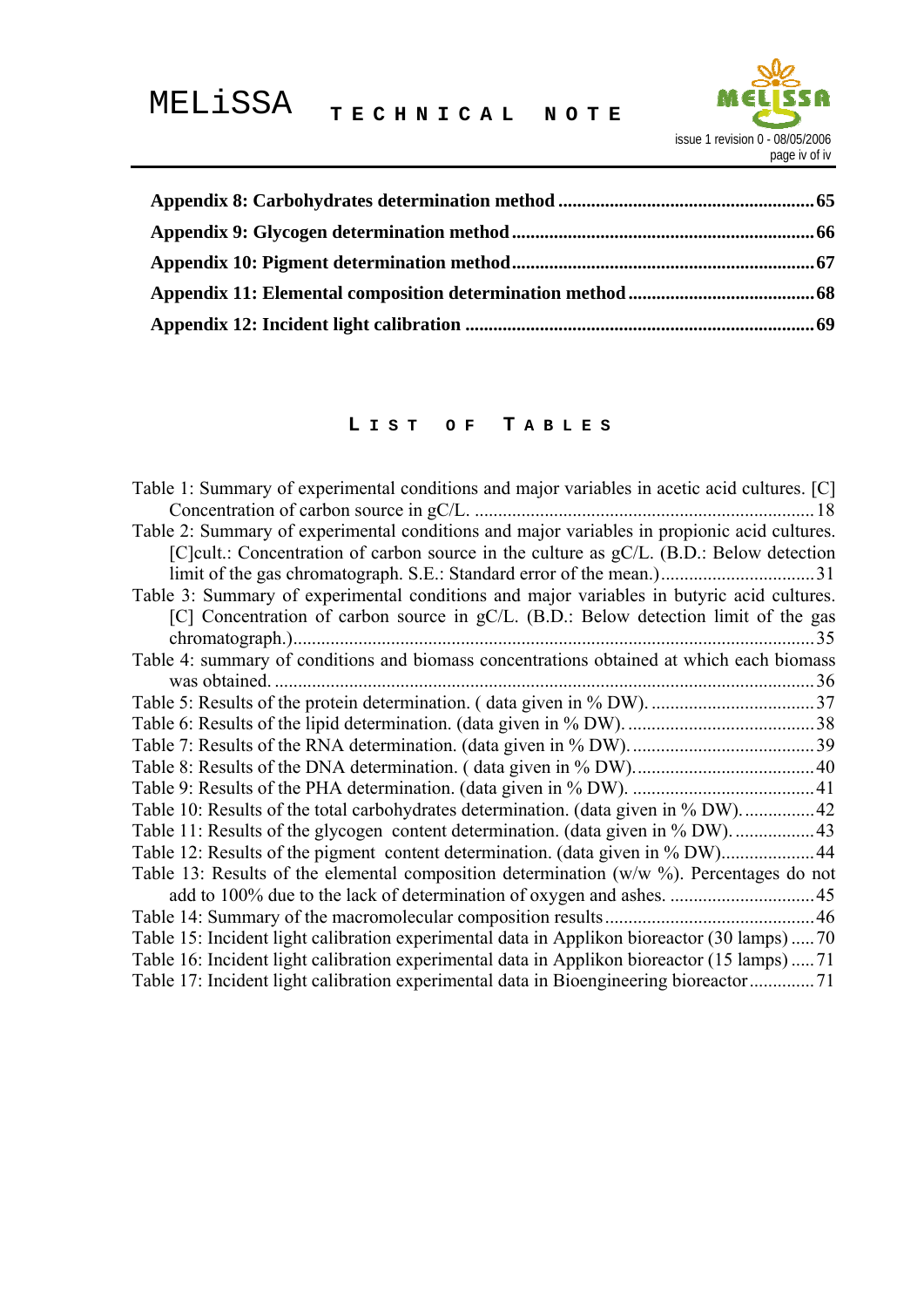

#### <span id="page-4-0"></span>**1 Introduction**

The development of compartment II, and particularly the heterotrophic subcompartment, is being performed at different levels, one of those being the characterization of the photoheterotrophic bacteria used in that compartment. In order to characterise the growth of *Rhodospirillum rubrum* cells, several studies were performed previous to the present one. The preliminary studies were done using different volatile fatty acids as carbon source at different light intensities (Lenguaza *et al.* 1997). These tests were batch cultures carried out using monodimensional illumination. Those preliminary tests were followed by a range cultures were the growth rate was evaluated using two different kinds of light source, halogen and incandescent lamps (Cabello *et al.* 1999). Finally, several continuous culture experiments were carried out using acetic acid as carbon source at different light intensities (Cabello *et al.* 2001). Complementary data on the behaviour of this compartment using different carbon sources was also obtained during the bench loop interconnection tests (Creus *et al.* 2002a and Creus *et al.* 2002b).

The original tasks assigned in the contract to this workpackage had the main objective to test the light control law for this compartment developed by other MELISSA partners. However, at present time this control law is still in progress due to the difficulties found in its development. Due to this delay it was agreed with ESA to modify the original task in order to collect experimental data complementing the previously obtained ones. The experiments proposed had to provide results emphasizing the carbon limiting conditions. Due to the limited data available in those conditions but also to limit the number of experiments to perform (that is manpower and budget allocation to the already assigned ones), it was agreed to select three different carbon sources among the main ones produced in compartment I. For each carbon source experimental data should be obtained for at least two light intensities and two dilution rates. The experiments should be performed trying to approach, as much as possible, the conditions were the culture changes from light limiting conditions to carbon limiting conditions as those are considered the most interesting points. While performing the tests, biomass composition should be analysed at each steady state and any characteristic trend showing variation in the measured composition remarked.

| TN 43.5                                                                                                       |                                               |  |
|---------------------------------------------------------------------------------------------------------------|-----------------------------------------------|--|
| <b>UAB</b>                                                                                                    | Rhodospirillum rubrum Carbon Limitation Tests |  |
| This document is confidential property of the MELISSA partners and shall not be used, duplicated, modified or |                                               |  |
| transmitted without their authorization                                                                       |                                               |  |
| Memorandum of Understanding 19071/05/NL/CP                                                                    |                                               |  |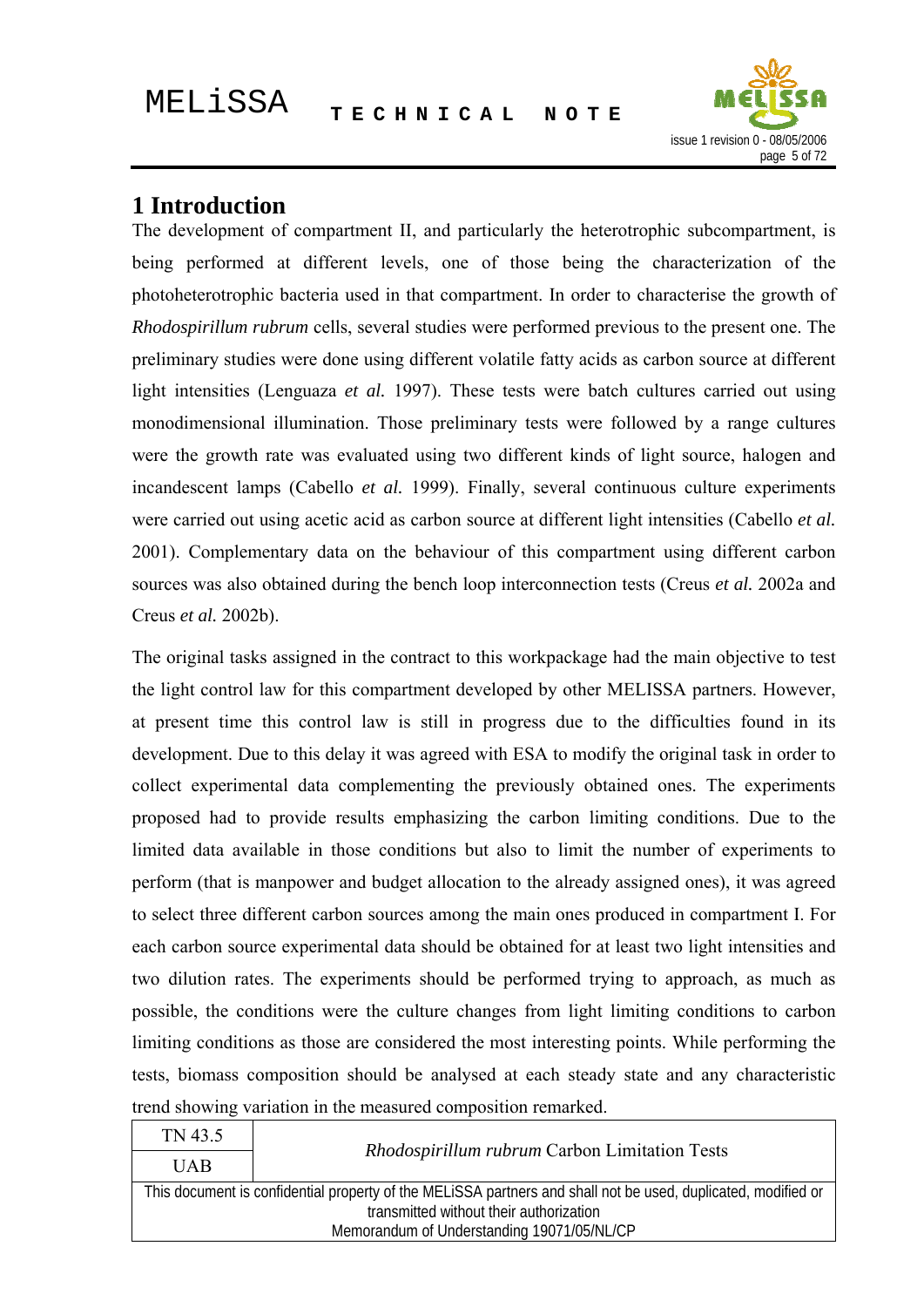

Consequently in this work package several tests have been carried out, using acetic, propionic and butyric acids as carbon sources, under different carbon limitation conditions. These tests have been performed in continuous culture mode using two different photobioreactors (2.4 L and 8 L) at different illumination conditions and at different dilution rates.

The present results complement previously obtained experimental data, already reported in TN 37.7 (Cabello *et al.* 2001). These results, as the previous ones, indicate some relationship between the ratio of available light/available carbon and the performance of the culture. The empirical data indicate that when this ratio is low (low light intensity and/or high carbon concentration), the *R. rubrum* cells start to accumulate granules of reserve polymers (such as poly-β-hydroxy-butyrate, poly-β-hydroxy-valerate and sometimes glycogen) inside the cell, changing its morphology and physiology.

The obtained results complement the other obtained ones and contribute to the progress towards the building or verifying mathematical models that will be later used in the planning, sizing or development of the control of this compartment.

| TN 43.5                                                                                                                                                  |                                               |  |
|----------------------------------------------------------------------------------------------------------------------------------------------------------|-----------------------------------------------|--|
| <b>UAB</b>                                                                                                                                               | Rhodospirillum rubrum Carbon Limitation Tests |  |
| This document is confidential property of the MELISSA partners and shall not be used, duplicated, modified or<br>transmitted without their authorization |                                               |  |
| Memorandum of Understanding 19071/05/NL/CP                                                                                                               |                                               |  |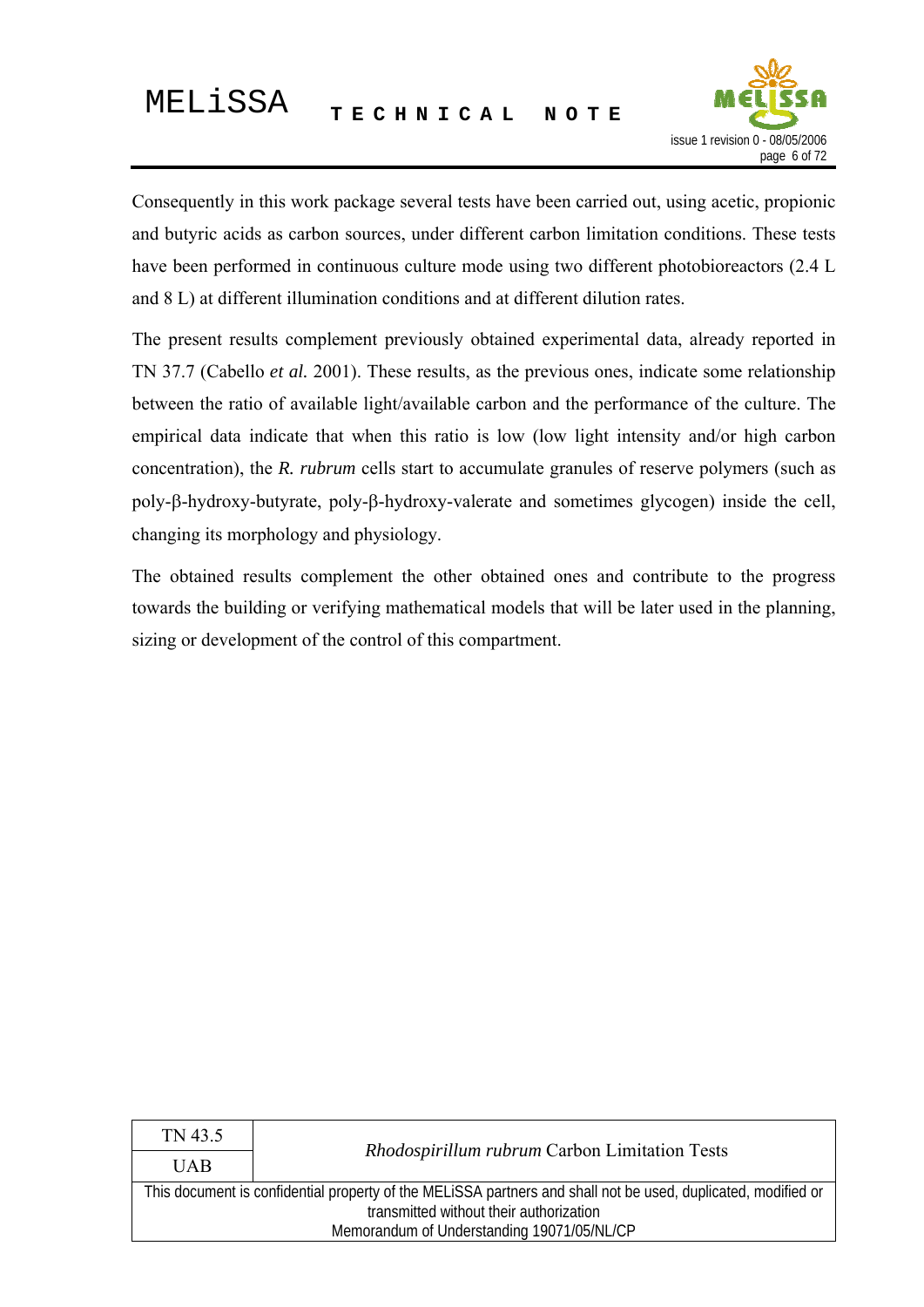

#### <span id="page-6-0"></span>**2 Material and methods**

The bacterial strain used was *Rhodospirillum rubrum* (ATCC 25903) and was obtained from the American Type Culture Collection. The strain was received freeze-dried and was revived using R8AH medium (ATCC medium 550). This medium was also used for periodical subculture of the backup inoculum cultures.

The culture medium used during the tests was based on the basal salt mixture formulated by Segers & Verstraete. The carbon and electron sources used in the tests were acetic acid, propionic acid, and butyric acid and biotin was used as the only vitamin. The culture medium composition is detailed in Appendix 1.

Acetic acid tests were carried out in a 8 L *Bioengineering* photobioreactor (figure 1). The bioreactor vessel is an illuminated cylindrical glass vessel with stainless steal head and bottom sections where the probes are located. Because of the metallic sections, especially due to the head section size, the illuminated volume fraction (IVF) is equal to 0.52 (IVF is the fraction of the bioreactor total volume that is externally illuminated by lamps (4.16 L) previously measured filling the cylindrical glass vessel with water). The bioreactor is surrounded by a set of 48 halogen lamps (Sylvania professional BAB 38º 12V 20W, improved version, cool beam, UV filtered (green box) code type 215). The bioreactor is mechanically stirred (300 rpm) by a central stirrer with five propellers, as it is described in TN 47.1 (Cabello *et al.*, 2000). The temperature was controlled at 30 ºC by means of a thermostatic bath, which pumps cool water through the external glass jacket of the photobioreactor, located in the glass vessel. The temperature of the gas condenser was maintained low by means of a water flow at 4 ºC. The pH was maintained at 6.9 by means of an auxiliary control unit, which added HCl (1.5 M) or NaOH (1.5 M) according to the deviation of the pH from the set point value. Anaerobic conditions were maintained by filling the headspace with Argon gas.

Propionic and butyric acid tests were performed in a 2.4 L Applikon photobioreactor (figure 2). This reactor consists in a 2.4 L cylindrical glass vessel mechanically stirred by a Rushton turbine (300 rpm). The external surface of the reactor was completely illuminated by either 15 or 30 halogen lamps (Sylvania professional BAB 38º 12V 20W, improved version, cool

| TN 43.5                                                                                                       |                                               |  |
|---------------------------------------------------------------------------------------------------------------|-----------------------------------------------|--|
| <b>UAB</b>                                                                                                    | Rhodospirillum rubrum Carbon Limitation Tests |  |
| This document is confidential property of the MELISSA partners and shall not be used, duplicated, modified or |                                               |  |
| transmitted without their authorization                                                                       |                                               |  |
| Memorandum of Understanding 19071/05/NL/CP                                                                    |                                               |  |
|                                                                                                               |                                               |  |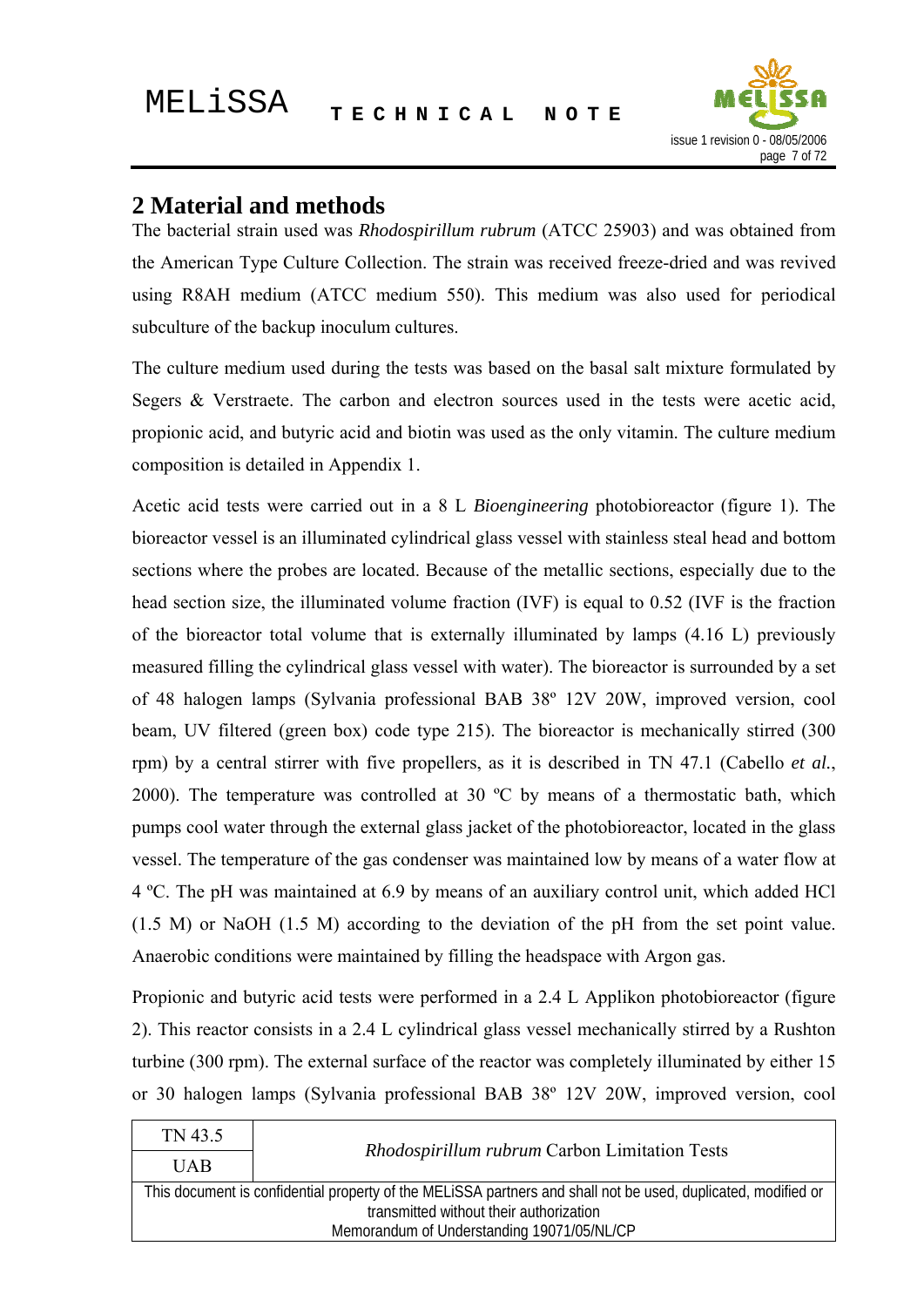

beam, UV filtered (green box) code type 215). The temperature was controlled at 30 ºC by means of a thermostatic bath, pumping cool water through the external glass jacket of the photobioreactor. The temperature of the gas condenser was maintained low by means of a water flow at 4  $^{\circ}$ C. No gas was added through the internal sparger and the CO<sub>2</sub> requirements of the culture were provided by the concentration of NaHCO<sub>3</sub> in the fresh medium. The pH was maintained at  $6.9 +/- 1$  by means of an auxiliary control unit, which added HCl (1.5 M) or NaOH (1.5 M) depending on the deviation of the pH from the set point value.

In all of the tests, biomass concentration was determined measuring the dry weight. The dry weight was determined by filtering the sample through a 0.22 μm Millipore filter, dried until constant weight in a microwave oven (20 min., 150 W) and cooled to room temperature in a desiccator. Dry weight value is calculated as the arithmetical mean of three samples. Carbon source concentration was analyzed by gas chromatography analysis. The carbon concentration analysis method is described in appendix 2.

Samples were collected from the output flow of the photobioreactor by filling a 10 or 25 mL sterile tube immersed in ice for each steady state. The time to fill the tubes depends on dilution rate. The procedure is repeated until enough liquid or biomass is collected for the required analysis.

- For liquid samples each tube is centrifuged (14000 rpm, 20 minutes, 4 °C) for initial biomass separation. Liquid sample is collected from the supernatant and frozen at -80 ºC until analyzed.
- For biomass samples each tube is centrifuged  $(14000$  rpm, 20 minutes,  $4^{\circ}$ C) for initial biomass separation. Supernatant is discarded and biomass resuspended in saline solution (0.4M NaCl, 50 mM  $MgSO<sub>4</sub>$ ). The centrifugation step is repeated at the same conditions and biomass resuspended to reach approximately a concentration between 5- 10 g/L. The resuspended sample is freeze dried and stored in sealed vials until required for analysis. For freeze drying, immediately after centrifugation the biomass suspension is quickly frozen by immediate immersion in liquid nitrogen for 5 minutes. Up on freezing, biomass is introduced into the freeze drier compartment and vacuum conditions are applied overnight.

| TN 43.5                                                                                                       |                                               |  |
|---------------------------------------------------------------------------------------------------------------|-----------------------------------------------|--|
| <b>UAB</b>                                                                                                    | Rhodospirillum rubrum Carbon Limitation Tests |  |
| This document is confidential property of the MELISSA partners and shall not be used, duplicated, modified or |                                               |  |
| transmitted without their authorization                                                                       |                                               |  |
| Memorandum of Understanding 19071/05/NL/CP                                                                    |                                               |  |
|                                                                                                               |                                               |  |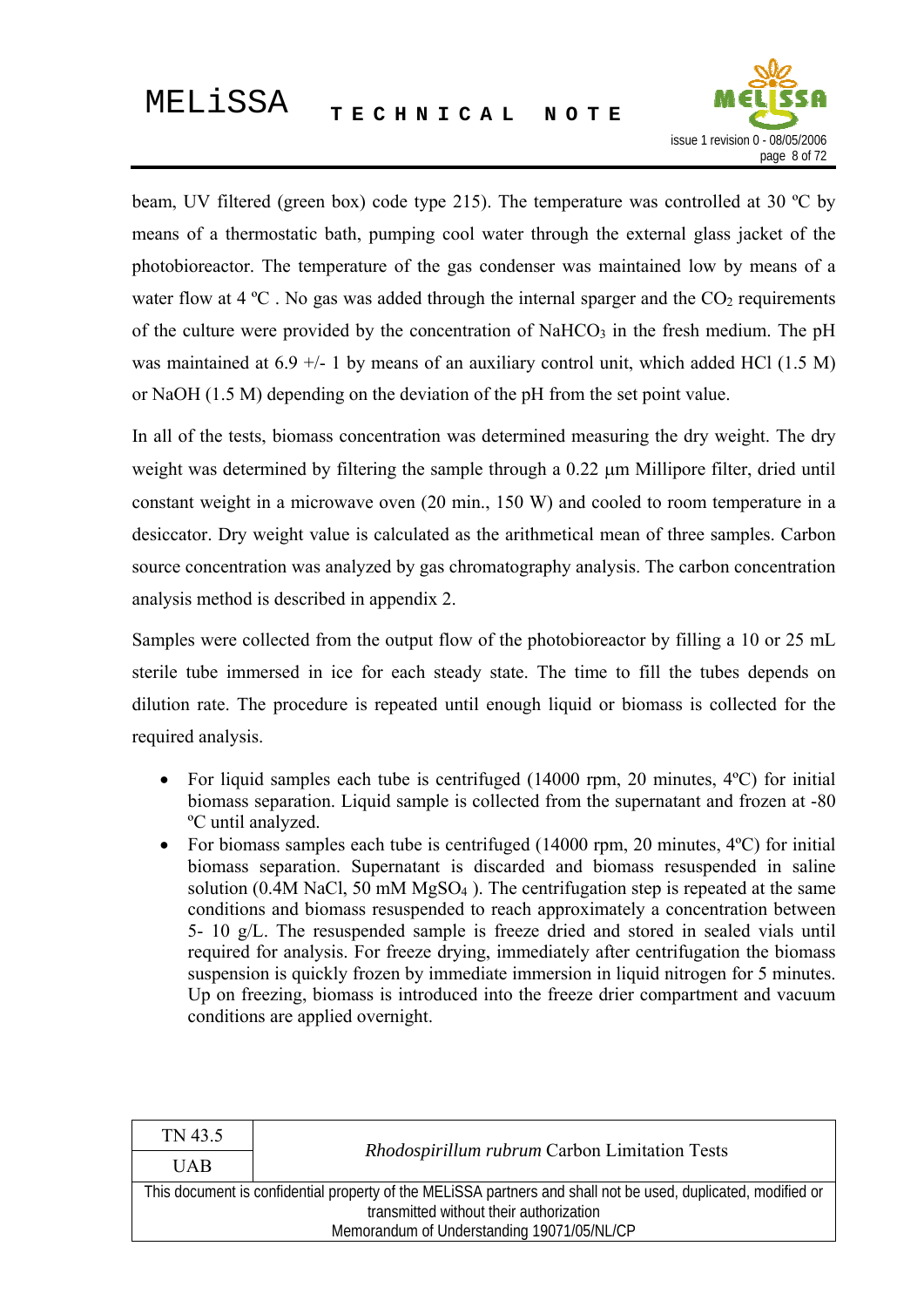



**Figure 1:** Bioengineering 8L photobioreactor



**Figure 2:** Applikon 2.4L photobioreactor

| TN 43.5                                                                                                       |                                               |  |
|---------------------------------------------------------------------------------------------------------------|-----------------------------------------------|--|
| <b>UAB</b>                                                                                                    | Rhodospirillum rubrum Carbon Limitation Tests |  |
| This document is confidential property of the MELISSA partners and shall not be used, duplicated, modified or |                                               |  |
| transmitted without their authorization                                                                       |                                               |  |
| Memorandum of Understanding 19071/05/NL/CP                                                                    |                                               |  |
|                                                                                                               |                                               |  |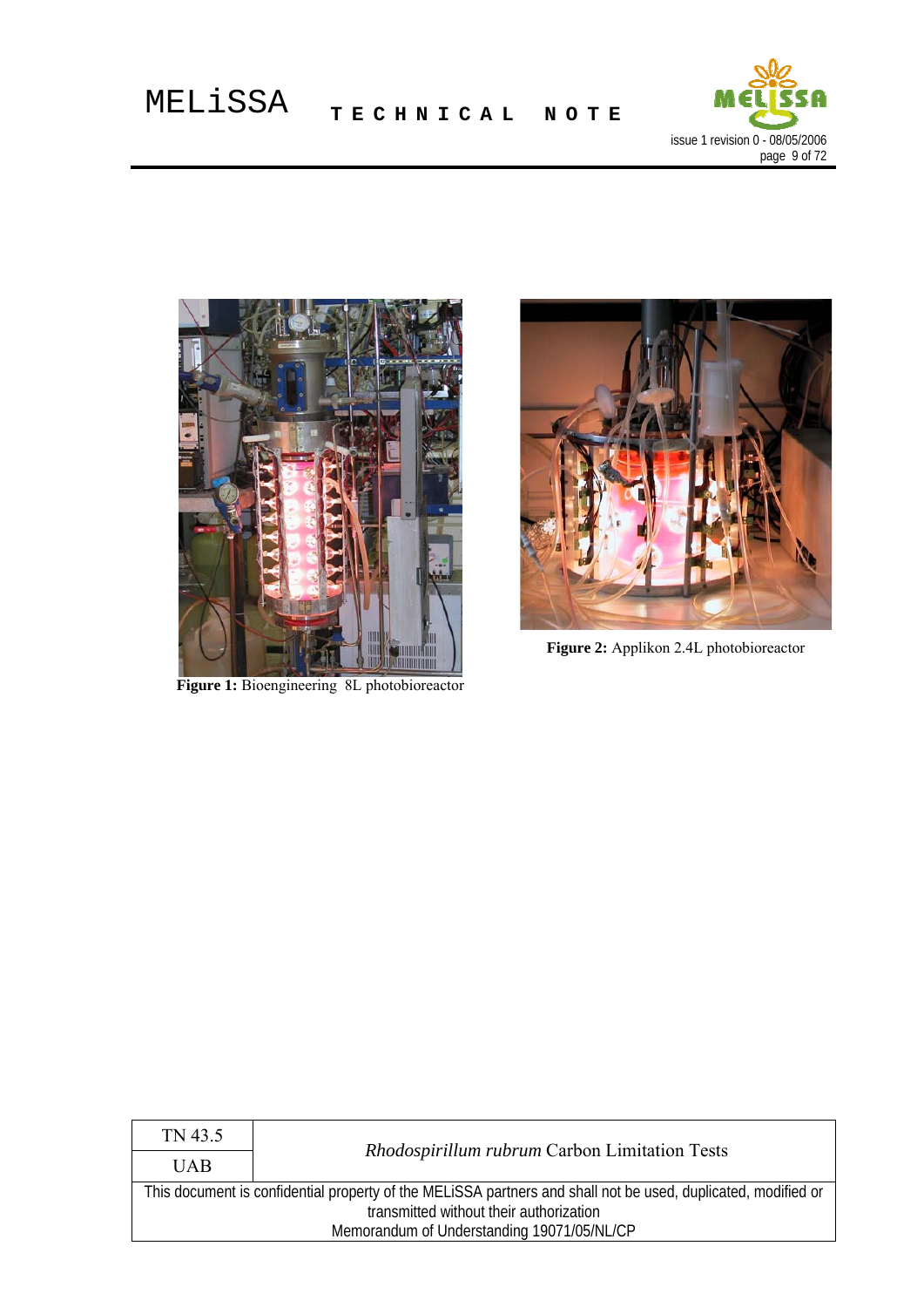

#### <span id="page-9-0"></span>**3 Experimental results and discussion**

Photoheterothophic organisms, and particularly the *Rhodospirillaceae* genera, use the carbon source as both carbon and electron source for the photosynthetic process. This allows them to synthesize the building blocks that are later used for biomass growth. Consequently, there is a direct link between the light energy supplied and the carbon source consumed. In the MELISSA loop those microorganisms are used to remove the volatile fatty acids present in the output flow of compartment I.

For the design, improvement and control of the MELISSA loop it is necessary to understand and be able to predict the behaviour of those bacteria from the key variable values of the culture such as the type of carbon source or the amount of light energy supplied. This objective is usually fulfilled by means of mathematical models able to reproduce the bacteria behaviour according to the values of those key variables. In order to be able to build those models it is necessary to obtain experimental data of the bacterial growth for different values of the key variables. This is the main purpose of the tests described in this technical note.

Compartment I can produce a range of different volatile fatty acids depending on operational conditions. The volatile fatty acids used in this work package are the main volatile fatty acids produced by compartment I in the previous tests, namely acetic, propionic and butyric acids. Accordingly, the tests performed and described in the following consist on continuous cultures using either acetic, propionic or butyric acids as the only carbon source. As main goals it required to obtain, for each carbon source, at least one steady state where the carbon source is completely consumed (this allows to assume carbon limiting conditions), and modify the conditions until the carbon source is partially consumed and light energy limitation can, with a high probability, be assumed. A new steady state in those conditions of carbon accumulation is sometimes not possible to be obtained and is also an objective to obtain data in those non stable conditions. Due to the limited data available at the time of requesting the tests, the exact values of the main variables to use were not initially fixed. It was agreed that they had to be fixed during the tests in order to fulfil the mentioned carbon or light energy source limiting conditions. The results of the different experiments performed are

| TN 43.5                                                                                                       |                                               |  |
|---------------------------------------------------------------------------------------------------------------|-----------------------------------------------|--|
| <b>UAB</b>                                                                                                    | Rhodospirillum rubrum Carbon Limitation Tests |  |
| This document is confidential property of the MELISSA partners and shall not be used, duplicated, modified or |                                               |  |
| transmitted without their authorization                                                                       |                                               |  |
| Memorandum of Understanding 19071/05/NL/CP                                                                    |                                               |  |
|                                                                                                               |                                               |  |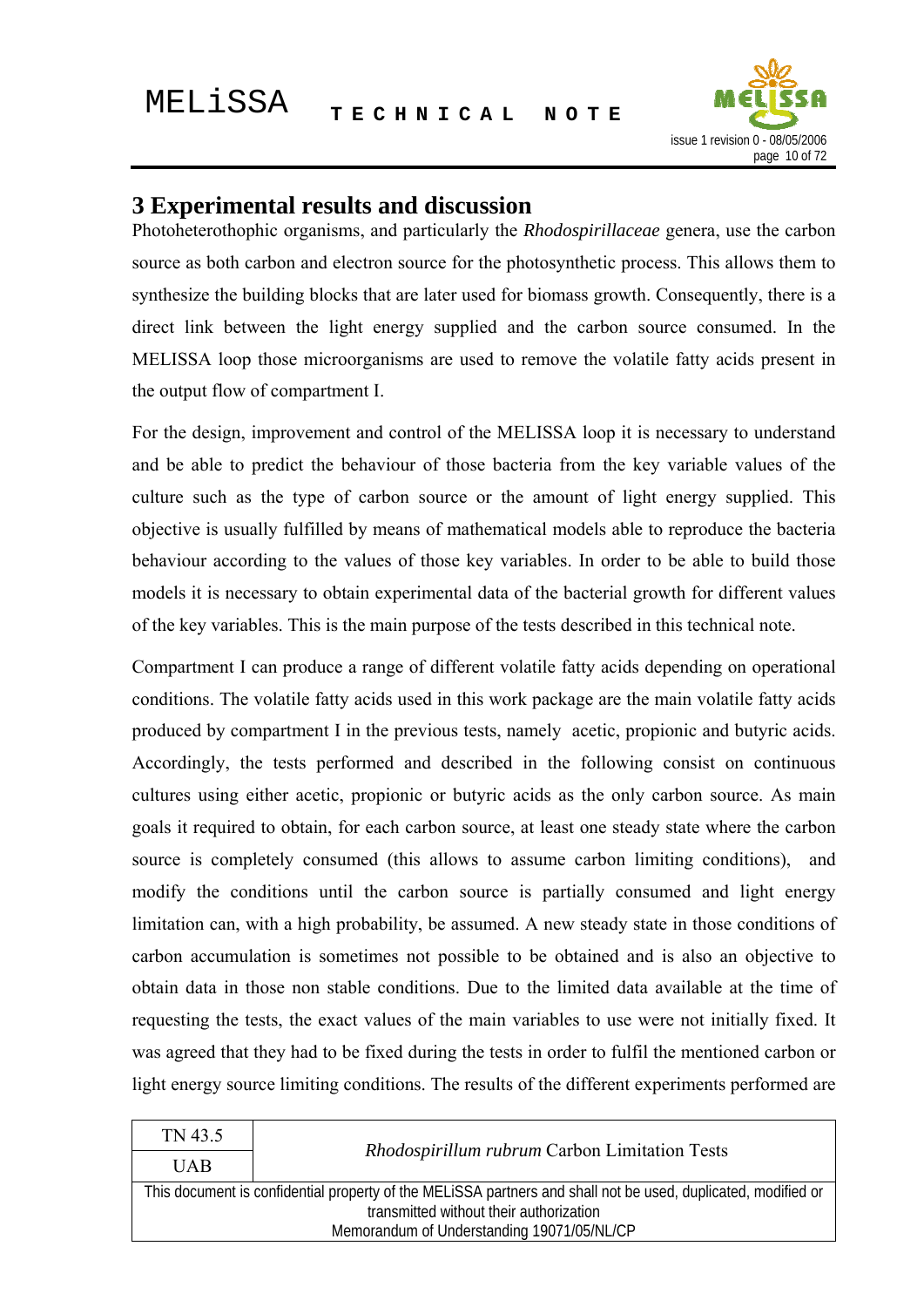

<span id="page-10-0"></span>grouped according to the carbon source used and preliminary discussion on the results is performed in a later section including the results of all biomass analysis.

#### **3.1 Acetic acid tests**

Based on the previous preliminary tests using acetic acid (TN 37.7, Cabello *et al.* 2001) it was known that the light energy provided by this bioreactor allowed to completely consume an amount of carbon source around 0.5 g C/L at 0.04 h<sup>-1</sup>. (gC/L: grams of acetic acid carbon per litre). It was therefore decided to start the continuous cultures using a concentration of 0.4 g C/L of acetic acid and a dilution rate or  $0.04 h^{-1}$  at the maximum light intensity. This should allow to reach a steady state were all the carbon source was consumed.



**Figure 3:** Step down in the incident light intensity and step up in the dilution rate. Cell attachment appeared at  $0.05$  h<sup>-1</sup> using 300 W/m<sup>2</sup> and 0.4 g C/L (acetic acid).

As can be seen in the first part of figure 3 a steady state was attained at  $0.04 h^{-1}$  and  $500 W/m^2$ with stable values of dry weight around 0.68 g/L of biomass, confirming the previous assumptions.

| TN 43.5                                                                                                                                                  | Rhodospirillum rubrum Carbon Limitation Tests |  |
|----------------------------------------------------------------------------------------------------------------------------------------------------------|-----------------------------------------------|--|
| <b>UAB</b>                                                                                                                                               |                                               |  |
| This document is confidential property of the MELiSSA partners and shall not be used, duplicated, modified or<br>transmitted without their authorization |                                               |  |
| Memorandum of Understanding 19071/05/NL/CP                                                                                                               |                                               |  |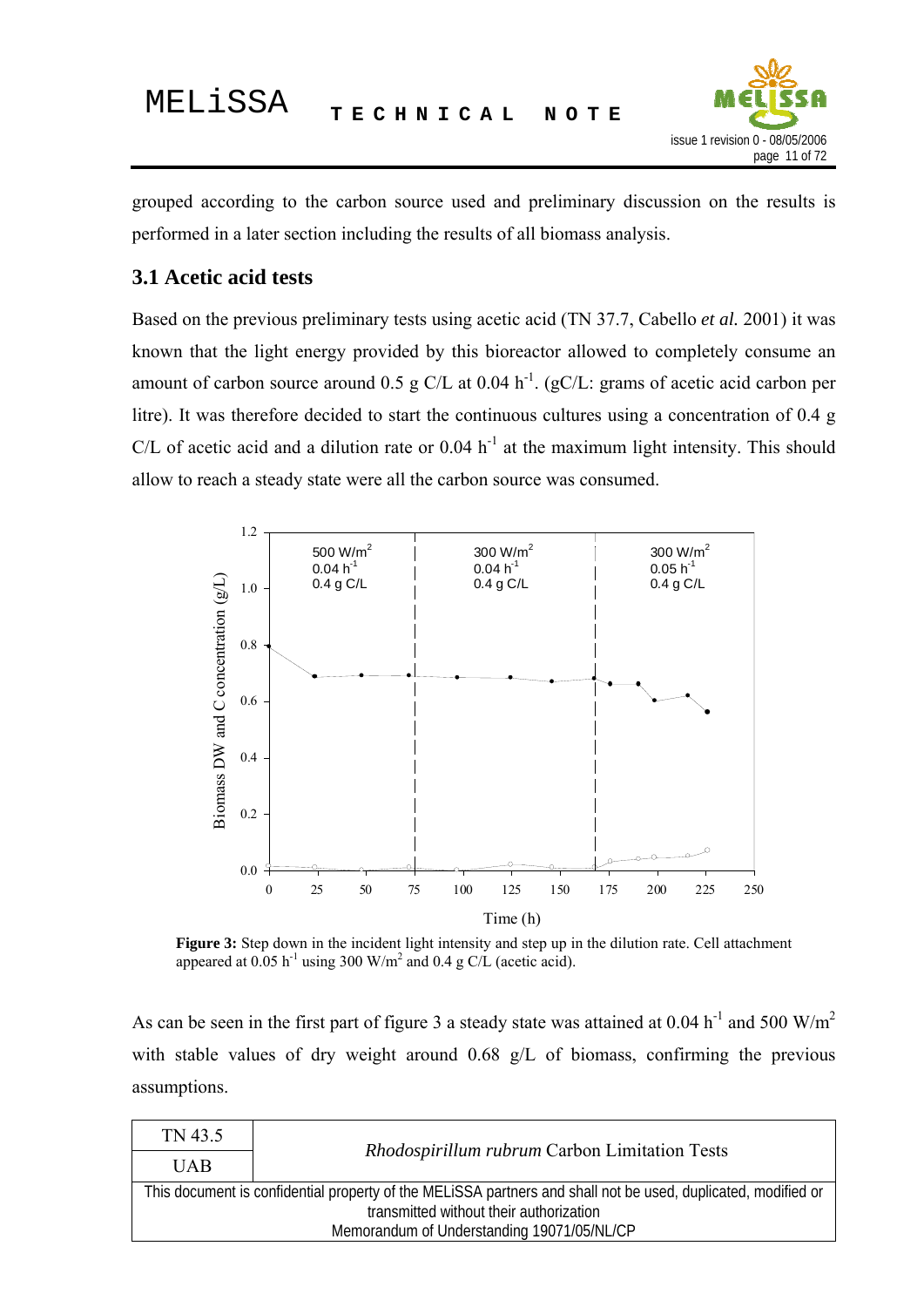

One the steady state of total carbon source consumption was obtained, culture conditions had to be changed in order to drive the culture to a new state were the carbon source accumulates (that is, to pass from a carbon limitation situation to a non carbon limitation one so that the threshold conditions are delimited ). This can be obtained either by means of decreasing the light energy supply or by means of increasing the dilution rate. As this culture was started at the maximum light intensity possible and to confirm that the light intensity was not initially the main limiting factor, it was decided as a first step to decrease the light intensity.

When the step down in the incident light intensity was carried out (Figure 3, second phase), the dry weight concentration was not significantly modified from the previously reached level. Therefore it was confirmed that the light intensity used in these initial culture conditions was not the growth limiting factor and consequently the cells were growing under carbon limitation. The fact that the residual carbon concentration is very low during the  $0.04 h^{-1}$  test supports also this conclusion. It also indicates that this bioreactor might presumably sustain higher growth rates and in order to reach the limit of the growth rate that can be sustained at the provided light intensity, the dilution rate was increased. When the dilution rate is increased from  $0.04 h^{-1}$  to  $0.05 h^{-1}$ , the cells started to attach to the internal wall of the glass vessel. The cell attachment was the main reason to stop the culture. This effect was already previously reported in TN 37.7 (Cabello *et al.* 2001). The present result confirms the emergence of this behaviour in acetic acid cultures, when light energy is the limiting factor for growth and the carbon source concentration accumulates surely due to the fact that the carbon source supply exceeds the consumption for growth. Therefore, at the end of the tests reported in figure 3, it can be said that the incident light intensity became the limiting factor when the dilution rate was increased from  $0.04 h^{-1}$  to  $0.05 h^{-1}$ , at an incident light intensity of  $300 \text{ W/m}^2$ .

When dilution rate is increased it could initially be expected that the biomass concentration would decrease until reaching a new steady state where the increased average light intensity would allow to sustain an increased growth rate. In the present case however the cells aggregate and attach to the bioreactor walls, further decreasing the light intensity in the centre

| TN 43.5                                                                                                       |                                               |  |  |
|---------------------------------------------------------------------------------------------------------------|-----------------------------------------------|--|--|
| <b>UAB</b>                                                                                                    | Rhodospirillum rubrum Carbon Limitation Tests |  |  |
| This document is confidential property of the MELISSA partners and shall not be used, duplicated, modified or |                                               |  |  |
| transmitted without their authorization                                                                       |                                               |  |  |
| Memorandum of Understanding 19071/05/NL/CP                                                                    |                                               |  |  |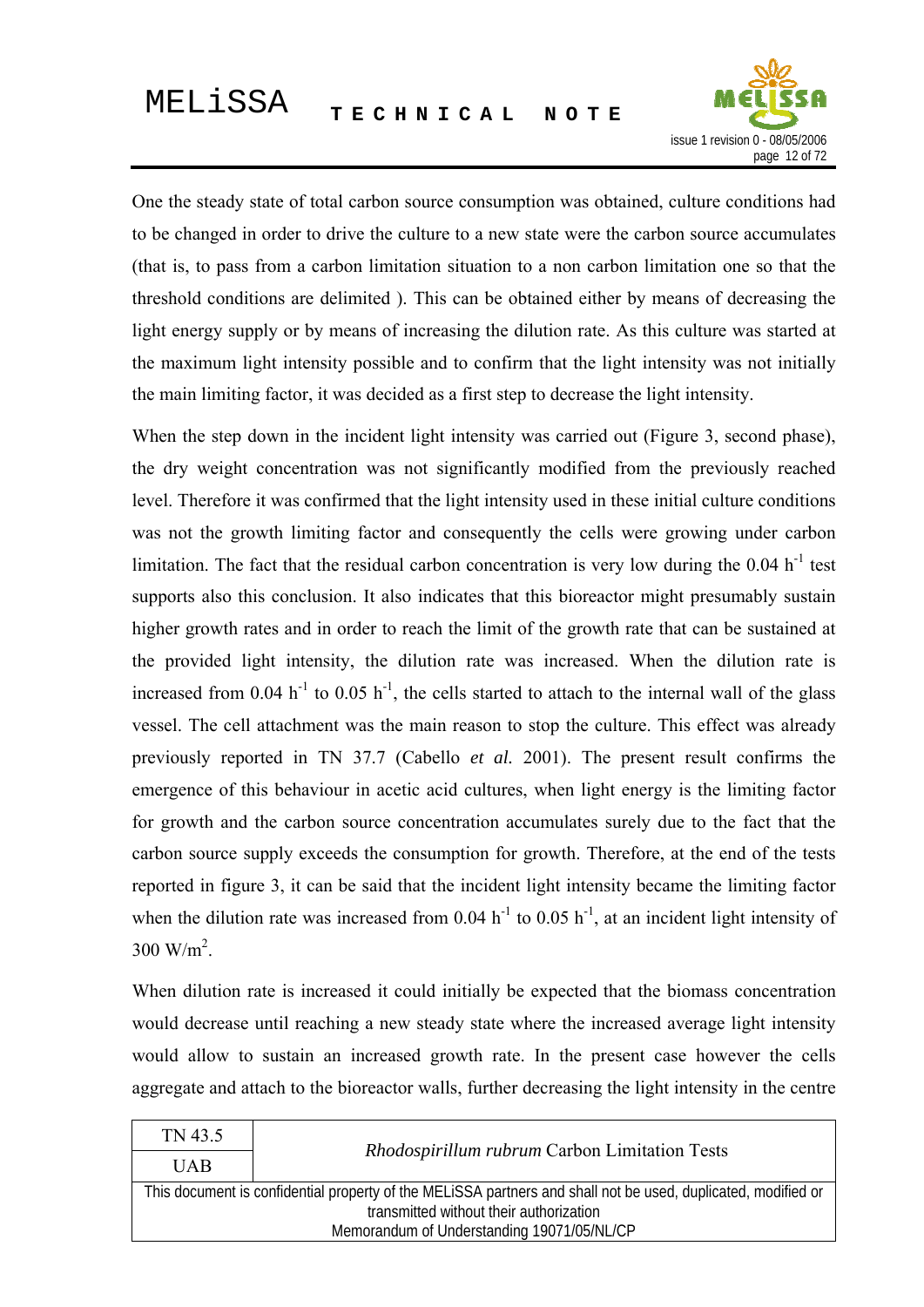

of the bioreactor and impeding a new steady state to be reached. Those kinds of conditions would rend the MELISSA loop unstable and therefore have to be located, studied, and avoided.



**Figure 4:** Step up in the dilution rate after the stable conditions of the previous test were reached. Cell attachment appeared at  $0.05$  h<sup>-1</sup> using 500 W/m<sup>2</sup> and 0.4 g C/L (acetic acid).

In the test that followed, the same increase in dilution rate (from  $0.04$  to  $0.05$  h<sup>-1</sup>) done in the previous test (figure 3) was performed but using the maximum light intensity the bioreactor can supply (500 W/m<sup>2</sup>). The purpose was to further evaluate if a dilution rate of 0.05 h<sup>-1</sup> can be obtained in this bioreactor for this type and amount of carbon source. The results obtained are reported in figure 4. It can be seen that in the first phase the culture tends to stabilization at the same biomass levels previously obtained. After increasing the dilution rate, and identically as in the previous test at 300  $W/m<sup>2</sup>$ , the culture started a strong wash out dynamics while biomass aggregated and attached to bioreactor walls.

| TN 43.5                                                                                                       |                                               |  |
|---------------------------------------------------------------------------------------------------------------|-----------------------------------------------|--|
| <b>UAB</b>                                                                                                    | Rhodospirillum rubrum Carbon Limitation Tests |  |
| This document is confidential property of the MELISSA partners and shall not be used, duplicated, modified or |                                               |  |
| transmitted without their authorization                                                                       |                                               |  |
| Memorandum of Understanding 19071/05/NL/CP                                                                    |                                               |  |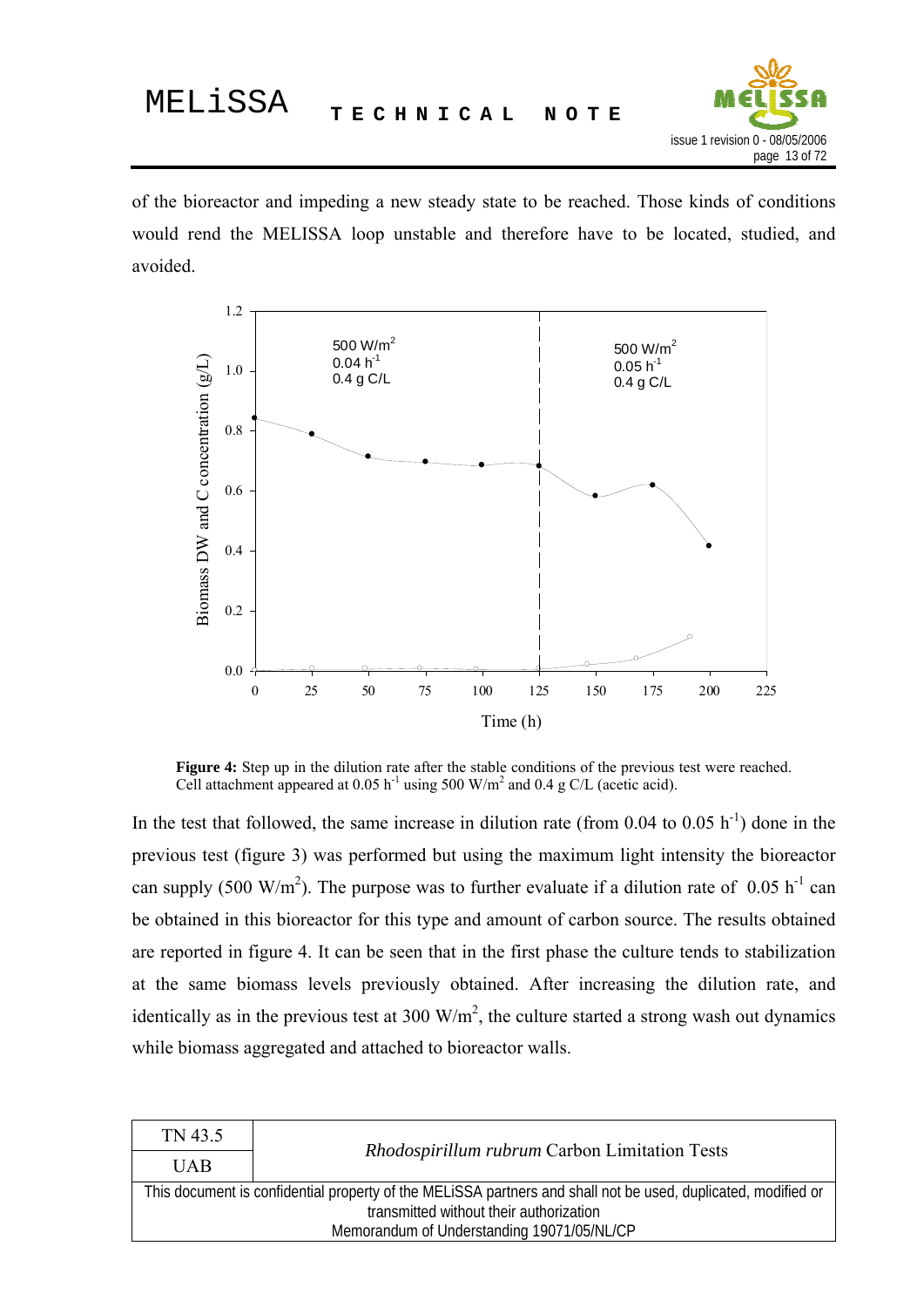

Different hypothesis could be proposed to explain the results. According to a Monod type of kinetic model, increasing a dilution rate requires an increase in the limiting nutrient to allow for a corresponding increase in the growth rate. In the case of a carbon source limitation this increase is only measurable for high dilution rates as the affinity for the carbon source is usually high. Any increase in the carbon source in the liquid medium at steady state results in an immediate proportional decrease of the steady state biomass level. If this were the case a new steady state would have occurred at a lower amount of biomass level.

Another point to consider is that, when a culture also depends on light intensity, any increase in the growth rate requires that the light energy conditions allow for the increase in growth rate. Usually the minimum levels of light energy required to sustain a certain growth rate increase faster than the levels of carbon in the liquid medium. That is, for the same increase in growth rate, a culture under light limiting conditions is expected to decrease its steady state biomass level than the same culture under carbon limiting conditions<sup>[1](#page-13-0)</sup>. This fact also means that increasing the dilution (\growth) rate can result in passing from the carbon limiting conditions to the light limiting conditions. Light limitation can be compensated by the increased light levels<sup>[2](#page-13-1)</sup> reached at a lower biomass concentration at steady state which also would result into an accumulation of the carbon source in the liquid medium. This situation would not be a stable one, if the increased carbon source level induced a decrease in the growth rate (substrate inhibition). That is, the accumulated carbon would decrease the growth rate down to values below the existing dilution rate forcing a washout and increasing the carbon accumulation and further inhibition. One way to decrease this amount of accumulated carbon is to decrease the carbon concentration in the input medium so that lover carbon source levels are reached when biomass decreases. This was tested in the following test.

1

<span id="page-13-1"></span> $2$  It should also be noted though that if light intensity increases above a certain limit, it usually also has inhibitory effects.

| TN 43.5                                                                                                       |                                               |  |  |
|---------------------------------------------------------------------------------------------------------------|-----------------------------------------------|--|--|
| <b>UAB</b>                                                                                                    | Rhodospirillum rubrum Carbon Limitation Tests |  |  |
| This document is confidential property of the MELISSA partners and shall not be used, duplicated, modified or |                                               |  |  |
| transmitted without their authorization                                                                       |                                               |  |  |
| Memorandum of Understanding 19071/05/NL/CP                                                                    |                                               |  |  |
|                                                                                                               |                                               |  |  |

<span id="page-13-0"></span><sup>1</sup> from this point of view the situation is similar to the classic case when increasing the dilution rate of one heterotrophic culture under aerobic carbon limiting conditions and the culture passes from the carbon limiting conditions to an oxygen limitation.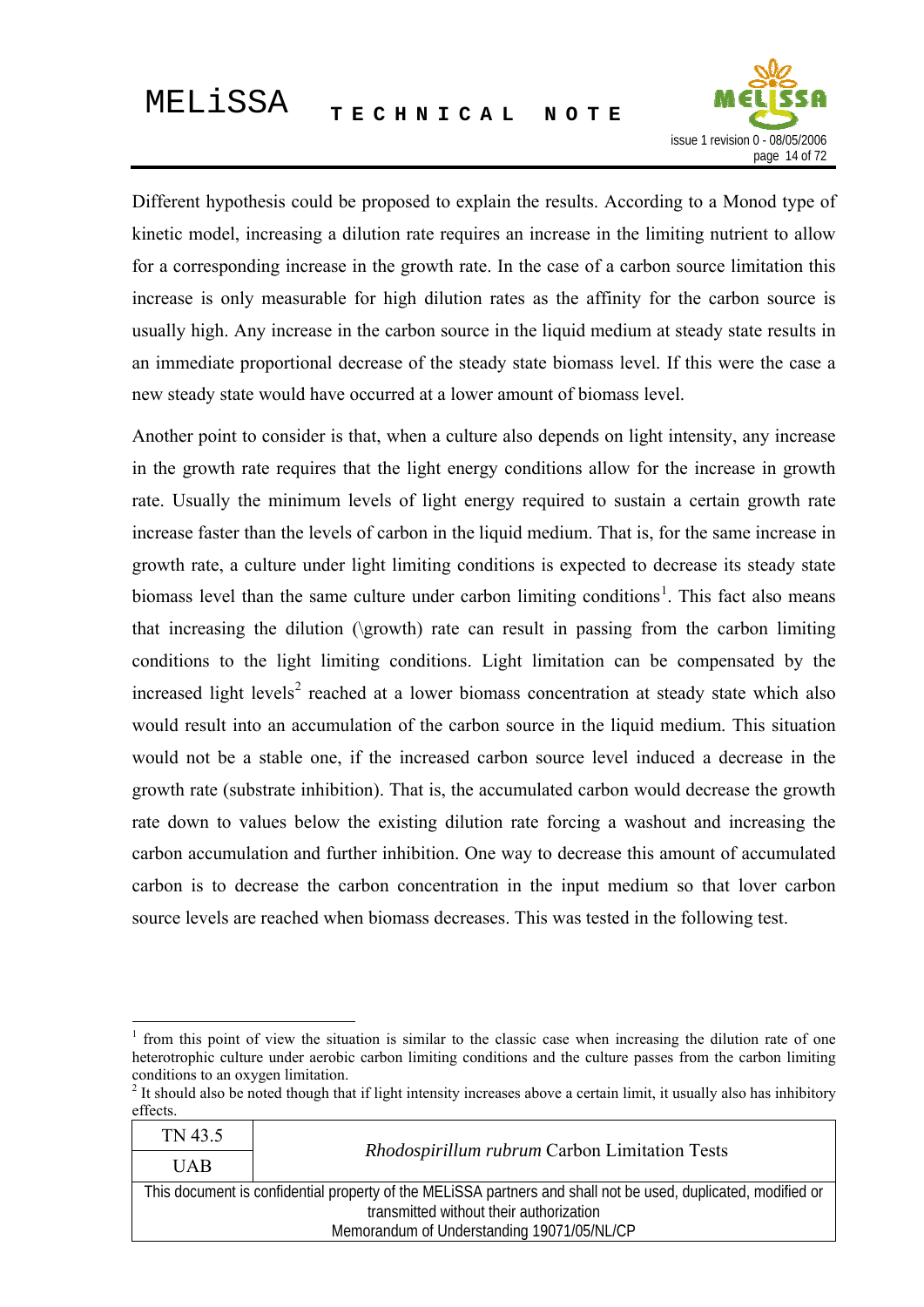



**Figure 5:** Tests carried out under carbon limitation at 500  $W/m<sup>2</sup>$  increasing dilution rate up to 0.049  $h<sup>-1</sup>$ .

Since the incident light intensity could not be increased  $(500 \text{ W/m}^2)$  is the maximum for this photobioreactor), decreasing the carbon source concentration in the input tank must result in a lower biomass concentration in the reactor at the steady state with a corresponding increase in average light levels for the biomass. The increased available average light energy levels should allow to increase the maximum dilution rate the culture can sustain before the whashout.

To reach the desired culture conditions an initial new batch culture was performed to obtain the necessary biomass and subsequently the dilution rate was progressively increased up to the previous stable levels. In figure 5 the results of the continuous culture tests in this new conditions are reported using 0.2 g C/L (acetic acid) in the fresh medium and 500 W/m<sup>2</sup> of incident light intensity. As expected, biomass concentration the culture tends to stabilize is at about half of the one obtained in figures 3 and 4 while dilution rate is being progressively increased from  $0.02$  to  $0.04h^{-1}$ . This allows to verify the acetic acid yield at a different average light intensity. This biomass concentration was maintained during around 250 hours while the dilution rate was increased. This fact also confirms that the biomass growth is not inhibited by

| TN 43.5                                                                                                       |                                               |  |  |
|---------------------------------------------------------------------------------------------------------------|-----------------------------------------------|--|--|
| <b>UAB</b>                                                                                                    | Rhodospirillum rubrum Carbon Limitation Tests |  |  |
| This document is confidential property of the MELISSA partners and shall not be used, duplicated, modified or |                                               |  |  |
| transmitted without their authorization                                                                       |                                               |  |  |
| Memorandum of Understanding 19071/05/NL/CP                                                                    |                                               |  |  |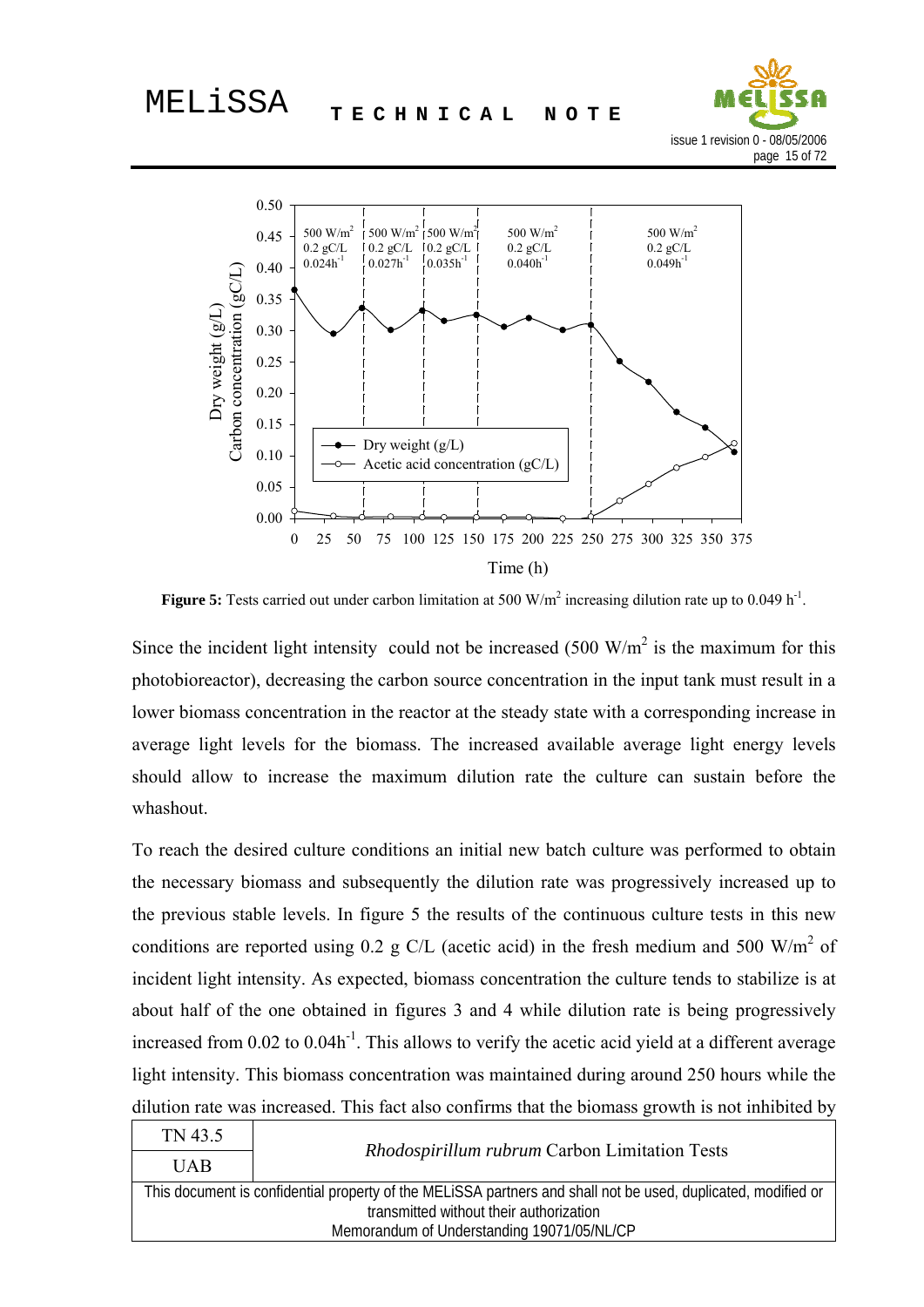

the increased available light intensity resulting from the lower biomass and shows that, in the previous experiments using 0.4gC/L of carbon source, when the dilution rate was increased and biomass levels decreased, the progressive increase in light levels were not causing a light inhibition at least until the biomass levels reached equivalent levels to the ones in this experiment.

When the dilution rate was again increased to  $0.049 \; h^{-1}$ , the cells started to aggregate and attach to the bioreactor walls sililarly as occurred in the previous attempts to increase dilution rate over this limit. The cells remaining in the culture were washed-out. The possibility to increase the dilution rate in a smaller step was also considered but had to excluded because the input pump used could only be increased in discrete steps and the applied increase already corresponded to one step.

The initial conclusion in this case was that either the result of the carbon source accumulation (or the combined effect of this fact with the increased average light intensity) resulted in a unstable condition, probably due to an inhibition effect, driving the culture to a washout. As a steady state was obtained at two biomass concentrations (that is for the two different carbon source concentrations at 0.2 and 0.4 gC/L) it can be followed that, a light inhibition does not exist for biomass concentrations higher than 0.3 gDW/L and 500 W/m<sup>2</sup> of incident light intensity in this bioreactor.

 Consequently, should this hypothesis be confirmed, it can be said that in this photobioreactor, to attain a steady state at a dilution rate higher than  $0.04 h^{-1}$ , and assuring at the same time that the carbon concentration is the limiting factor (that is no accumulation) will be highly difficult in the best case. It could be argued that such conditions could perhaps be obtained at lower biomass concentrations using lower input levels of carbon source. However those lower biomass concentrations present multiple experimental inconcoveniences (increase the culture instability, requirement of higher sample volumes for analysis, requirement of longer times to fill the sampling tubes,…) making them undesireable and unconvenient as experimental conditions.

| TN 43.5                                                                                                       | <i>Rhodospirillum rubrum</i> Carbon Limitation Tests |  |  |
|---------------------------------------------------------------------------------------------------------------|------------------------------------------------------|--|--|
| <b>UAB</b>                                                                                                    |                                                      |  |  |
| This document is confidential property of the MELISSA partners and shall not be used, duplicated, modified or |                                                      |  |  |
| transmitted without their authorization                                                                       |                                                      |  |  |
| Memorandum of Understanding 19071/05/NL/CP                                                                    |                                                      |  |  |
|                                                                                                               |                                                      |  |  |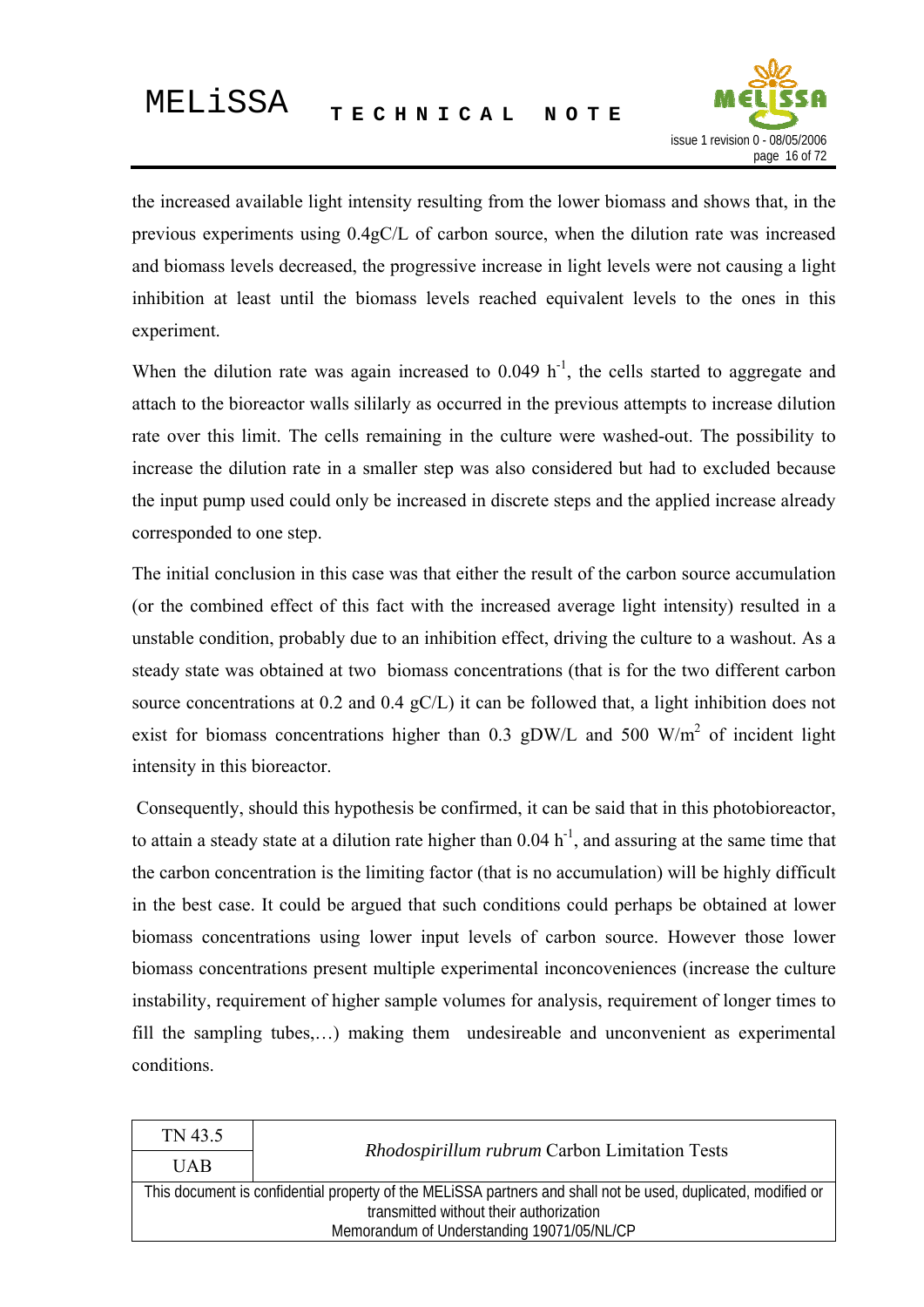



**Figure 6:** In order to check that there were no light limitation conditions at 0.04  $h^{-1}$ , a light intensity step up was carried out.

In the previous tests, light intensities used were high enough so as to assure that light was not a limiting factor. After the obtained results (using 500 W/m<sup>2</sup> and 300 W/m<sup>2</sup> of incident light intensity) it could be presumed that, for dilution rates up to  $0.04 \text{ h}^{-1}$ , the same steady states could probably be reached using lower values of the incident light energy and still assure a non light limiting condition. In order to test this hypothesis a continuous culture was set up at 100 W/m<sup>2</sup> of incident light intensity and the dilution rate was also increased progressively (figure 6).

The tests reported in figure 6, confirm the previous values of biomass steady state under carbon limiting conditions, while at the same time using lower energy levels. When a steady state is achieved at 0.04 h<sup>-1</sup> and 100 W/m<sup>2</sup> using 0.2 g C/L, an incident light intensity step up was carried out up to 400  $\text{W/m}^2$ . The dry weight in the new steady state does not differ significantly from the previous one in the same run nor from the previous test using the same input carbon source concentration, further confirming the carbon limiting conditions.

| <b>UAB</b><br>This document is confidential property of the MELISSA partners and shall not be used, duplicated, modified or | TN 43.5 |                                               |  |
|-----------------------------------------------------------------------------------------------------------------------------|---------|-----------------------------------------------|--|
|                                                                                                                             |         | Rhodospirillum rubrum Carbon Limitation Tests |  |
|                                                                                                                             |         |                                               |  |
| transmitted without their authorization                                                                                     |         |                                               |  |
| Memorandum of Understanding 19071/05/NL/CP                                                                                  |         |                                               |  |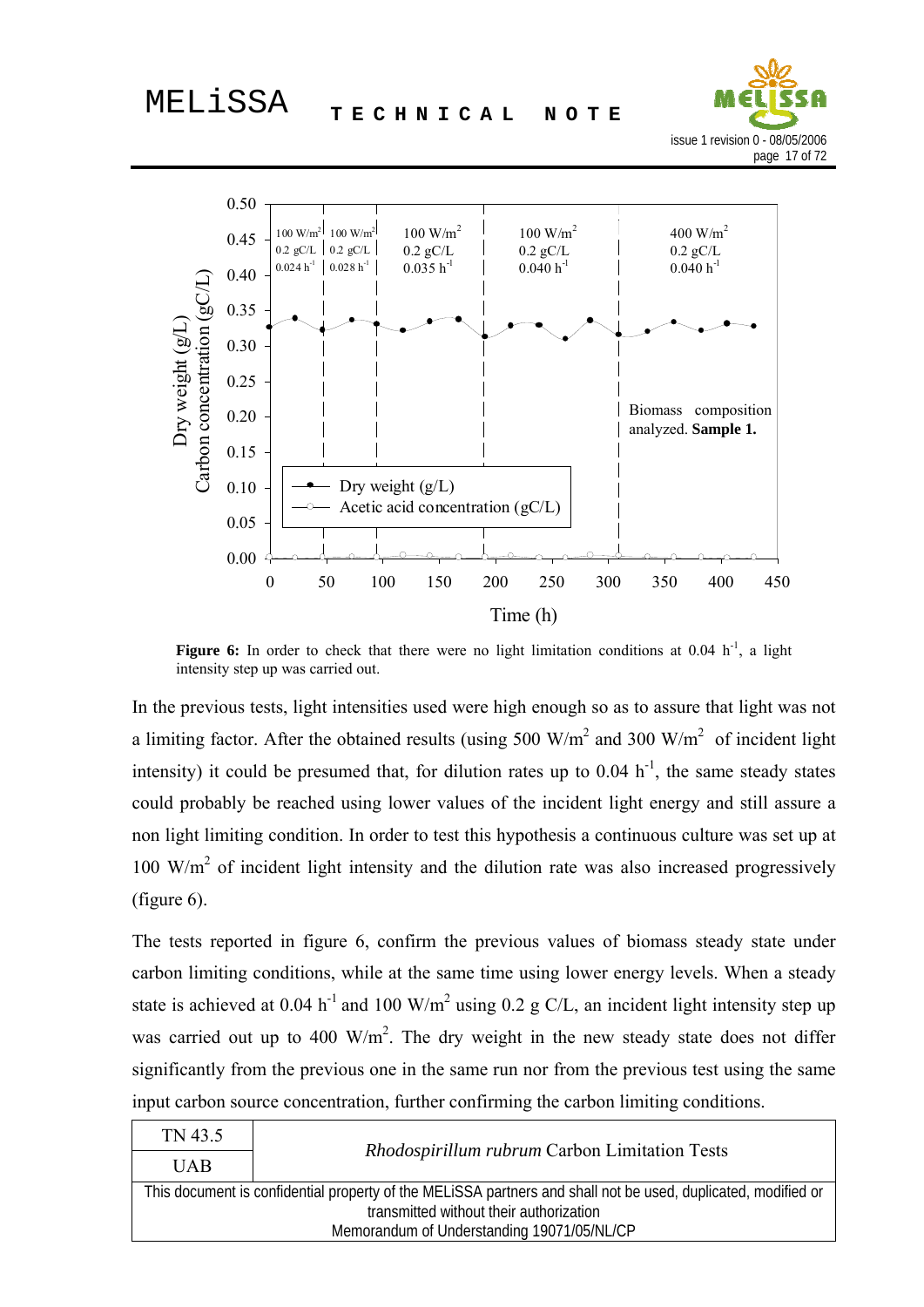

<span id="page-17-0"></span>Finally, under these last experimental conditions, a significant amount of biomass was collected and freeze-dried in order to be able to perform biomass composition analysis as described in a later chapter. At this point it must be mentioned that in order to decrease the cost of the analysis for this work package fewer number of biomass samples were analyzed for their macromolecular composition in the acetic acid cultures since this had already been done in TN 37.7 (Cabello et al. 2001). Nevertheless, one sample was analysed for comparison purposes.

A summary of the experimental conditions and major variables values for the acetic acid cultures can be found in table 1.

| Steady state |                        | $F_R$ (W/m <sup>2</sup> ) | D<br>$(h^{-1})$ | Carbon source | $[C]_{INLET}$<br>(g C/L) | DW<br>(g/L)       | $[C]_{\text{CULTURE}}$<br>(g C/L)           |
|--------------|------------------------|---------------------------|-----------------|---------------|--------------------------|-------------------|---------------------------------------------|
| Figure 3     | $\mathbf I$            | 500                       | 0.04            | Acetic        | 0.4                      | $0.689 \pm 0.002$ | $0.007 \pm 0.003$                           |
| Figure 3     | $_{\rm II}$            | 350                       | 0.04            | Acetic        | 0.4                      | $0.679 \pm 0.003$ | $0.010 \pm 0.004$                           |
| Figure 4     | $\mathbf{I}$           | 500                       | 0.04            | Acetic        | 0.4                      | $0.685 \pm 0.004$ | $0.005 \pm 0.003$                           |
| Figure 5     | $\mathbf I$            | 500                       | 0.035           | Acetic        | 0.2                      |                   | $0.324 \pm 0.005 \, \vert 0.002 \pm 0.0005$ |
| Figure 5     | $\rm{II}$              | 500                       | 0.04            | Acetic        | 0.2                      | $0.309 \pm 0.004$ | $0.002 \pm 0.0005$                          |
| Figure 6     | $\mathbf{I}$           | 100                       | 0.024           | Acetic        | 0.2                      | $0.329 \pm 0.005$ | $0.001 \pm 0.0005$                          |
| Figure 6     | $\mathop{\mathrm{II}}$ | 100                       | 0.028           | Acetic        | 0.2                      | $0.329 \pm 0.005$ | $0.001 \pm 0.0005$                          |
| Figure 6 III |                        | 100                       | 0.035           | Acetic        | 0.2                      | $0.327 \pm 0.005$ | $0.002 \pm 0.001$                           |
| Figure 6 IV  |                        | 100                       | 0.040           | Acetic        | 0.2                      | $0.321 \pm 0.004$ | $0.002 \pm 0.001$                           |
| Figure 6     | V                      | 400                       | 0.040           | Acetic        | 0.2                      | $0.325 \pm 0.001$ | $0.001 \pm 0.0005$                          |

**Table 1: Summary of experimental conditions and major variables in acetic acid cultures. [C] Concentration of carbon source in gC/L.** 

These obtained results allow to conclude:

a) The tests performed at an input carbon source concentration of 0.2 g C/L and 0.4 g C/L and different dilution rates up to  $0.04 \text{ h}^{-1}$  (0.024, 0.028, 0.035, 0.04 h<sup>-1</sup>) and using 3 different incident light energy levels  $(100, 300, 500, W/m^2)$  were performed under carbon limiting conditions.

| TN 43.5                                                                                                       | Rhodospirillum rubrum Carbon Limitation Tests |  |  |
|---------------------------------------------------------------------------------------------------------------|-----------------------------------------------|--|--|
| <b>UAB</b>                                                                                                    |                                               |  |  |
| This document is confidential property of the MELISSA partners and shall not be used, duplicated, modified or |                                               |  |  |
| transmitted without their authorization                                                                       |                                               |  |  |
| Memorandum of Understanding 19071/05/NL/CP                                                                    |                                               |  |  |
|                                                                                                               |                                               |  |  |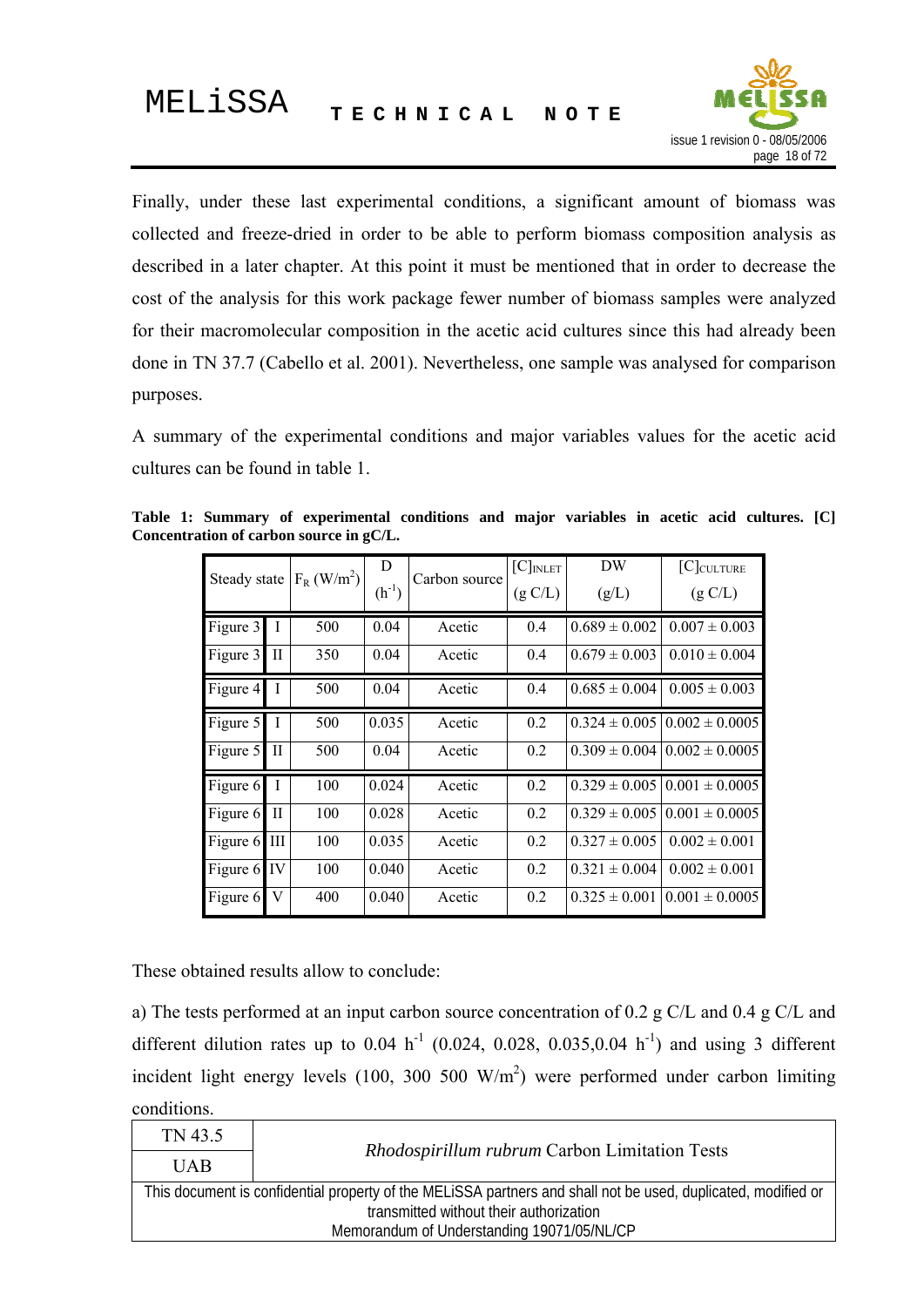

b) The biomass yield values from the carbon source obtained previously are confirmed. What is more the biomass yields from the carbon source obtained for different average light intensities are not significantly different (1.66  $\pm 0.06$  gDW/gC). Any differences, should they exist, are within the experimental measurement error.

c) Incident light energy levels of 100  $W/m^2$ , are sufficient for maintaining an steady state at dilution rates up to 0.04 h<sup>-1</sup> and input acetic acid concentrations of 0.2 g C/L. The increase in average light energy of the 0.2 gC/L tests performed at 500  $\text{W/m}^2$  compared with those performed at 100 W/m<sup>2</sup>, do not indicate the existence of any light inhibiting condition at those conditions.

d) Increasing the dilution rate above  $0.04 h^{-1}$  in the used culture conditions drives the culture to an unstable state similar to the ones observed in previous TN using acetic acid.

A definitive explanation for the last fact is difficult to give with the presently available data. Nevertheless, all the data collected up to now indicate that, whithin a range of different continuous culture conditions, an increase in the carbon source concentration in the culture medium is observed while the cells change their metabolic response and enter in an unstable state. It is difficult to assure if the change in the metabolic state generates the carbon accumulation or if the carbon accumulation forces the metabolic change but the increase in the culture carbon source levels appear as the most probable candidate for the metabolic change. It can be remembered here that in previously reported acetic acid tests this behaviour of the biomass was characterized by a decrease in cell division with cell elongation and accumulation of the carbon source in form of PHA (TN 37.7, Cabello *et al* 2001). Similar instabilities using acetic acid as carbon source have also been found by other MELISSA groups (Favier-Teodorescu *et al.* 2003 TN 49.2), confirming that this is not an isolated effect.

Taking into account the data already obtained in previous work packages, using acetic acid as carbon and electron source (and also because the requested minimum number of tests in these conditions had been done: 2 dilution rates and 2 light intensities) it was decided to continue the tests using the remaining carbon sources.

| TN 43.5                                                                                                       | Rhodospirillum rubrum Carbon Limitation Tests |  |  |
|---------------------------------------------------------------------------------------------------------------|-----------------------------------------------|--|--|
| <b>UAB</b>                                                                                                    |                                               |  |  |
| This document is confidential property of the MELISSA partners and shall not be used, duplicated, modified or |                                               |  |  |
| transmitted without their authorization                                                                       |                                               |  |  |
| Memorandum of Understanding 19071/05/NL/CP                                                                    |                                               |  |  |
|                                                                                                               |                                               |  |  |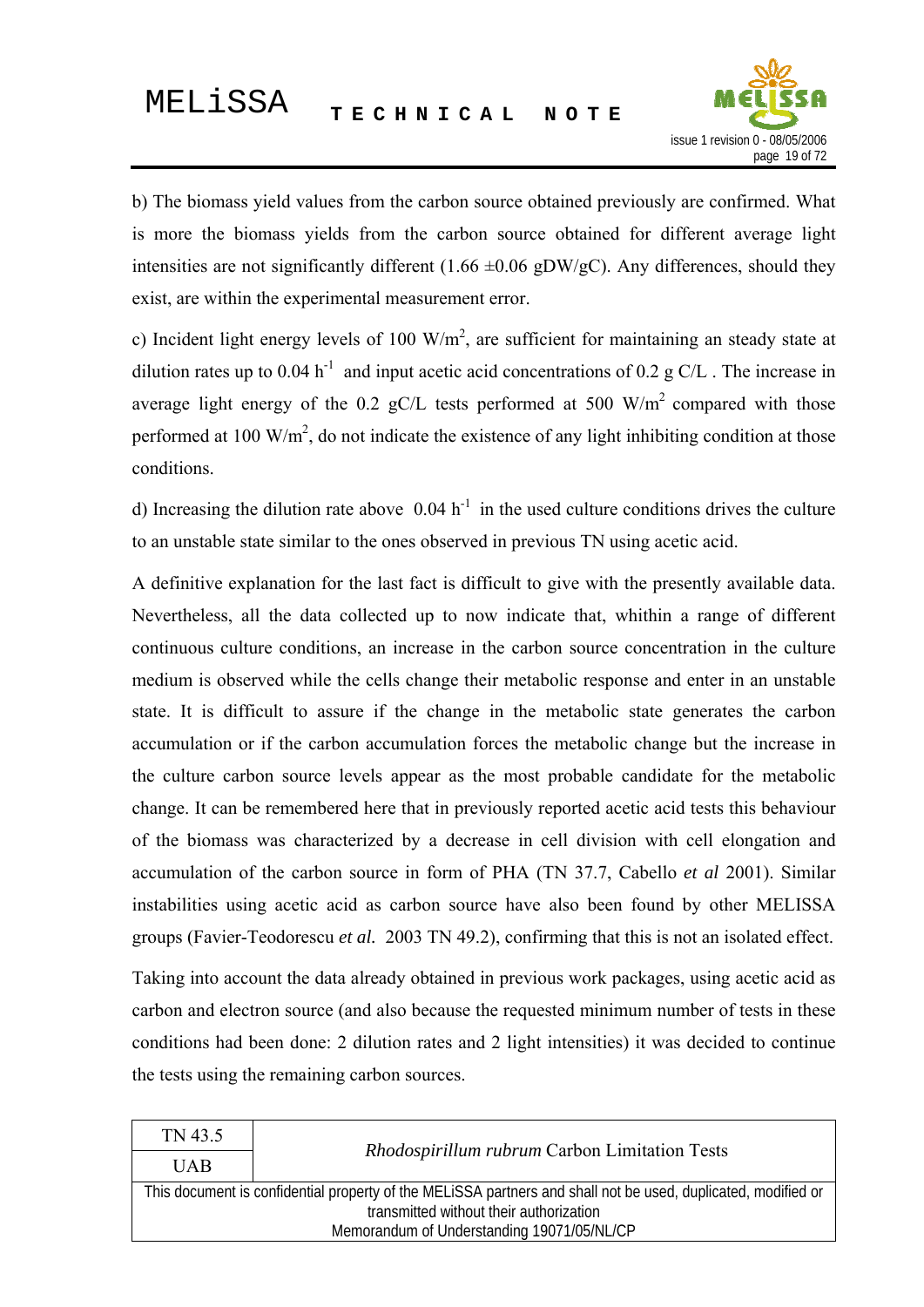

#### <span id="page-19-0"></span>**3.2 Propionic acid tests**

In previous experiments (Cornet & Albiol 2000, Creus *et al.* 2002), it was observed that the average light energy required for *R. rubrum* cultures to obtain the same growth rate, using propionic acid, butyric acid or valeric acid as carbon sources, was higher than the energy required if instead acetic acid is used at the same culture conditions. This indicates that the maximum incident light energy provided by the 8 L Bioengineering photobioreactor, where the previous experiments were done, is not sufficient to carry out continuous tests using propionic acid as the carbon source except perhaps for very low flow rates. Therefore, propionic acid tests were carried out in the 2.4 L Applikon photobioreactor, since this reactor can supply higher radiant energy per unit of culture volume (up to 250 W/litre instead of 120 W/litre in the 8 litres bioreactor). This reactor does not have a non illuminated volume other than the one generated in the centre of the bioreactor (the 8 litres bioreactor has an illuminated volume fraction (transparent illuminated volume/total volume) of 0.52). It is also more easy to start-up and operate.

The amount of carbon source provided to these cultures was of 0.2 g C/L in order to provide the same amount of carbon as in previous cultures. After the required initial batch culture, the continuous culture was started using the maximum incident light intensity available with the 15 lamp set-up (Fr around 230  $W/m<sup>2</sup>$ ) and at a low flow rate in order to increase it progressively. As it can be observed in figures 7 and 8 stable steady states can be obtained at dilution rates ranging from 0.009 h<sup>-1</sup> up to 0.015 h<sup>-1</sup>.

However, the obtained results also indicate that  $0.015$  h<sup>-1</sup> is the maximum dilution rate that can be maintained before washing-up the culture in the Applikon reactor using propionic acid as the only carbon source and the 15 lamps set up. For this reason the light supply capability of the photobioreactor was increased using the maximum number of lamps. That is, the number of lamps was increased from 15 to 30 lamps and as a consequence the maximum light intensity, reached with this new set up at the surface, was of 394  $W/m<sup>2</sup>$ .

| TN 43.5                                                                                                       |                                                      |  |
|---------------------------------------------------------------------------------------------------------------|------------------------------------------------------|--|
| <b>UAB</b>                                                                                                    | <i>Rhodospirillum rubrum</i> Carbon Limitation Tests |  |
| This document is confidential property of the MELiSSA partners and shall not be used, duplicated, modified or |                                                      |  |
| transmitted without their authorization                                                                       |                                                      |  |
| Memorandum of Understanding 19071/05/NL/CP                                                                    |                                                      |  |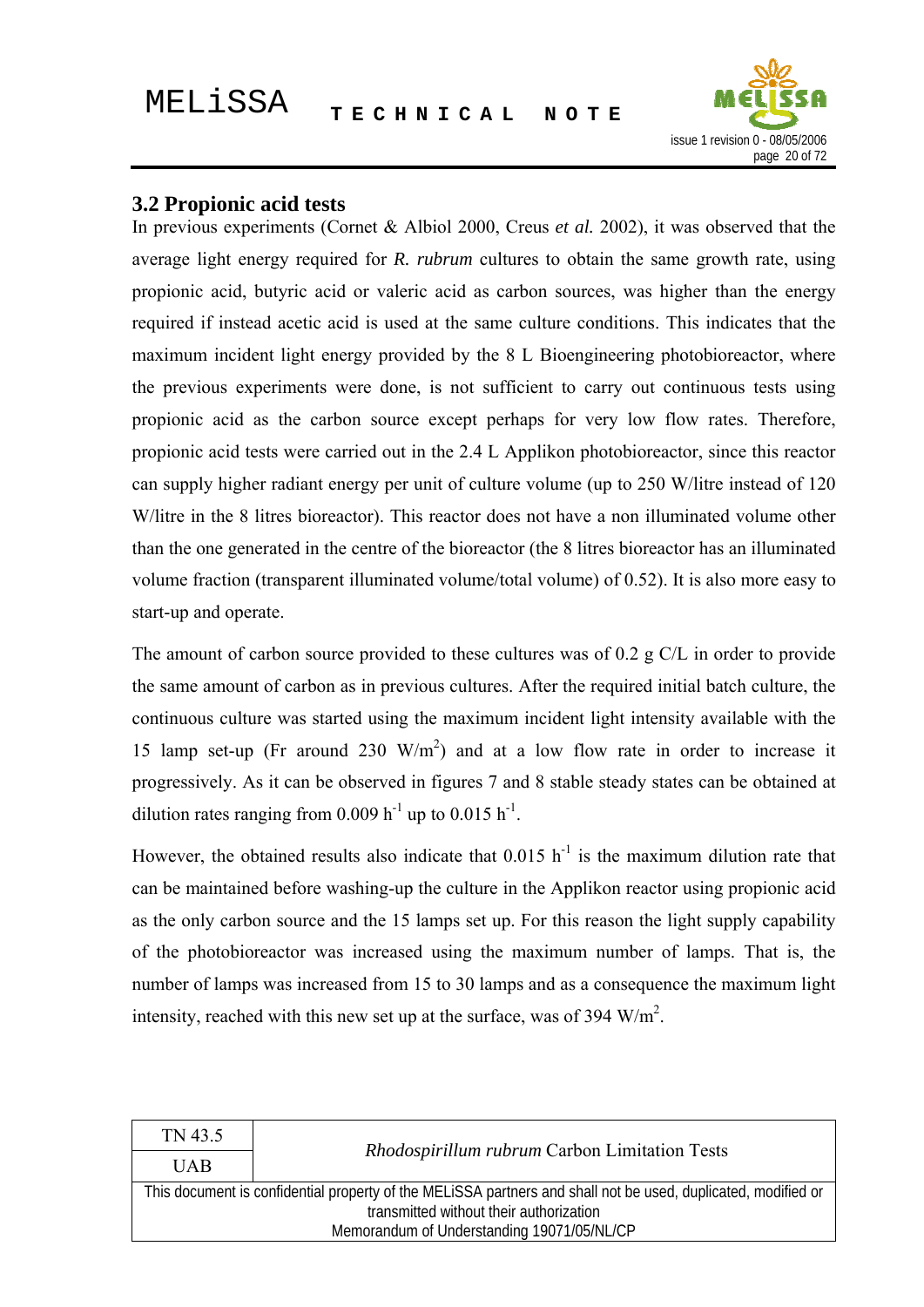



Figure 7: Biomass concentration evolution in the 2.4 L *Applikon* reactor at 0.009 h<sup>-1</sup> and 0.0114 h<sup>-1</sup> using propionic acid (0.2 g C/L) as the only carbon source.



Figure 8: Biomass concentration evolution in the 2.4 L *Applikon* reactor at 0.015 h<sup>-1</sup> using propionic acid (0.2 g C/L) as the only carbon source. When the dilution rate was increased up to  $0.018$  h<sup>-1</sup> the culture was washed-out.

| TN 43.5                                                                                                       |                                               |  |  |
|---------------------------------------------------------------------------------------------------------------|-----------------------------------------------|--|--|
| <b>UAB</b>                                                                                                    | Rhodospirillum rubrum Carbon Limitation Tests |  |  |
| This document is confidential property of the MELISSA partners and shall not be used, duplicated, modified or |                                               |  |  |
| transmitted without their authorization                                                                       |                                               |  |  |
| Memorandum of Understanding 19071/05/NL/CP                                                                    |                                               |  |  |
|                                                                                                               |                                               |  |  |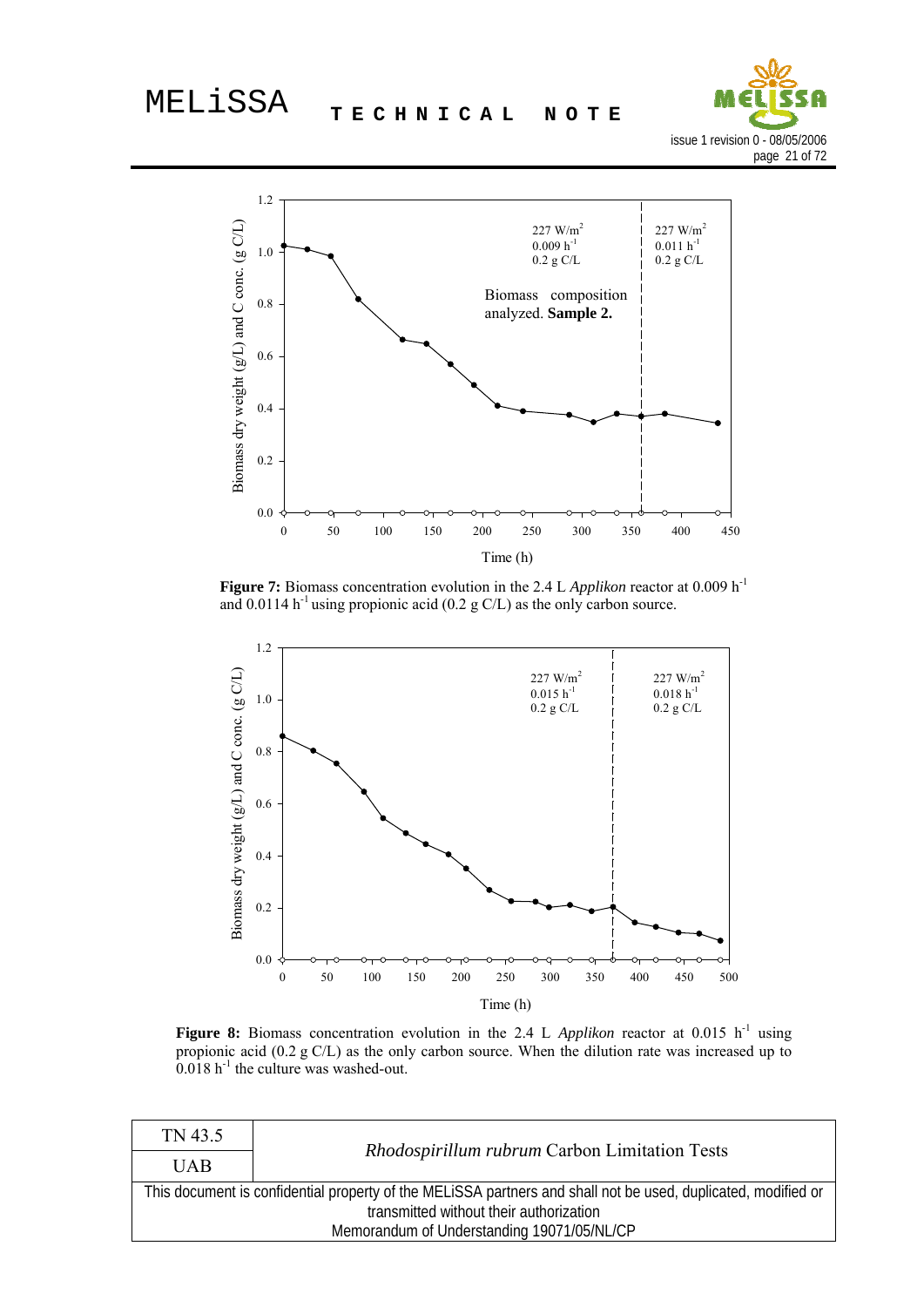

Using the upgraded configuration, two replicate tests cultures were carried out (figures 9 and 10) using the incident light intensity of 394  $W/m<sup>2</sup>$ , a carbon concentration in the fresh medium of 0.2 g C/L and at a dilution rate of 0.005  $h^{-1}$  which complements the previous data. These tests corroborate the biomass steady state value obtained in the previous tests and confirm that no light inhibition exist for this biomass concentration and growth rate.



**Figure 9:** Biomass concentration evolution in the 2.4 L *Applikon* reactor at 0.005  $h^{-1}$  using propionic acid (0.2 g C/L) as the only carbon source. This test was carried out using 30 lamps, providing 394 W/m<sup>2</sup> of incident light  $(F_R)$ .

| <b>UAB</b><br>This document is confidential property of the MELISSA partners and shall not be used, duplicated, modified or<br>transmitted without their authorization<br>Memorandum of Understanding 19071/05/NL/CP | TN 43.5                                       |  |  |  |  |  |
|----------------------------------------------------------------------------------------------------------------------------------------------------------------------------------------------------------------------|-----------------------------------------------|--|--|--|--|--|
|                                                                                                                                                                                                                      | Rhodospirillum rubrum Carbon Limitation Tests |  |  |  |  |  |
|                                                                                                                                                                                                                      |                                               |  |  |  |  |  |
|                                                                                                                                                                                                                      |                                               |  |  |  |  |  |
|                                                                                                                                                                                                                      |                                               |  |  |  |  |  |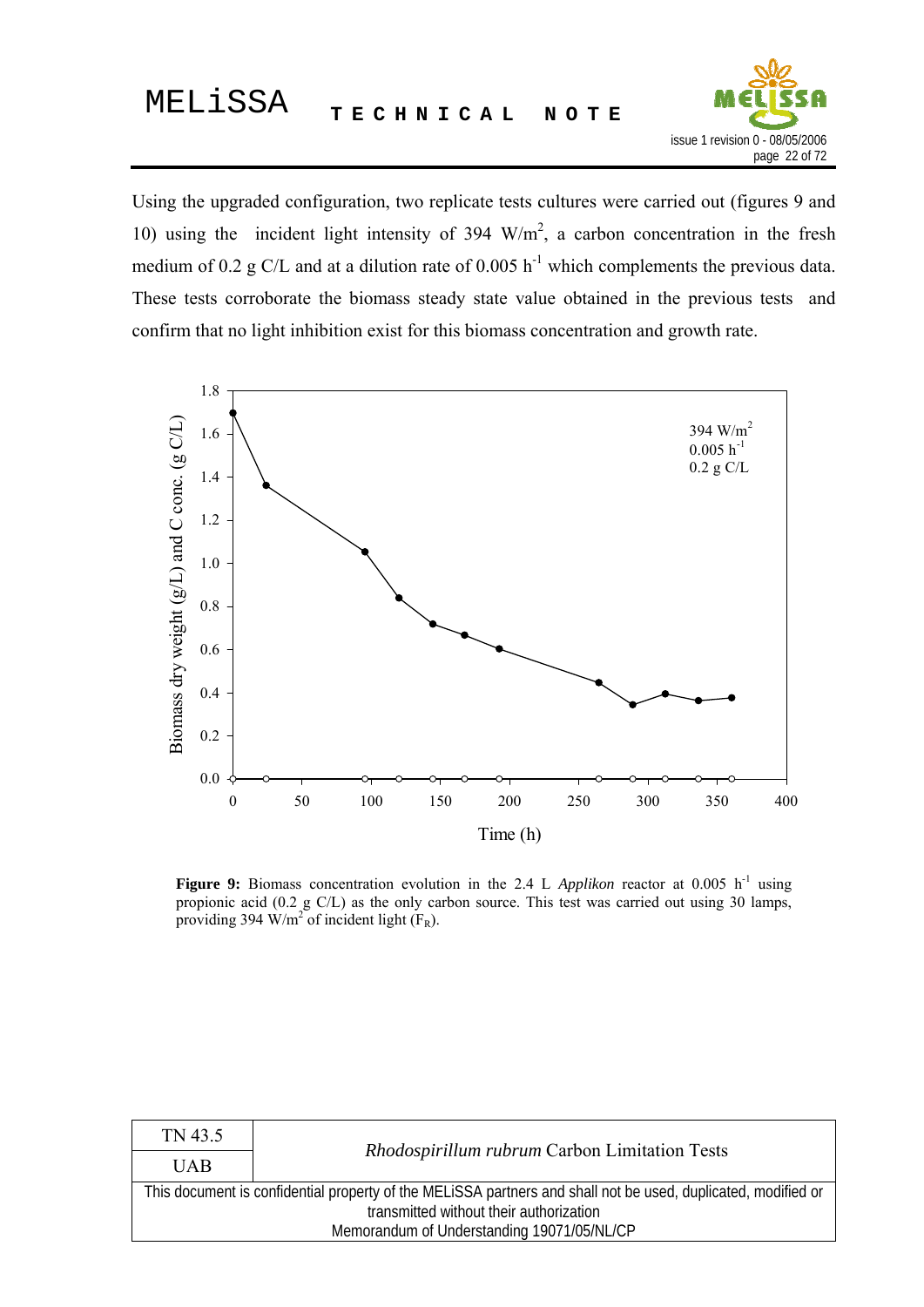



**Figure 10:** Biomass concentration evolution in the 2.4 L *Applikon* reactor at 0.005 h<sup>-1</sup> using propionic acid (0.2 g C/L) as the only carbon source. This test was carried out using 30 lamps, providing 394 W/m<sup>2</sup> of incident light  $(F_R)$ .

In the following tests it was decided to decrease progressively the light intensity down to the point were the carbon source started to accumulate. The carbon source accumulation would allow to see if the same effects found in the acetic acid tests (changes in the metabolic response of the cells) occur when propionic acid is used. It was also decided that the transition zone from carbon to light limitation could probably be more clearly seen wile working at higher biomass concentrations. In those cases, as soon as carbon source starts to accumulate, biomass concentration steadily decreases and practical biomass concentration measurements are less precise. Also at very low biomass concentrations any small flow instability quickly washes out the biomass. With the purpose of increasing the biomass concentration, the carbon concentration in the fresh medium was increased from 0.2 g C/L to 0.5 g C/L for the following tests.

| TN 43.5                                                                                                                                                  |  |  |  |  |  |
|----------------------------------------------------------------------------------------------------------------------------------------------------------|--|--|--|--|--|
| Rhodospirillum rubrum Carbon Limitation Tests<br><b>UAB</b>                                                                                              |  |  |  |  |  |
| This document is confidential property of the MELISSA partners and shall not be used, duplicated, modified or<br>transmitted without their authorization |  |  |  |  |  |
| Memorandum of Understanding 19071/05/NL/CP                                                                                                               |  |  |  |  |  |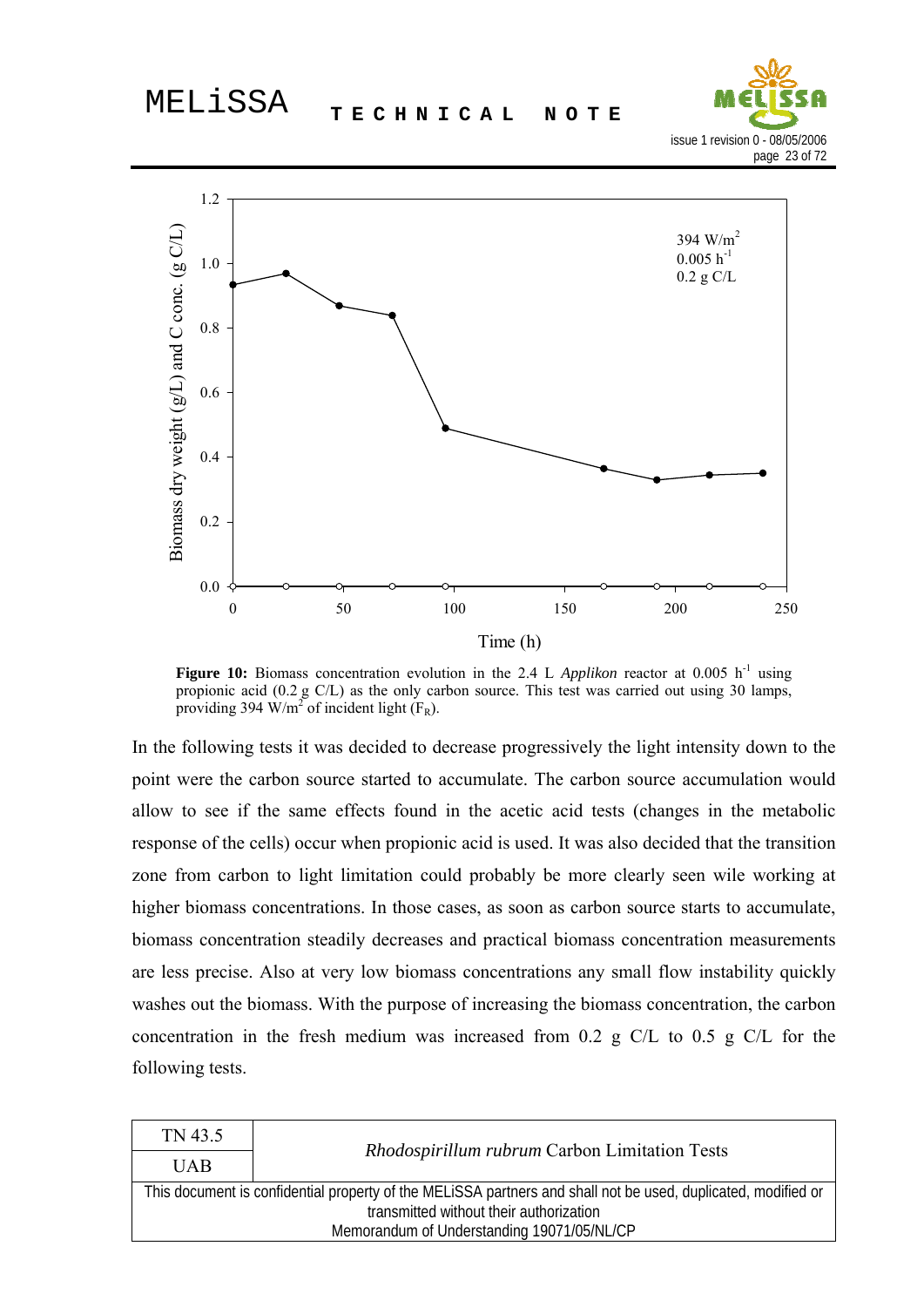



**Figure 11**: Biomass concentration evolution in the 2.4 L Applikon reactor. Steady states achieved at 0.005 h<sup>-1</sup> using propionic acid (0.5 g C/L) as the only carbon source in a step down in the incident light intensity ( $F_R$ ) from 394 W/m<sup>2</sup> to 301 W/m<sup>2</sup>.

Figure 11 shows that for light intensities at the surface of the bioreactor of 394  $W/m<sup>2</sup>$  and 301  $W/m<sup>2</sup>$  it was possible to consume the entire carbon source and maintain equivalent biomass levels at steady state (carbon limitation). In order to see if the same metabolic changes effects appeared using this carbon source it was decided to further decrease the light intensity to approach light limitation and induce the accumulation of the carbon source.

| <b>UAB</b><br>This document is confidential property of the MELISSA partners and shall not be used, duplicated, modified or<br>transmitted without their authorization<br>Memorandum of Understanding 19071/05/NL/CP | TN 43.5                                       |  |  |  |  |  |
|----------------------------------------------------------------------------------------------------------------------------------------------------------------------------------------------------------------------|-----------------------------------------------|--|--|--|--|--|
|                                                                                                                                                                                                                      | Rhodospirillum rubrum Carbon Limitation Tests |  |  |  |  |  |
|                                                                                                                                                                                                                      |                                               |  |  |  |  |  |
|                                                                                                                                                                                                                      |                                               |  |  |  |  |  |
|                                                                                                                                                                                                                      |                                               |  |  |  |  |  |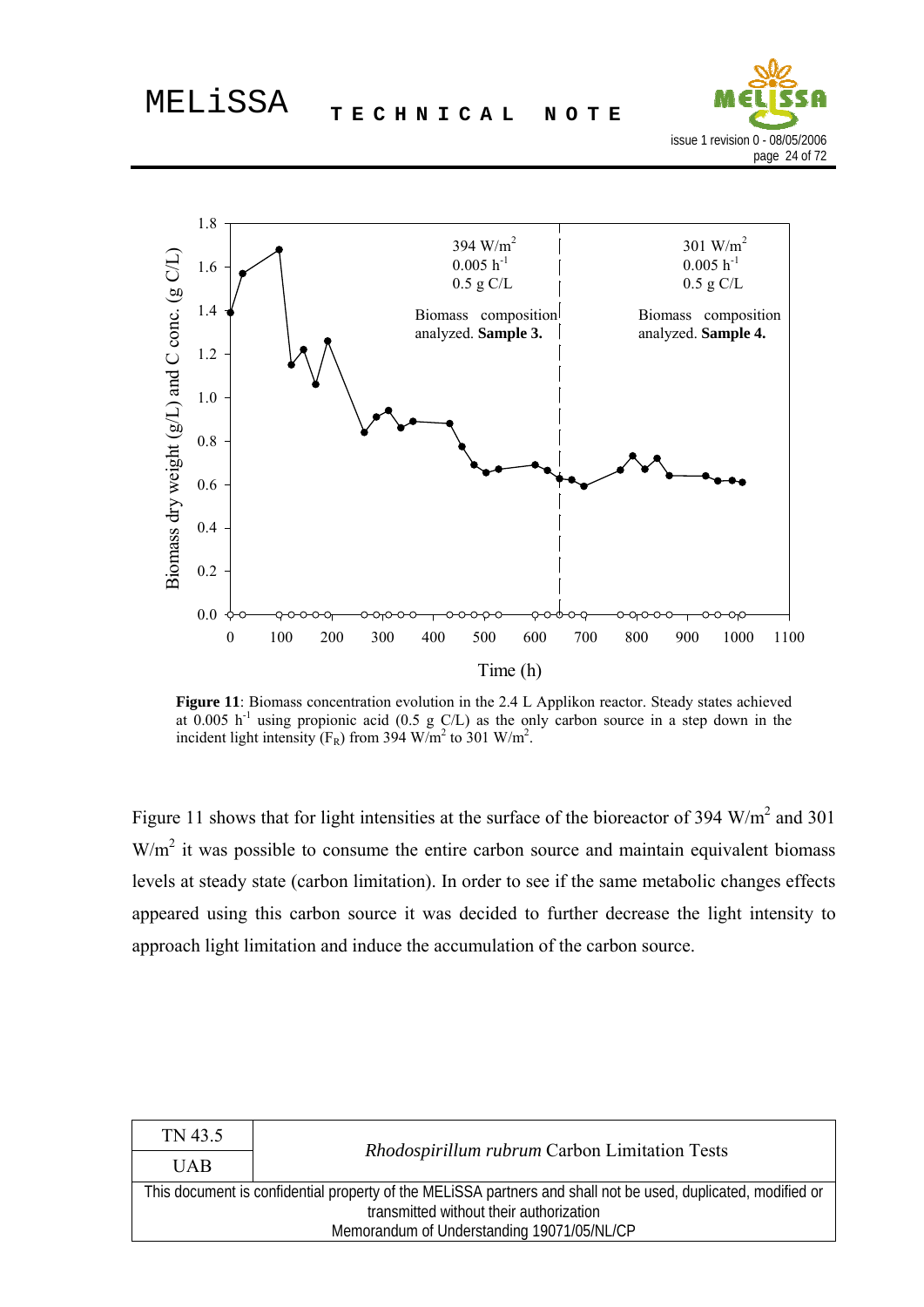



**Figure 12**: Biomass concentration evolution in the 2.4 L Applikon reactor. Steady state achieved at  $0.005$  h<sup>-1</sup> using propionic acid (0.5 g C/L) as the only carbon source after a step down in the incident light intensity ( $F_R$ ) from 219 W/m<sup>2</sup> to 154 W/m<sup>2</sup>.

According to the previous results, the following test was started at a lower light intensity value of 219 W/m<sup>2</sup>. As shown in figure 12 at this light intensity the accumulation of carbon source is noticeable. However at none of the two light intensities any sign of instability was detected as was previously seen in the acetic acid experiments.

For this reason, and due to the importance of verifying any kind of inhibition, it was decided to repeat the experiment and start the culture at lower incident light intensities. Figure 13 shows the results obtained at the new conditions. In this case it is remarkable that the biomass obtained after 5 residence times is higher that the one obtained in the previous experiment and consequently that no carbon source remains to be consumed. At this point what can be said is either that we are in front of a system exhibiting a bifurcation, in the sense that the steady state obtained depends on the way to reach it and more than one steady states are possible for

| TN 43.5                                                                                                       |                                                      |  |  |  |
|---------------------------------------------------------------------------------------------------------------|------------------------------------------------------|--|--|--|
| <b>UAB</b>                                                                                                    | <i>Rhodospirillum rubrum</i> Carbon Limitation Tests |  |  |  |
| This document is confidential property of the MELISSA partners and shall not be used, duplicated, modified or |                                                      |  |  |  |
|                                                                                                               | transmitted without their authorization              |  |  |  |
| Memorandum of Understanding 19071/05/NL/CP                                                                    |                                                      |  |  |  |
|                                                                                                               |                                                      |  |  |  |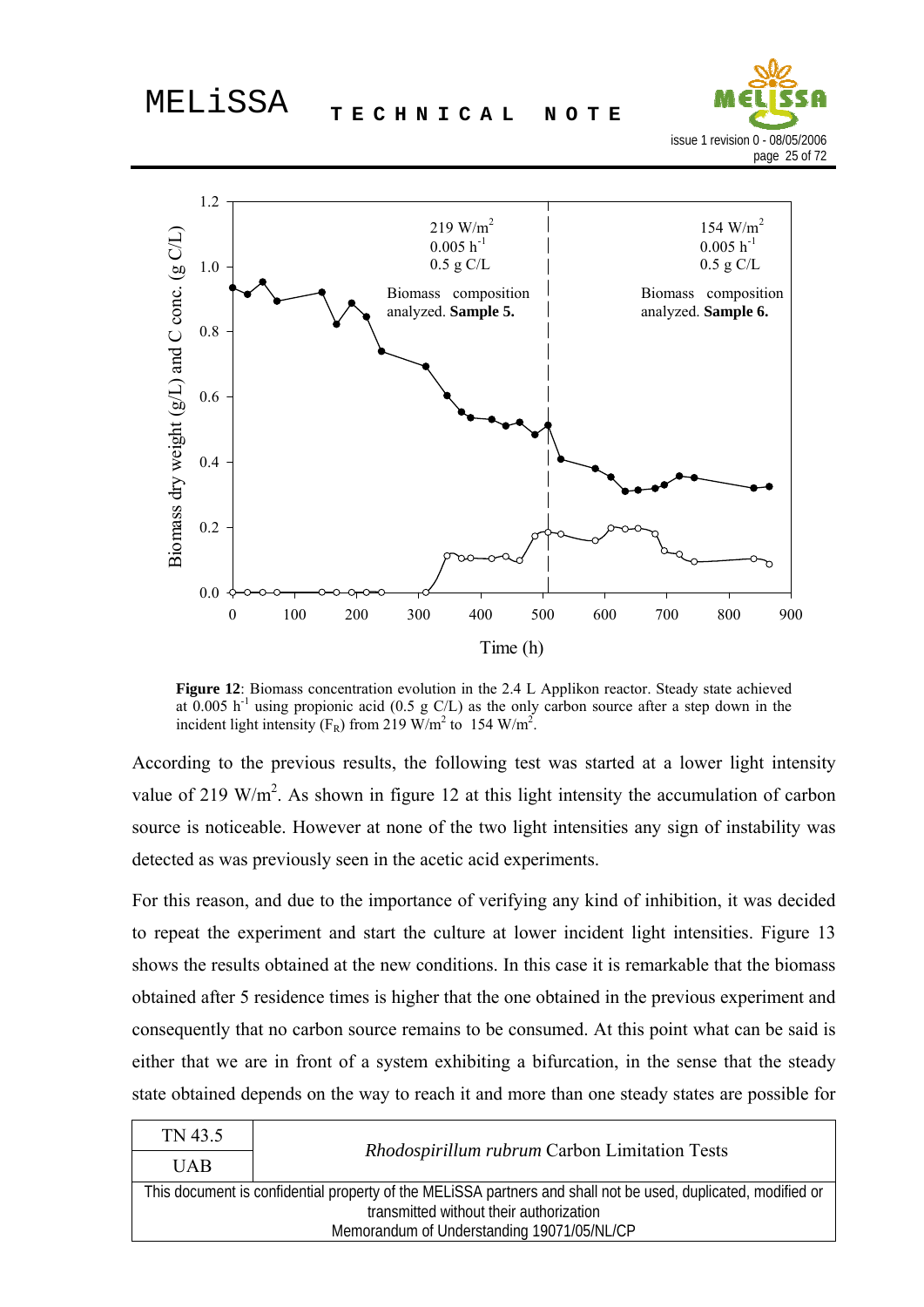

the same culture conditions. That seems possible after the results obtained using acetic acid as a carbon source (Cornet *et al.* 2003, TN 49.2 Favier-Teodorescu *et al.* 2003, TN 37.7, Cabello *et al.*, 2001,). Alternatively the carbon source accumulation in the previous experiment might also be an artifact of that particular experiment. This issue will have to be addressed in future tests. In any case, the behaviour of this particular experiment was further verified by further decreasing light intensity and it was confirmed the fact that the transient state is critic to define de steady state.



**Figure 13**: Biomass concentration evolution in the 2.4 L Applikon reactor. Steady states achieved at 0.005 h<sup>-1</sup> using propionic acid (0.5 g C/L) as the only carbon source in a step down in the incident light intensity ( $F_R$ ) from 104 W/m<sup>2</sup> to 67 W/m<sup>2</sup>.

| TN 43.5                                                                                                       |  |  |  |  |
|---------------------------------------------------------------------------------------------------------------|--|--|--|--|
| Rhodospirillum rubrum Carbon Limitation Tests<br><b>UAB</b>                                                   |  |  |  |  |
| This document is confidential property of the MELISSA partners and shall not be used, duplicated, modified or |  |  |  |  |
| transmitted without their authorization                                                                       |  |  |  |  |
| Memorandum of Understanding 19071/05/NL/CP                                                                    |  |  |  |  |
|                                                                                                               |  |  |  |  |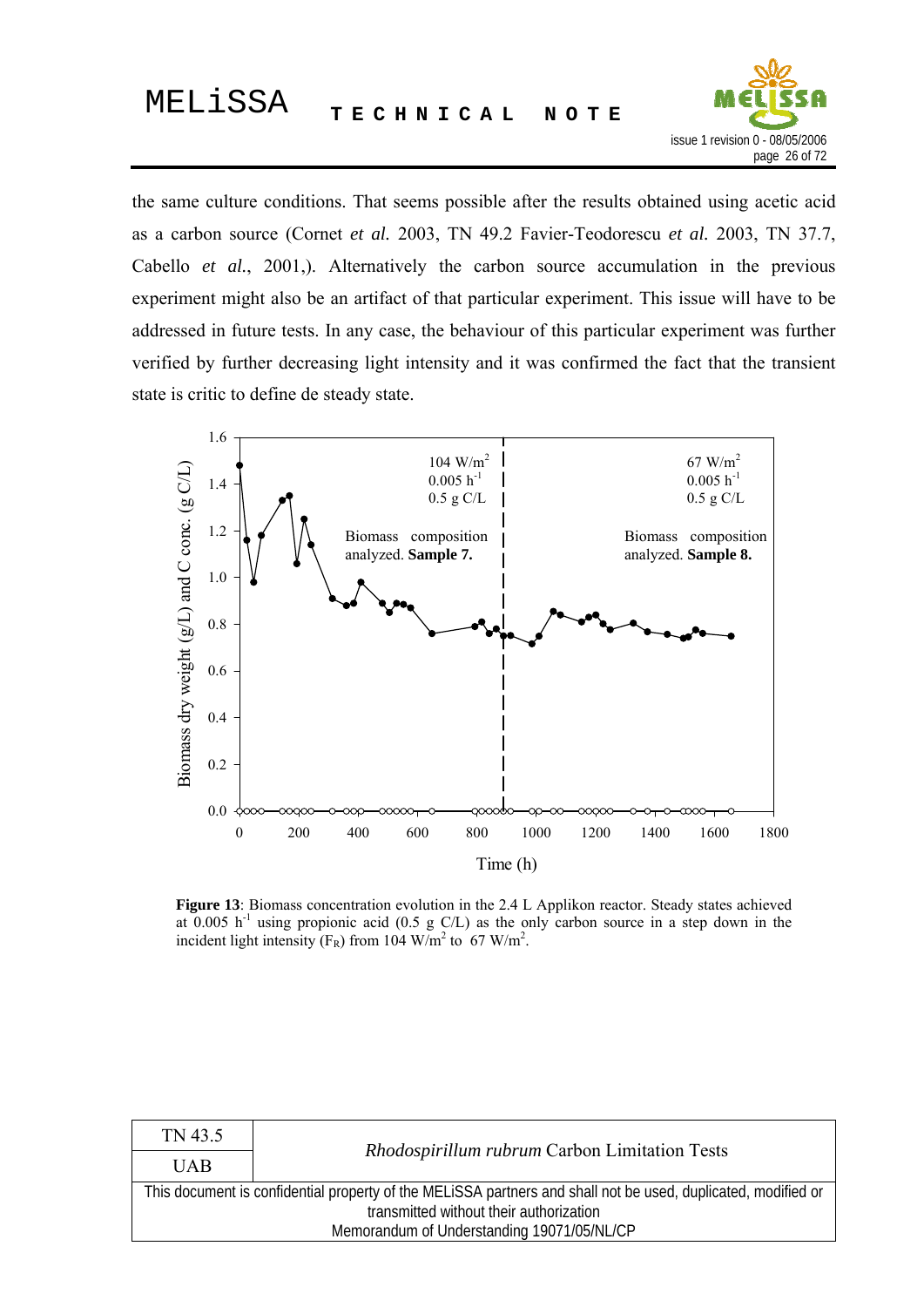



**Figure 14**: Biomass concentration evolution in the 2.4 L Applikon reactor. Steady states achieved at 0.005 h<sup>-1</sup> using propionic acid (0.5 g C/L) as the only carbon source in a step down in the incident light intensity ( $F_R$ ) from 40 W/m<sup>2</sup> to 22 W/m<sup>2</sup>.

The results obtained by further decreasing the light intensity can be seen in figure 14. In this case, the experiment is a continuation of the previous one (figure 13) (that is, no previous reinoculation and batch culture performed). It can be seen that even at very low incident light intensities such as  $24 \text{ W/m}^2$  the culture maintains its growth rate and the biomass consumes the entire carbon source provided.

As this experiment has been running for about 3600 hours (more than 21 residence times), at different light intensities, it can be assured that this behaviour is not a transitory state.

The data obtained in those two different runs can be further compared by plotting the biomass concentrations obtained at the different steady states versus the light intensity used during the

| TN 43.5                                                                                                       |                                         |  |  |  |
|---------------------------------------------------------------------------------------------------------------|-----------------------------------------|--|--|--|
| Rhodospirillum rubrum Carbon Limitation Tests<br><b>UAB</b>                                                   |                                         |  |  |  |
| This document is confidential property of the MELISSA partners and shall not be used, duplicated, modified or |                                         |  |  |  |
|                                                                                                               | transmitted without their authorization |  |  |  |
| Memorandum of Understanding 19071/05/NL/CP                                                                    |                                         |  |  |  |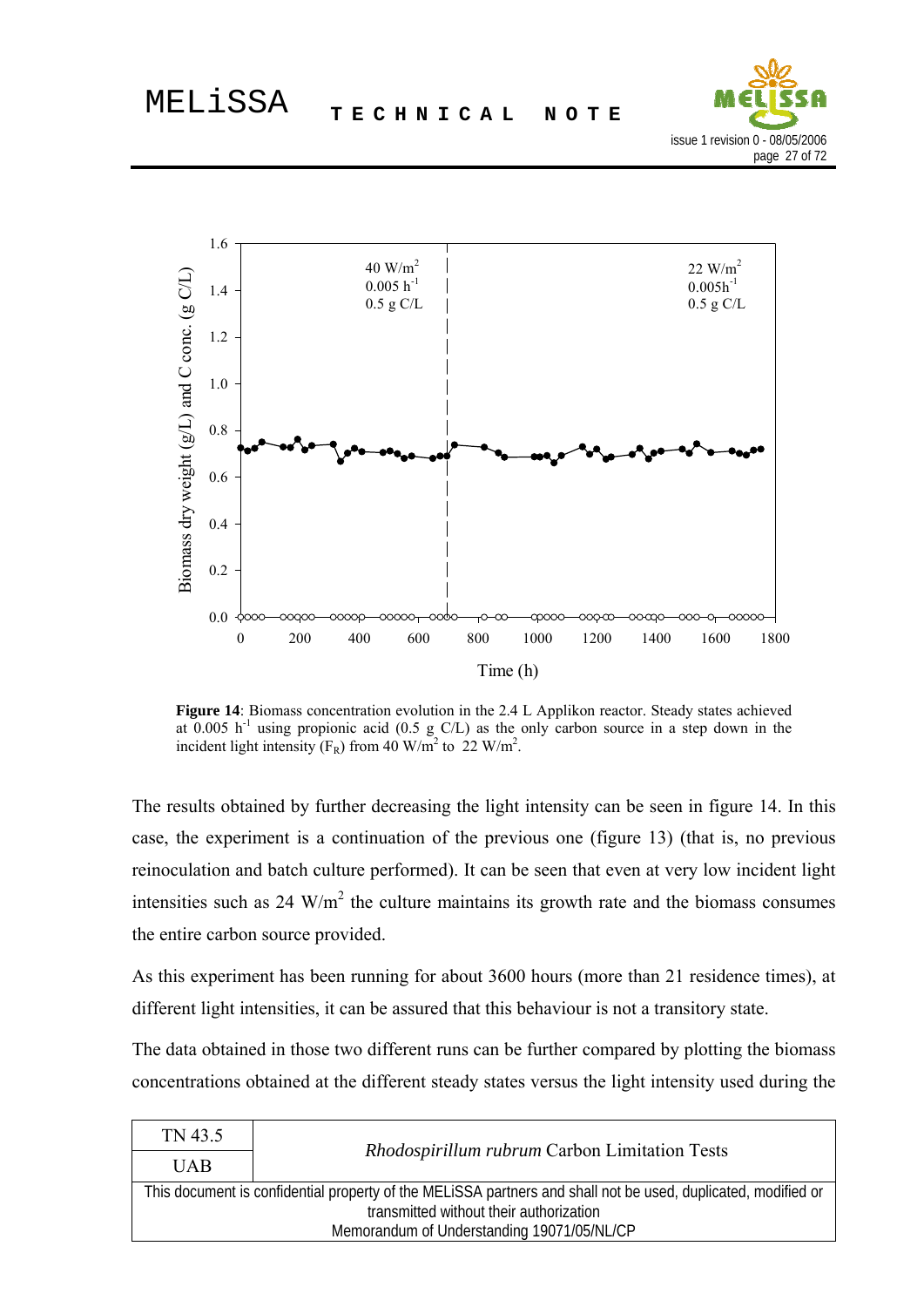

experiment, as shown in figure 15. Both runs were done after starting a batch culture and progressively decreasing the light intensity supplied. The behaviour of the two runs was different. One of them exhibiting a consistent decrease in the steady state biomass obtained and showing an incomplete carbon source consumption. The other one shows a more stable biomass level with complete carbon source consumption. The composition of the biomass obtained in both runs is discussed in the second part of this technical note.



Figure 15: Biomass dry weight (g/L) obtained at different the steady states depending on the incident light intensity  $(W/m^2)$ . Each line corresponds to continuous culture steady states initiated from two different batch cultures. Dilution rate  $0.005$  h<sup>-1</sup>.

Several reasons could explain these results. It is possible that the photosynthetic systems of *R. rubrum* cells became saturated at high light intensities and therefore operate inefficiently. To cope with this, the cells would modify the light collection systems on the internal membranes (for example decreasing the amount of pigments to collect light energy, with

| TN 43.5                                    |                                                                                                               |  |  |
|--------------------------------------------|---------------------------------------------------------------------------------------------------------------|--|--|
| <b>UAB</b>                                 | <i>Rhodospirillum rubrum</i> Carbon Limitation Tests                                                          |  |  |
|                                            | This document is confidential property of the MELISSA partners and shall not be used, duplicated, modified or |  |  |
|                                            | transmitted without their authorization                                                                       |  |  |
| Memorandum of Understanding 19071/05/NL/CP |                                                                                                               |  |  |
|                                            |                                                                                                               |  |  |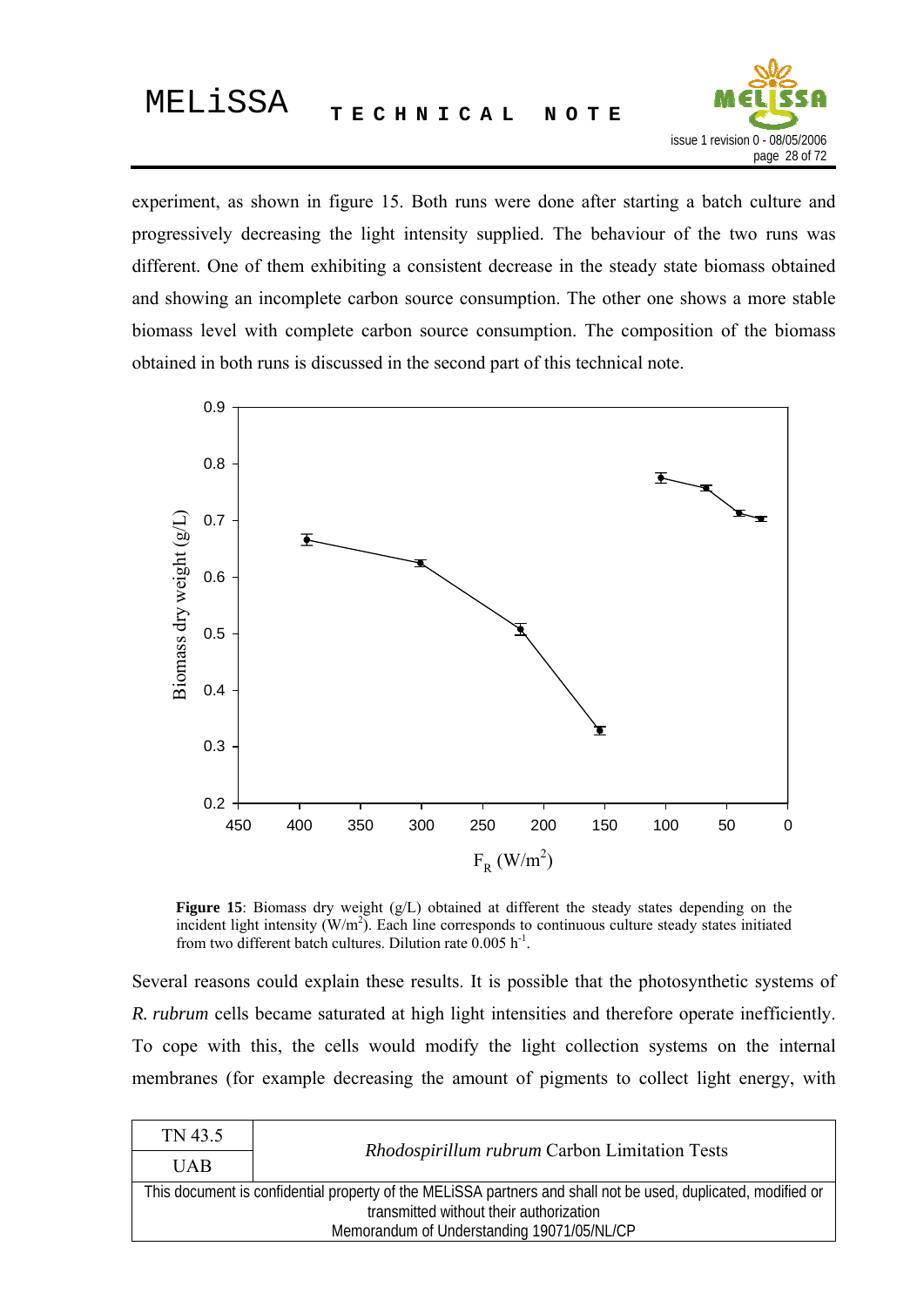

maybe a slow characteristic time). This could explain that when starting the continuous cultures (using the cells after a batch growth, and therefore adapted to high biomass concentrations and low average light intensities), cells perform better if a lower initial light intensity is used. This effect has been proposed as an explanation of the different lag times when a fresh culture is started using a stock inoculum. This effect should disappear as the cells readapt their photosynthetic system and the speed of adaptation will depend on the characteristic time of the pigment synthesis process.





**Figure 16.a. Figure 16.b.**





**Figure 17.a. Figure 17.b.**

Another feasible possibility could be that if the light intensity is lowered and the carbon source accumulates in excess, the cells start to accumulate internal polymeric carbon reserves. In this case the dry weight increases, not due to real cell growth and division, but as a result of the increase in the mass of the cells due to the accumulation of reserve polymers. A

| TN 43.5                                                                                                       |  |  |  |  |
|---------------------------------------------------------------------------------------------------------------|--|--|--|--|
| Rhodospirillum rubrum Carbon Limitation Tests<br><b>UAB</b>                                                   |  |  |  |  |
| This document is confidential property of the MELISSA partners and shall not be used, duplicated, modified or |  |  |  |  |
| transmitted without their authorization                                                                       |  |  |  |  |
| Memorandum of Understanding 19071/05/NL/CP                                                                    |  |  |  |  |
|                                                                                                               |  |  |  |  |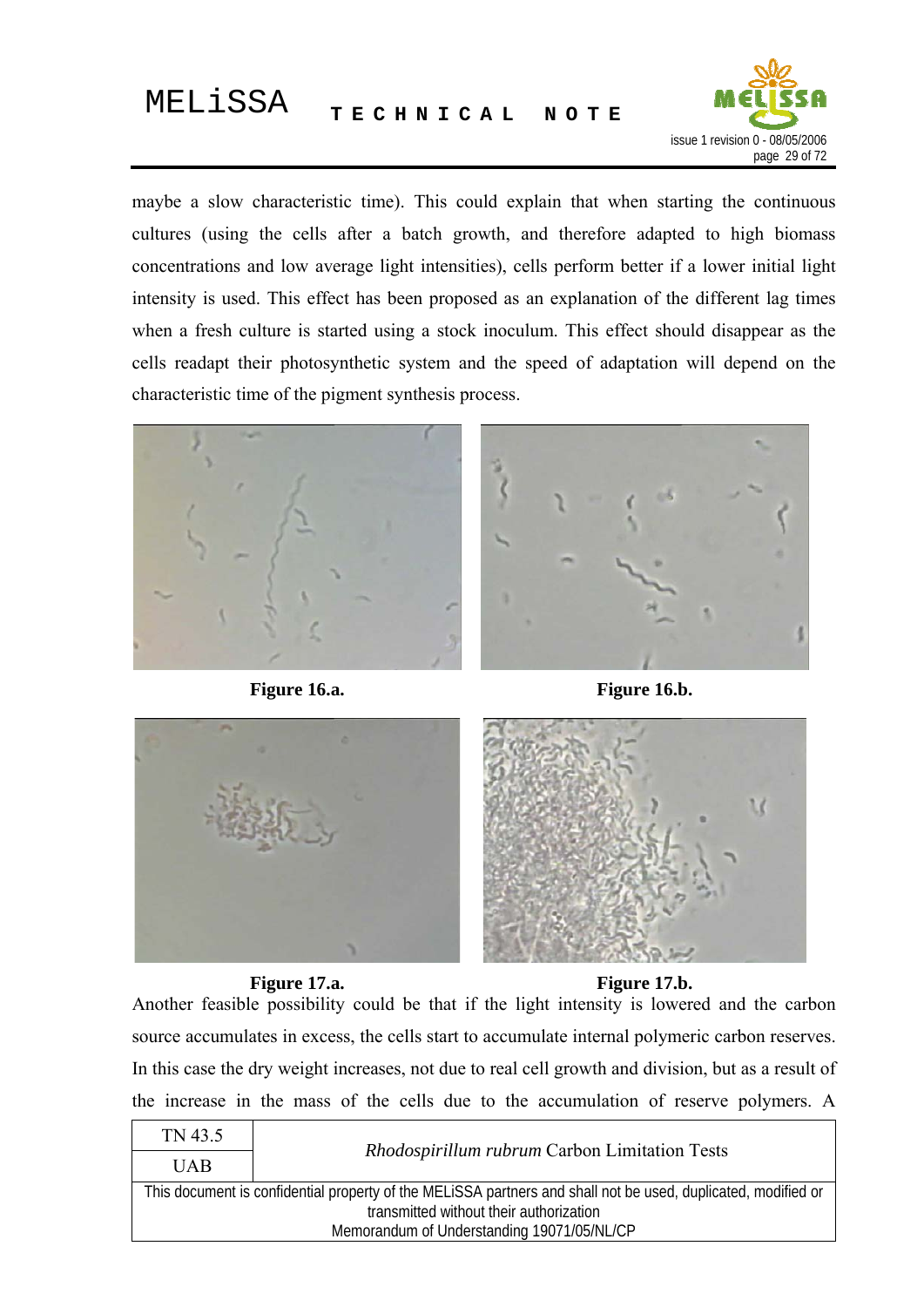

combination of this effect with a decrease in growth rate due to the previous effect was observed in the previous cultures using acetic acid as a carbon source. Nevertheless this polymer accumulation was not confirmed in the biomass composition analysis (see below).

As it was described in TN 37.7 (Cabello *et al.* 2001) for acetic acid cultures, when the carbon source is in excess in the medium, regarding to the light energy available, the cells change its morphology and physiology. Before starting to accumulate reserve polymers, the cells change its morphology and become longer as they had lost the capability to divide into two new cells. This change in the morphology (figures 16.a. and 16.b.) was verified in these experiments in the continuous culture grown at  $104 \text{ W/m}^2$ . The cell elongation, the intragranules of polymers and the starting of cell aggregation (figures 17.a. and 17.b.) were observable microscopically in the continuous culture grown at 67 W/m<sup>2</sup>.

Another possibility could be simply that to describe a steady state the previous history of the culture has to be taken into account. If the previous culture conditions had an effect in internal variables with long characteristic times or showing hysteresis in their dynamics, this could act as a memory system affecting the subsequent behaviour of the culture. In those cases obtaining exactly the same steady state would require to repeat identically a number or previous steps.

In conclusion, with only those two runs it is not possible to ascertain the real motivation of the different behaviours observed. Nevertheless, in both cases the biomass and carbon levels in the bioreactor were maintained along several residence times. This suggests that it is possible that both behaviours result from the different starting point conditions, especially after the previous results, obtained in different labs, on the behaviour of this species using acetic acid.

In future propionic acid experiments it will be addressed the possibility that starting the continuous cultures from different initial conditions, (p.ex. using relatively high or low incident light intensities) can drive the cultures to two different steady states.

Table 2 summarizes the different results of biomass and carbon source input/output conditions and experimental results obtained in the previous experiments for 4 dilution rates (0.005,

| TN 43.5                                                                                                       |                                         |  |  |  |
|---------------------------------------------------------------------------------------------------------------|-----------------------------------------|--|--|--|
| <i>Rhodospirillum rubrum</i> Carbon Limitation Tests<br><b>UAB</b>                                            |                                         |  |  |  |
| This document is confidential property of the MELISSA partners and shall not be used, duplicated, modified or |                                         |  |  |  |
|                                                                                                               | transmitted without their authorization |  |  |  |
| Memorandum of Understanding 19071/05/NL/CP                                                                    |                                         |  |  |  |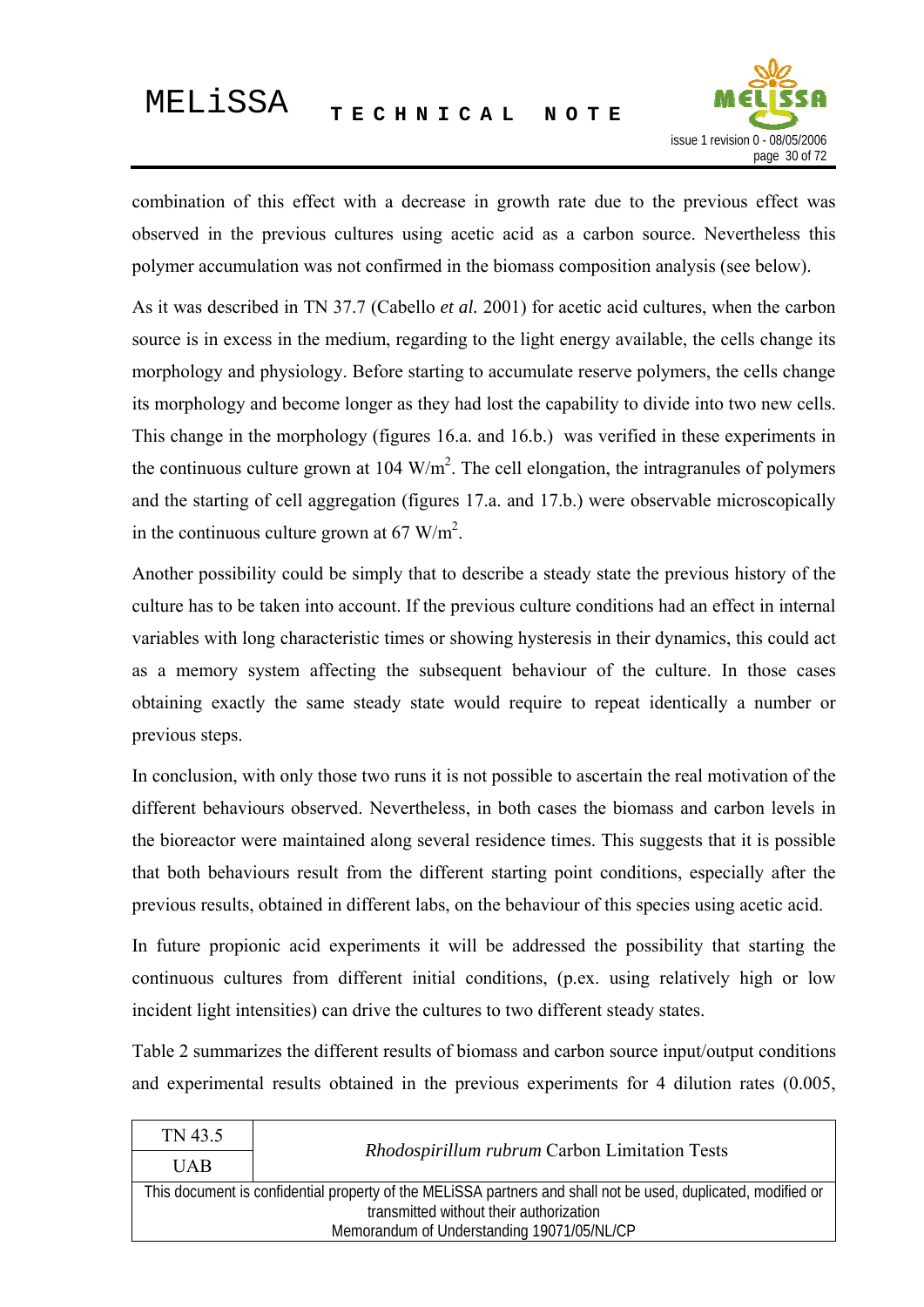

<span id="page-30-0"></span>0.009, 0.011, 0.015 h<sup>-1</sup>) and 9 light intensities (22, 40, 67, 104, 154, 219, 227, 301, and 394  $W/m<sup>2</sup>$ ). Results of the biomass composition analysis are discussed in a following chapter.

**Table 2: Summary of experimental conditions and major variables in propionic acid cultures. [C]cult.: Concentration of carbon source in the culture as gC/L. (B.D.: Below detection limit of the gas chromatograph. S.E.: Standard error of the mean.)** 

|           | Steady state               | $F_R$<br>(W/m <sup>2</sup> ) | D<br>$(h^{-1})$ | Carbon source | $[C]_{INLET}$<br>(g C/L) | $DW{\pm}S.E.$<br>(g/L)       | $[C]_{\text{CULT}}$ $\pm$ S.E<br>(g C/L) |
|-----------|----------------------------|------------------------------|-----------------|---------------|--------------------------|------------------------------|------------------------------------------|
| Figure 7  | I(S2)                      | 227                          | 0.009           | Propionic     | 0.2                      | $\overline{0.379} \pm 0.009$ | B.D.                                     |
| Figure 7  | П                          | 227                          | 0.011           | Propionic     | 0.2                      | $0.36 \pm 0.01$              | B.D.                                     |
| Figure 8  |                            | 227                          | 0.015           | Propionic     | 0.2                      | $0.201 \pm 0.005$            | B.D.                                     |
| Figure 9  |                            | 394                          | 0.005           | Propionic     | 0.2                      | $0.378 \pm 0.009$            | B.D.                                     |
| Figure 10 |                            | 394                          | 0.005           | Propionic     | 0.2                      | $0.348 \pm 0.007$            | B.D.                                     |
| Figure 10 | I(S3)                      | 394                          | 0.005           | Propionic     | 0.5                      | $0.67 \pm 0.01$              | B.D.                                     |
| Figure 10 | II $(S4)$                  | 301                          | 0.005           | Propionic     | 0.5                      | $0.624 \pm 0.006$            | B.D.                                     |
| Figure 12 | I(S5)                      | 219                          | 0.005           | Propionic     | 0.5                      | $0.508 \pm 0.008$            | $0.12 \pm 0.01$                          |
| Figure 12 | II $(S6)$                  | 154                          | 0.005           | Propionic     | 0.5                      | $0.328 \pm 0.006$            | $0.100 \pm 0.007$                        |
| Figure 13 | I(S7)                      | 104                          | 0.005           | Propionic     | 0.5                      | $0.775 \pm 0.009$            | B.D.                                     |
| Figure 13 | II $(S8)$                  | 67                           | 0.005           | Propionic     | 0.5                      | $0.757 \pm 0.005$            | B.D.                                     |
| Figure 14 |                            | 40                           | 0.005           | Propionic     | 0.5                      | $0.712 \pm 0.005$            | B.D.                                     |
| Figure 14 | $\mathop{\rm II}\nolimits$ | 22                           | 0.005           | Propionic     | 0.5                      | $0.703 \pm 0.004$            | B.D.                                     |

| TN 43.5                                                                                                       |                                                      |  |  |  |
|---------------------------------------------------------------------------------------------------------------|------------------------------------------------------|--|--|--|
| <b>UAB</b>                                                                                                    | <i>Rhodospirillum rubrum</i> Carbon Limitation Tests |  |  |  |
| This document is confidential property of the MELISSA partners and shall not be used, duplicated, modified or |                                                      |  |  |  |
|                                                                                                               | transmitted without their authorization              |  |  |  |
| Memorandum of Understanding 19071/05/NL/CP                                                                    |                                                      |  |  |  |
|                                                                                                               |                                                      |  |  |  |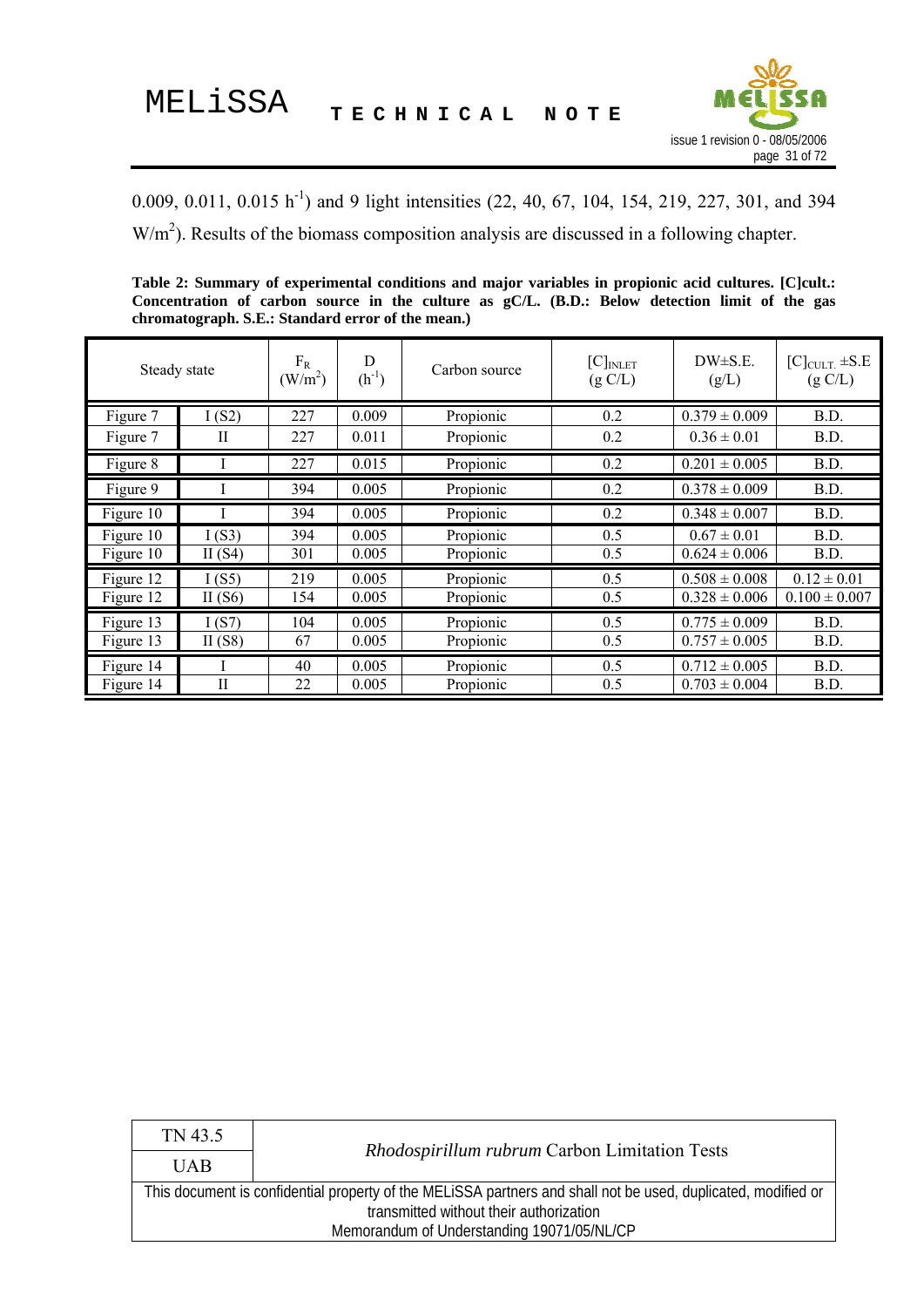

#### <span id="page-31-0"></span>**3.3 Butyric acid tests**

Using Butyric acid as carbon and energy source requires a higher amount of energy than the one required using acetic acid (Cornet & Albiol 2000, Creus *et al.* 2002). Following the previous experiments and taking into account the higher light energy supply capacities of the 2.4 L Applikon photobioreactor and its easier manipulation, butyric acid tests were also carried out using this bioreactor.

To allow comparison with the previous experiments the cultures were started at the same carbon source concentration and light intensity used in the initial experiments with propionic acid in this reactor. With respect to the dilution rate, experiments were started at low dilution rates and increased progressively as in previous tests.



**Figure 18**: Biomass concentration evolution in the 2.4 L Applikon reactor. Steady states achieved at  $0.005$  h<sup>-1</sup> using 227 W/m<sup>2</sup> and butyric acid as the only carbon source (0.2 g C/L).

| TN 43.5                                                                                                                                                  |  |  |  |  |
|----------------------------------------------------------------------------------------------------------------------------------------------------------|--|--|--|--|
| Rhodospirillum rubrum Carbon Limitation Tests<br><b>UAB</b>                                                                                              |  |  |  |  |
| This document is confidential property of the MELISSA partners and shall not be used, duplicated, modified or<br>transmitted without their authorization |  |  |  |  |
| Memorandum of Understanding 19071/05/NL/CP                                                                                                               |  |  |  |  |
|                                                                                                                                                          |  |  |  |  |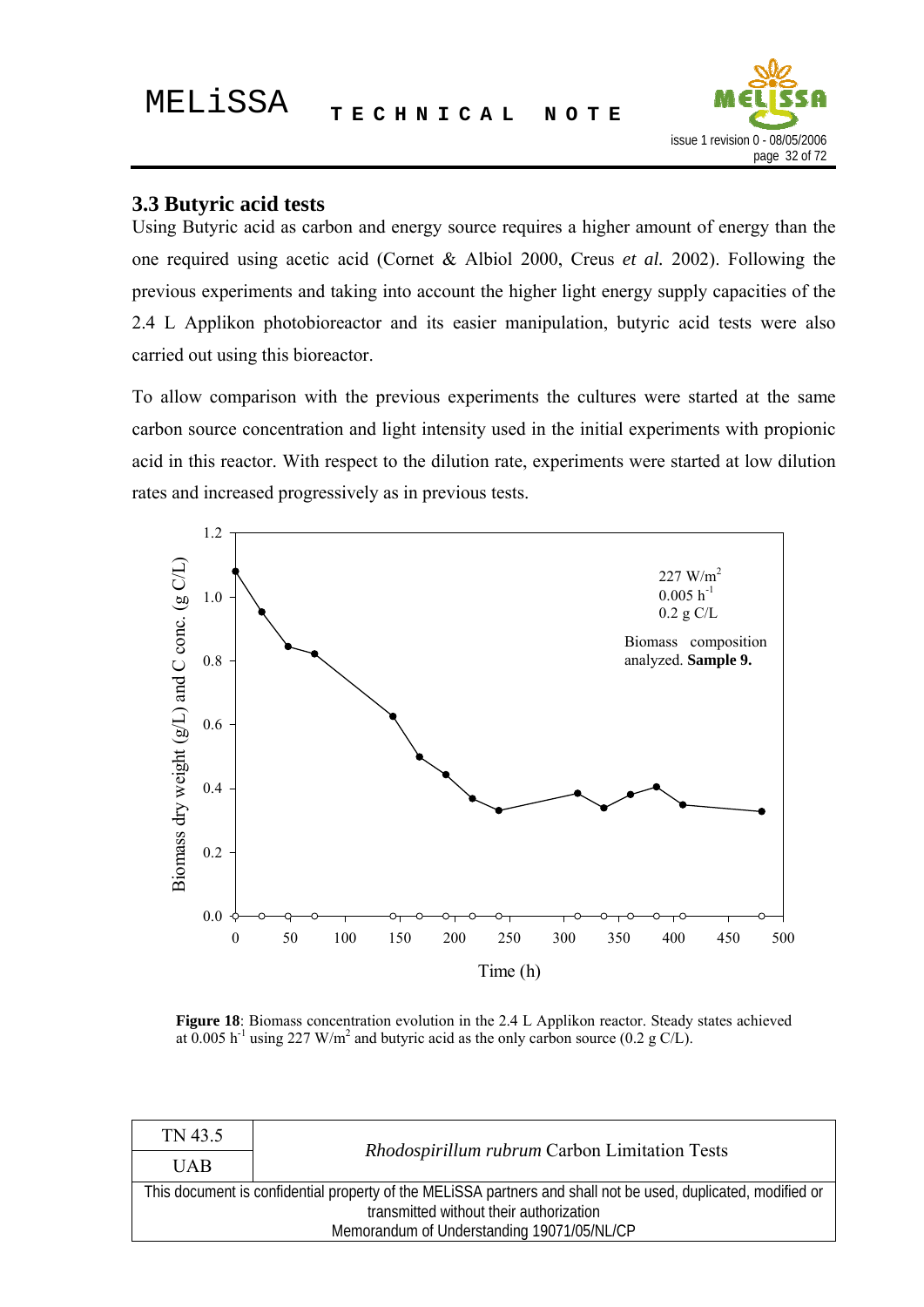

After the usual batch culture the continuous culture run was started at a dilution rate of  $0.005$  h<sup>-1</sup>. As can be seen in figure 18 the experimental results show a stabilization during the last 200 hours of culture (one residence time) and this was taken as a stable point. Biomass was collected for composition analysis.



**Figure 19**: Biomass concentration evolution in the 2.4 L Applikon reactor. Steady state achieved at  $0.011$  h<sup>-1</sup> using 227 W/m<sup>2</sup> and butyric acid as the only carbon source (0.2 g C/L). When the dilution rate was increased up to 0.015, the culture was washed-out.

For the second test, the continuous culture was started at a higher dilution rate  $0.011 \text{ h}^{-1}$ following the progressive increase approach. Results are reported in figure 19. In this case during the last residence time (last 91 hours), a new dry weight steady state is achieved. Consequently, after the corresponding biomass collection, the dilution rate was further increased to  $0.015$   $h^{-1}$ . In this second case, the culture was washed out. As discussed before one possibility could be that the light energy supply was insufficient to sustain the increased growth rate. For this reason, the following test had to be at a higher light intensity.

| TN 43.5                                                                                                       |                                               |  |  |  |
|---------------------------------------------------------------------------------------------------------------|-----------------------------------------------|--|--|--|
| <b>IJAB</b>                                                                                                   | Rhodospirillum rubrum Carbon Limitation Tests |  |  |  |
| This document is confidential property of the MELISSA partners and shall not be used, duplicated, modified or |                                               |  |  |  |
| transmitted without their authorization                                                                       |                                               |  |  |  |
| Memorandum of Understanding 19071/05/NL/CP                                                                    |                                               |  |  |  |
|                                                                                                               |                                               |  |  |  |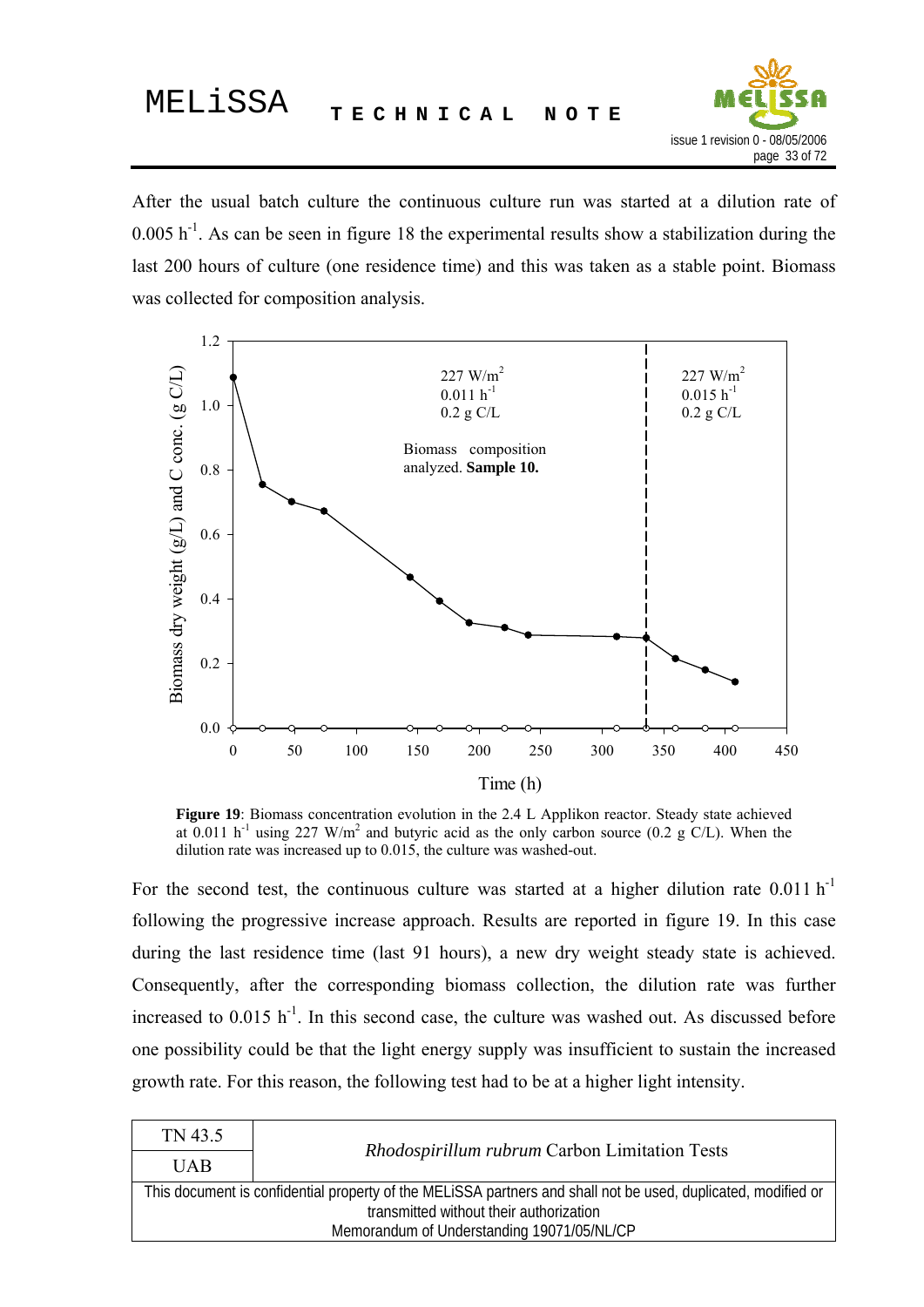

As described before, using the 30 lamps set up the maximum light intensity in the 2.4 L Applikon bioreactor is around 394  $W/m^2$ . The following experiment was performed using this maximum light intensity and maintaining the rest of the culture conditions as in the previous experiments. That is, dilution rate at  $0.01 h^{-1}$ , and carbon source at  $0.2 g C/L$ .



**Figure 20**: steady states achieved at 0.01 h<sup>-1</sup> and 0.015 h<sup>-1</sup> using 394 W/m<sup>2</sup> and butyric acid as the only carbon source (0.2 g C/L). When the dilution rate was increased up to 0.025, the culture was washed-out.

Once the first steady state was reached (figure 20), the biomass was collected and the dilution rate was increased up to  $0.015$  h<sup>-1</sup>. At this point, another steady state was achieved, after verifying the stability of the biomass concentration during the last residence time (66 hours). At this point, and after biomass collection, the dilution rate was once more increased up to  $0.025$  h<sup>-1</sup>. This time the culture was washed out.

As a stable biomass concentration was obtained at a higher dilution rate than in the previous case (with only 227  $W/m<sup>2</sup>$ ), it can in principle be assumed that it would be necessary to

| TN 43.5                                                                                                       | Rhodospirillum rubrum Carbon Limitation Tests |  |  |  |
|---------------------------------------------------------------------------------------------------------------|-----------------------------------------------|--|--|--|
| <b>UAB</b>                                                                                                    |                                               |  |  |  |
| This document is confidential property of the MELISSA partners and shall not be used, duplicated, modified or |                                               |  |  |  |
| transmitted without their authorization                                                                       |                                               |  |  |  |
| Memorandum of Understanding 19071/05/NL/CP                                                                    |                                               |  |  |  |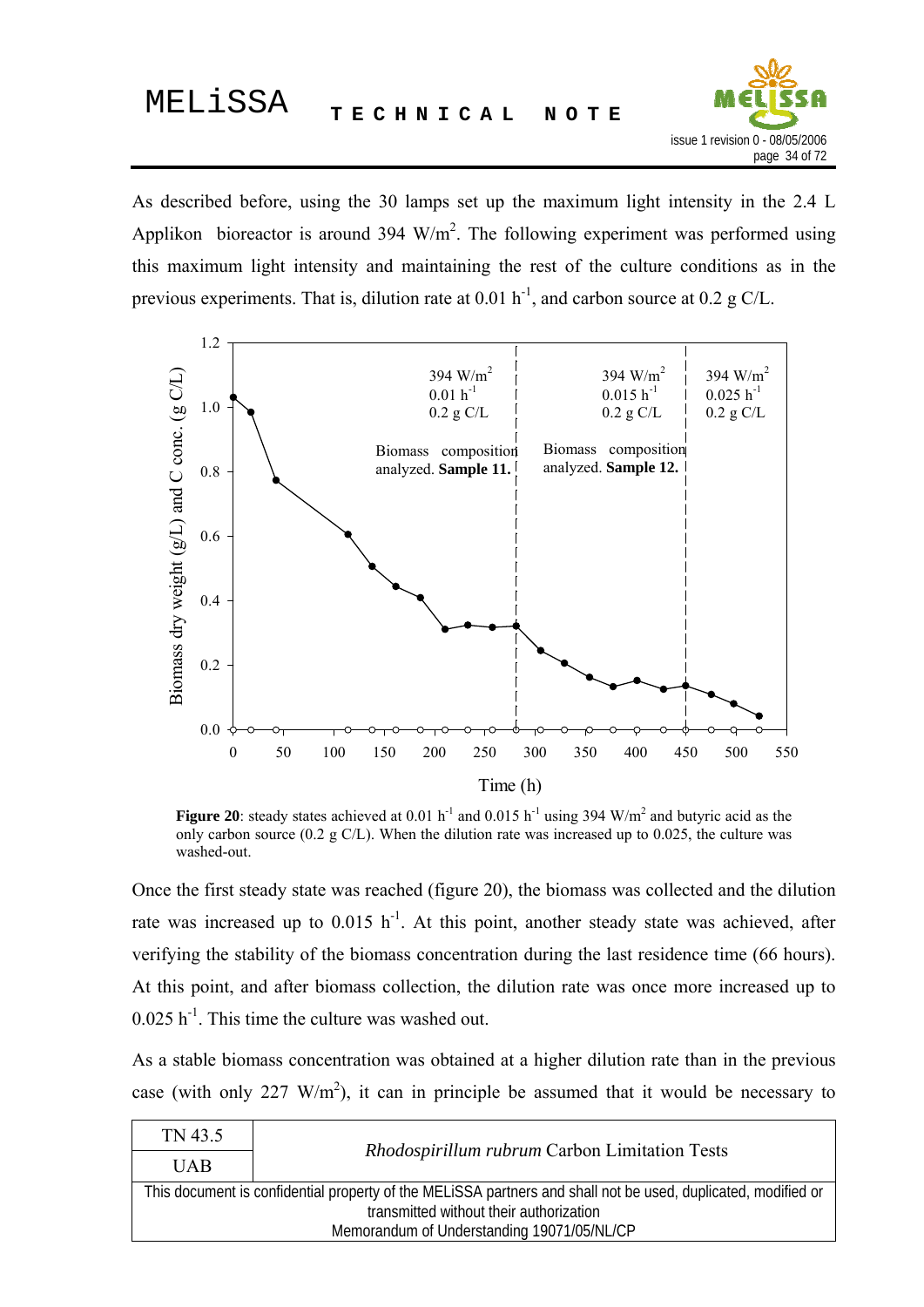

<span id="page-34-0"></span>increase the light energy supply to allow for a continuous tests at dilution rates higher than  $0.015$  h<sup>-1</sup> in this photobioreactor using butyric acid as the carbon source.

In both propionic and butyric acid cultures most of the measures of carbon concentration at the steady state were below the detection limit of the gas chromatograph. Nevertheless, it should be kept in mind that some carbon source was also being lost via de gas phase, because of the thermodynamic gas-liquid equilibrium (see Poughon 1995 TN 23.1). In none of the tests it was observed a carbon source accumulation in the culture medium nor the starting of the morphology change and aggregation effect.

The strong decrease in biomass concentration when increasing the dilution rate from  $0.011 \text{ h}^{-1}$ to  $0.015$  h<sup>-1</sup> would indicate that the culture is passing from a carbon limiting situation to a light limiting one indicating the crossing of the threshold conditions. This represents a limitation in this bioreactor anticipating the washout of the bioreactor at the next increase in dilution rate given the low levels of biomass reached.

Table 3 summarizes the experimental conditions and main experimental variables measured during the butyric acid tests for 3 dilution rates  $(0.005, 0.011$  and  $(0.015 \text{ h}^{-1})$  and 2 light intensities (227 and 394  $W/m<sup>2</sup>$ ). Results of the biomass composition analysis are discussed in a following chapter.

| Steady state |         | $F_R$<br>$\rm (W/m^2)$ | D<br>$(h^{-1})$ | Carbon source  | $[C]_{INLET}$<br>(g C/L) | DW<br>(g/L)       | $[C]_{\text{CULTURE}}$<br>(g C/L) |
|--------------|---------|------------------------|-----------------|----------------|--------------------------|-------------------|-----------------------------------|
| Figure 18    | I(S9)   | 227                    | 0.005           | <b>Butyric</b> | 0.2                      | $0.36 \pm 0.01$   | B.D.                              |
| Figure 19    | I(S10)  | 227                    | 0.011           | <b>Butyric</b> | 0.2                      | $0.284 \pm 0.003$ | B.D.                              |
| Figure 20    | I(S11)  | 394                    | 0.01            | <b>Butyric</b> | 0.2                      | $0.319 \pm 0.003$ | B.D.                              |
| Figure 20    | II(S11) | 394                    | 0.015           | <b>Butyric</b> | 0.2                      | $0.138 \pm 0.006$ | B.D.                              |

**Table 3: Summary of experimental conditions and major variables in butyric acid cultures. [C] Concentration of carbon source in gC/L. (B.D.: Below detection limit of the gas chromatograph.)** 

| TN 43.5                                                                                                       | Rhodospirillum rubrum Carbon Limitation Tests |  |  |  |
|---------------------------------------------------------------------------------------------------------------|-----------------------------------------------|--|--|--|
| <b>UAB</b>                                                                                                    |                                               |  |  |  |
| This document is confidential property of the MELISSA partners and shall not be used, duplicated, modified or |                                               |  |  |  |
| transmitted without their authorization                                                                       |                                               |  |  |  |
| Memorandum of Understanding 19071/05/NL/CP                                                                    |                                               |  |  |  |
|                                                                                                               |                                               |  |  |  |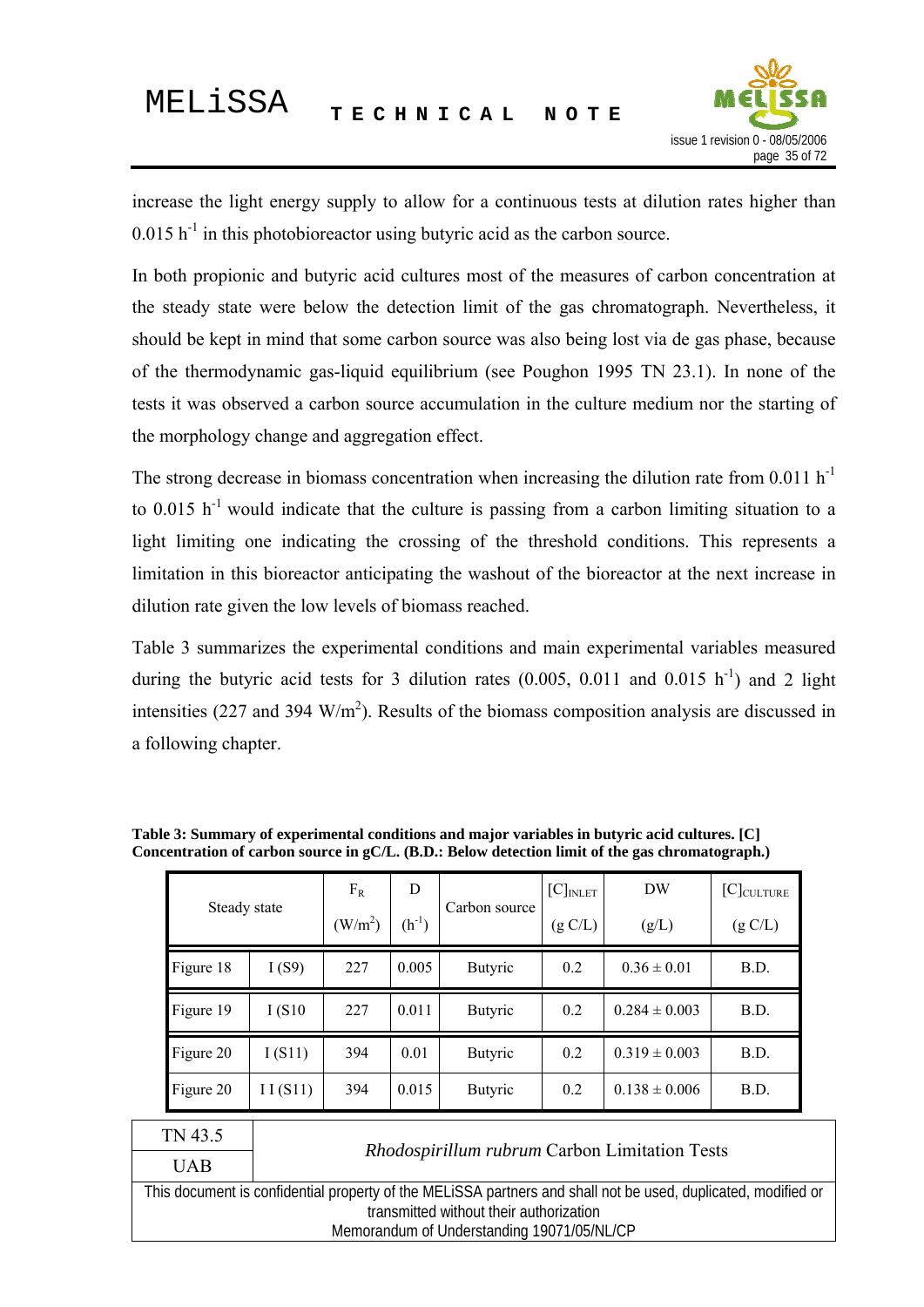

#### <span id="page-35-0"></span>**4 Biomass analysis**

To complement the range of data available from the previous experiments and to better monitor and ascertain the modification of behaviour observed along the previous experiments biomass composition analysis were performed. These data is necessary for a later, more in depth, metabolic analysis and can provide clues on the reasons for the metabolic changes occurred. Besides any other future analysis that might be done using these data, some major characteristic traits on the different behaviours can already be seen. Those are later discussed were appropriate.

A summary of experimental conditions at which each biomass sample was obtained can be found in table 4.

|           | Figure            | $F_R$ (W/m <sup>2</sup> ) | D<br>$(h^{-1})$ | Carbon<br>source | $[C]_{INLET}$<br>(g C/L) | <b>DW</b><br>(g/L)   | $[C]$ CULTURE<br>(g C/L) |
|-----------|-------------------|---------------------------|-----------------|------------------|--------------------------|----------------------|--------------------------|
| Sample 1  | 6 <sub>(V)</sub>  | 400                       | 0.040           | Acetic           | 0.2                      | $0.325 +$<br>0.001   | $0.001\,\pm\,$<br>0.0005 |
| Sample 2  | 7 <sub>(I)</sub>  | 227                       | 0.009           | Propionic        | 0.2                      | $0.379 \pm$<br>0.009 | B.D.                     |
| Sample 3  | $11 \mathrm{(I)}$ | 394                       | 0.005           | Propionic        | 0.5                      | $0.67 \pm$<br>0.01   | B.D.                     |
| Sample 4  | $11$ (II)         | 301                       | 0.005           | Propionic        | 0.5                      | $0.624 \pm$<br>0.006 | B.D.                     |
| Sample 5  | 12I               | 219                       | 0.005           | Propionic        | 0.5                      | $0.508 \pm$<br>0.008 | $0.12 \pm 0.01$          |
| Sample 6  | $12 \text{ II}$   | 154                       | 0.005           | Propionic        | 0.5                      | $0.328 \pm$<br>0.006 | $0.100 \pm$<br>0.007     |
| Sample 7  | 13 I              | 104                       | 0.005           | Propionic        | 0.5                      | $0.775 \pm$<br>0.009 | B.D.                     |
| Sample 8  | 13 II             | 67                        | 0.005           | Propionic        | 0.5                      | $0.757 \pm$<br>0.005 | B.D.                     |
| Sample 9  | 18 I              | 227                       | 0.005           | <b>Butyric</b>   | 0.2                      | $0.36 \pm$<br>0.01   | B.D.                     |
| Sample 10 | 19 I              | 227                       | 0.011           | <b>Butyric</b>   | 0.2                      | $0.284 \pm$<br>0.003 | B.D.                     |
| Sample 11 | 20 I              | 394                       | 0.01            | <b>Butyric</b>   | 0.2                      | $0.319 \pm$<br>0.003 | B.D.                     |
| Sample 12 | 20 II             | 394                       | 0.015           | <b>Butyric</b>   | 0.2                      | $0.138 \pm$<br>0.006 | B.D.                     |

**Table 4: Summary of conditions and biomass concentrations at which each biomass sample was obtained (B.D. below detection limit ).** 

| TN 43.5                                                                                                       | <i>Rhodospirillum rubrum</i> Carbon Limitation Tests |  |  |  |  |
|---------------------------------------------------------------------------------------------------------------|------------------------------------------------------|--|--|--|--|
| <b>UAB</b>                                                                                                    |                                                      |  |  |  |  |
| This document is confidential property of the MELISSA partners and shall not be used, duplicated, modified or |                                                      |  |  |  |  |
| transmitted without their authorization                                                                       |                                                      |  |  |  |  |
| Memorandum of Understanding 19071/05/NL/CP                                                                    |                                                      |  |  |  |  |
|                                                                                                               |                                                      |  |  |  |  |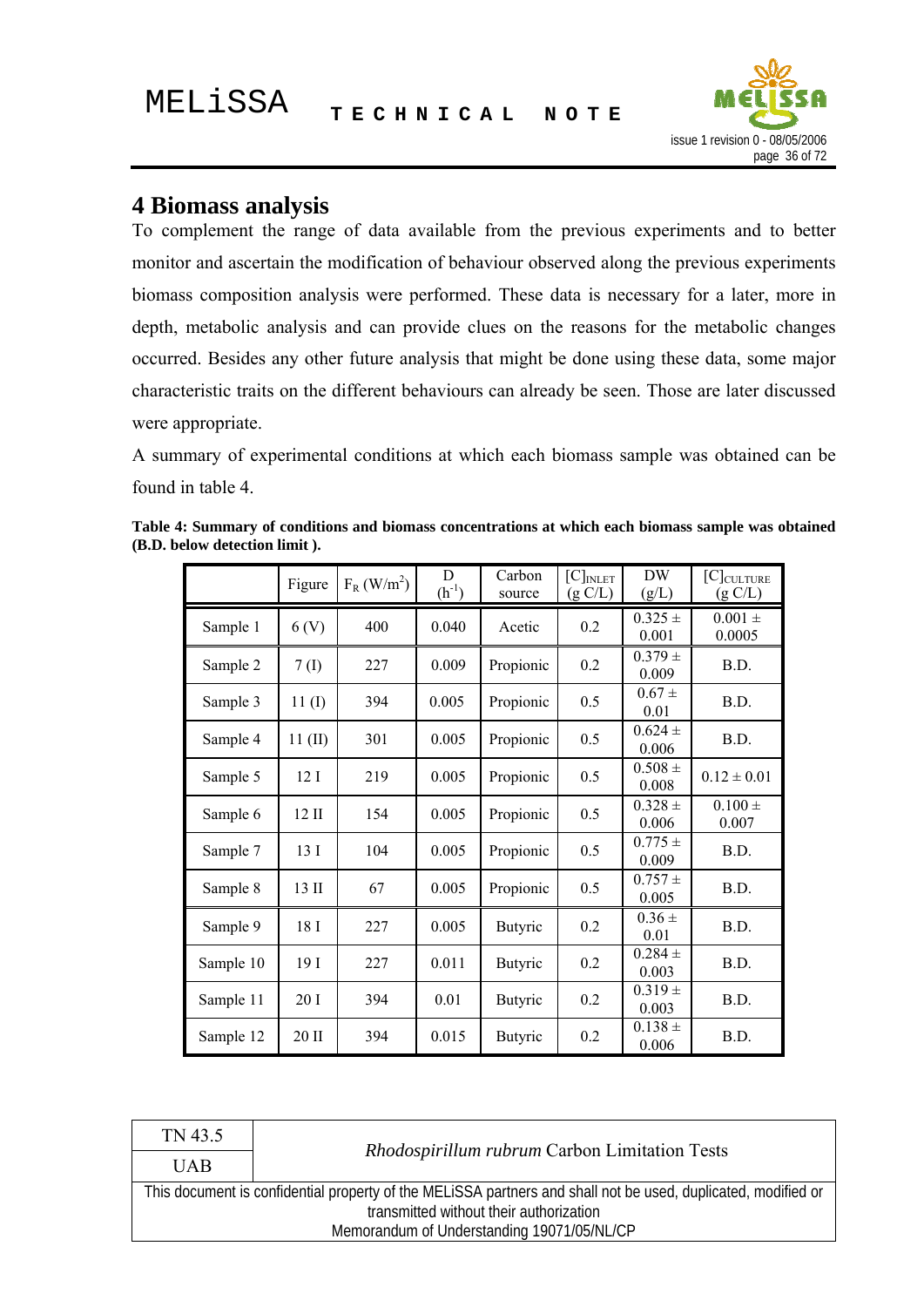

## **4.1 Protein determination**

The biomass protein percentages were determined as described in Appendix 3. Each sample was analysed in triplicate. For each sample, the mean value of the three analyses and its standard error is reported in table 5.

| <b>Sample</b><br>No. | <b>Protein content</b><br>$(\%$ DW) | <b>Standard</b><br><b>Error</b> |
|----------------------|-------------------------------------|---------------------------------|
|                      | 67.52                               | 4.12                            |
| $\overline{2}$       | 62.80                               | 1.65                            |
| 3                    | 65.88                               | 1.69                            |
| 4                    | 65.06                               | 2.17                            |
| 5                    | 64.44                               | 0.87                            |
| 6                    | 63.86                               | 1.56                            |
| 7                    | 60.28                               | 1.40                            |
| 8                    | 60.44                               | 1.44                            |
| 9                    | 64.58                               | 0.42                            |
| 10                   | 66.83                               | 1.50                            |
| 11                   | 64.22                               | 1.90                            |
| 12                   | 64.36                               | 2.57                            |

**Table 5: Results of the protein determination. ( data given in % DW).** 

| TN 43.5                                                                                                       |                                                      |  |
|---------------------------------------------------------------------------------------------------------------|------------------------------------------------------|--|
| <b>UAB</b>                                                                                                    | <i>Rhodospirillum rubrum</i> Carbon Limitation Tests |  |
| This document is confidential property of the MELISSA partners and shall not be used, duplicated, modified or |                                                      |  |
| transmitted without their authorization                                                                       |                                                      |  |
| Memorandum of Understanding 19071/05/NL/CP                                                                    |                                                      |  |
|                                                                                                               |                                                      |  |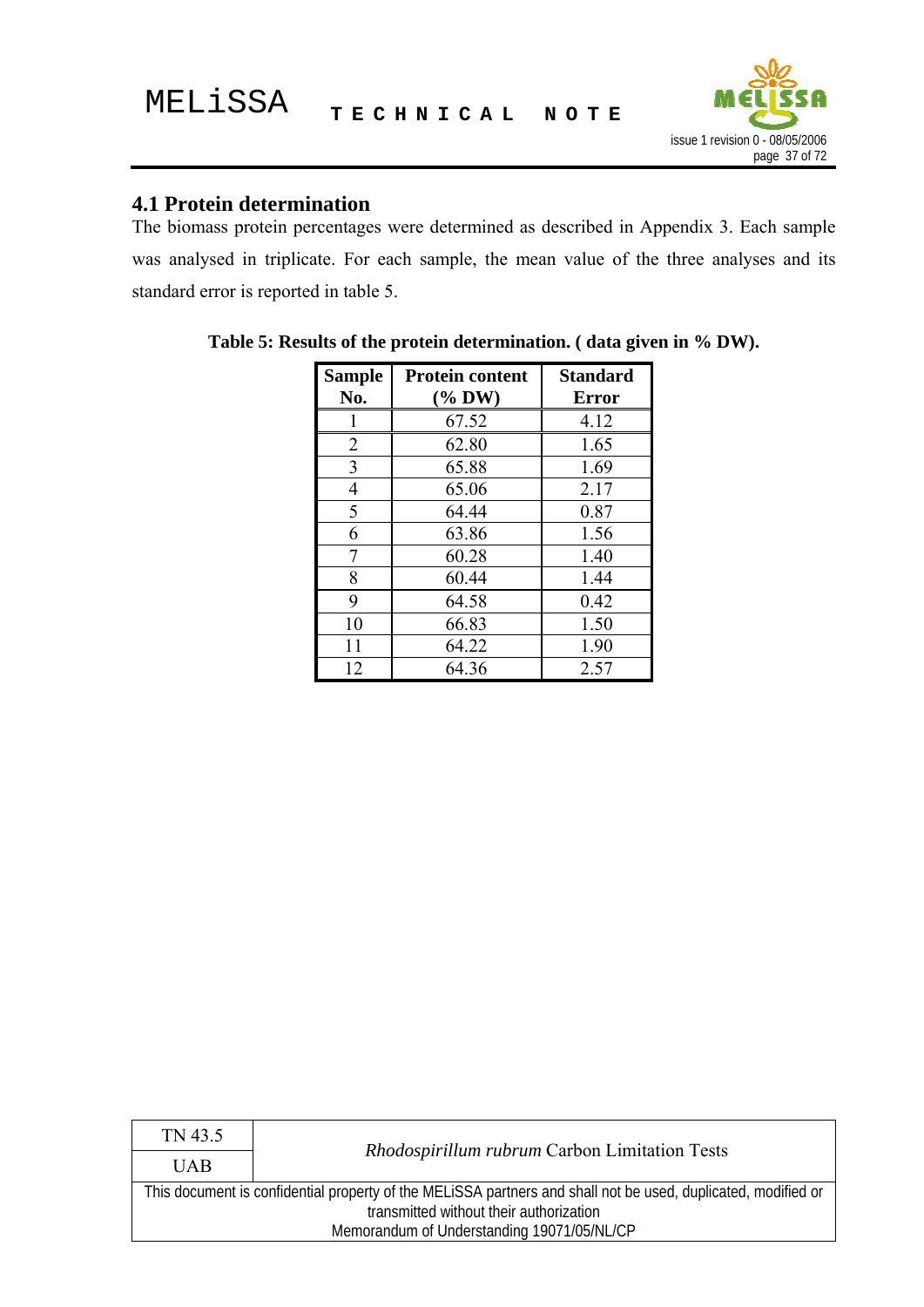

┑

# **4.2 Lipid determination**

The determination of the lipids content in the biomass was done as described in Appendix 4. The main lipid components found in *R. rubrum* samples were palmitic acid, palmitoleic acid, mirisitic acid, linoleic acid, oleic acid, elaidic acid, and estearic acid. The percentage value determined for these lipids as well as the dispersion of the analyses is reported in table 6.

| <b>Sample</b>           | <b>Miristic</b> | Palmitoleic    | <b>Palmitic</b> | <b>Linoleic</b> |
|-------------------------|-----------------|----------------|-----------------|-----------------|
|                         | acid            | acid           | acid            | acid            |
| No.                     | (C14:0)         | (C16:1)        | (C16:0)         | (C18:2)         |
| $\mathbf{1}$            | 0.029           | 0.056          | 0.193           | 0.063           |
| $\overline{\mathbf{3}}$ | 0.205           | 0.077          | 1.424           | 0.024           |
| 4                       | 0.070           | 0.114          | 0.625           | 0.078           |
| 5                       | 0.020           | 0.073          | 0.182           | < 0.1           |
| 6                       | 0.014           | 0.006          | 0.126           | 0.026           |
| $\overline{7}$          | 0.054           | 0.055          | 0.333           | 0.054           |
| 8                       | 0.254           | 0.766          | 0.986           | 1.016           |
| 10                      | 0.074           | 0.025          | 0.573           | 0.072           |
| 12                      | 0.006           | 0.048          | 0.107           | < 0.1           |
|                         |                 |                |                 |                 |
|                         | <b>Oleic</b>    | <b>Elaidic</b> | <b>Estearic</b> |                 |
| <b>Sample</b>           | acid            | acid           | acid            | <b>Total</b>    |
| No.                     | (C18:1)         | (C18:1)        | (C18:0)         | lipids          |
| $\mathbf{1}$            | 0.135           | 0.478          | 0.161           | 1.116           |
| 3                       | 0.226           | 0.139          | 1.889           | 3.984           |
| 4                       | 0.117           | 0.249          | 0.901           | 2.154           |
| 5                       | 0.011           | 0.740          | 0.147           | 1.173           |
| 6                       | 0.076           | 0.090          | 0.121           | 0.459           |
| $\overline{7}$          | 0.120           | 0.233          | 0.320           | 1.169           |
| 8                       | 0.612           | 0.458          | 0.874           | 4.966           |
| 10                      | 0.088           | 0.121          | 0.844           | 1.797           |

**Table 6: Results of the lipid determination. (data given in % DW).** 

| TN 43.5                                                                                                       | <i>Rhodospirillum rubrum</i> Carbon Limitation Tests |  |
|---------------------------------------------------------------------------------------------------------------|------------------------------------------------------|--|
| <b>UAB</b>                                                                                                    |                                                      |  |
| This document is confidential property of the MELISSA partners and shall not be used, duplicated, modified or |                                                      |  |
| transmitted without their authorization                                                                       |                                                      |  |
| Memorandum of Understanding 19071/05/NL/CP                                                                    |                                                      |  |
|                                                                                                               |                                                      |  |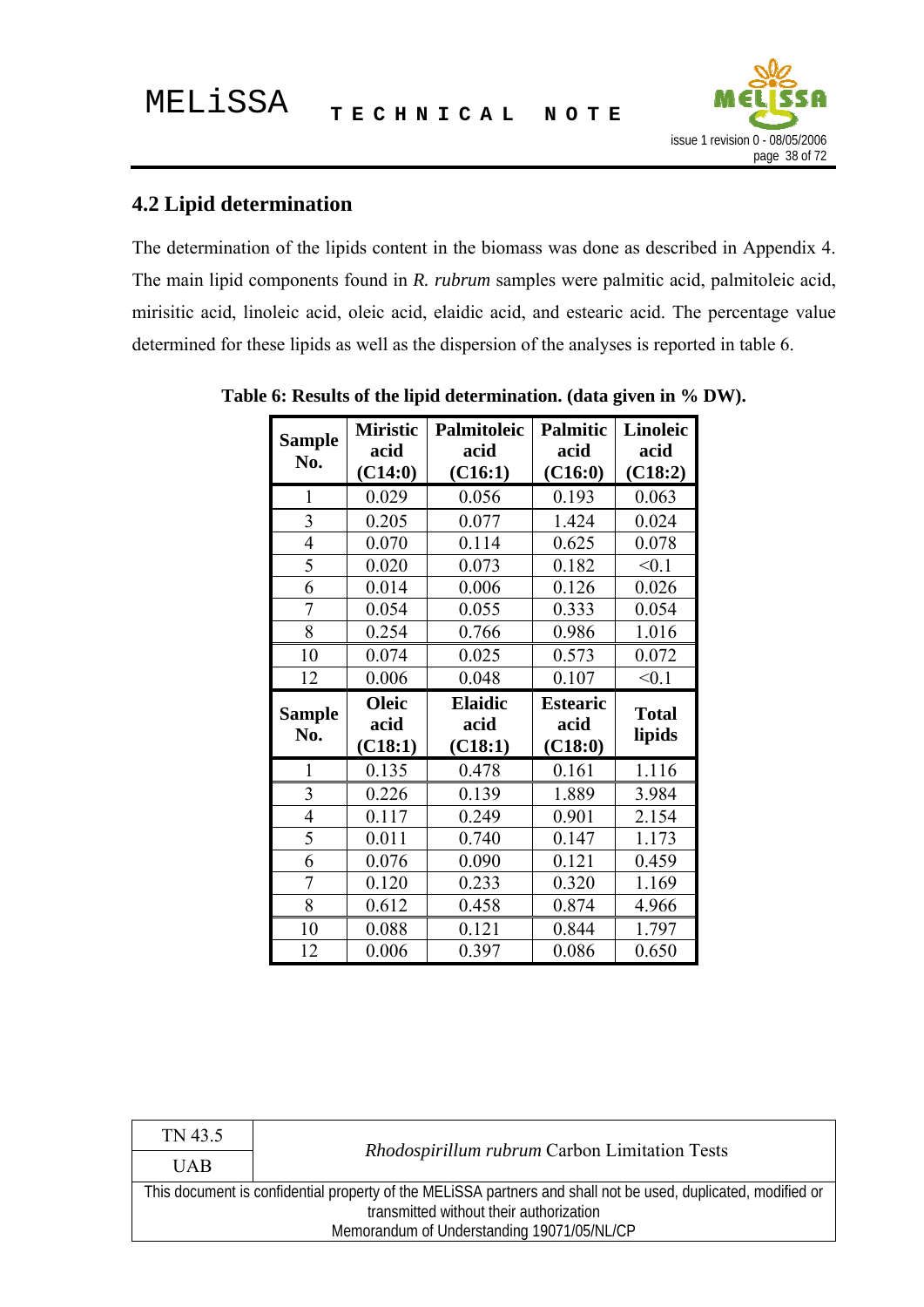

## **4.3 RNA determination**

The RNA content of the biomass was performed as described Appendix 5. Each sample was analyzed in triplicate. The mean value of the three analyses as well as the calculated deviation is reported in table 7.

| <b>Sample</b> | <b>RNA</b> content | <b>Standard</b> |
|---------------|--------------------|-----------------|
| No.           | $(\%$ DW)          | <b>Error</b>    |
| 1             | 3.40               | 3.40            |
| 2             | 2.90               | 0.04            |
| 3             | 6.45               | 0.18            |
| 4             | 6.65               | 1.37            |
| 5             | 3.26               | 0.84            |
| 6             | 5.10               | 0.12            |
| 7             | 7.91               | 0.05            |
| 8             | 6.78               | 0.06            |
| 9             | 4.19               | 0.23            |
| 10            | 5.46               | 0.11            |
| 11            | 4.72               | 0.15            |
| 12            | 6.08               | 0.08            |

**Table 7: Results of the RNA determination. (data given in % DW).** 

| TN 43.5                                                                                                       |                                               |  |
|---------------------------------------------------------------------------------------------------------------|-----------------------------------------------|--|
| <b>UAB</b>                                                                                                    | Rhodospirillum rubrum Carbon Limitation Tests |  |
| This document is confidential property of the MELISSA partners and shall not be used, duplicated, modified or |                                               |  |
| transmitted without their authorization                                                                       |                                               |  |
| Memorandum of Understanding 19071/05/NL/CP                                                                    |                                               |  |
|                                                                                                               |                                               |  |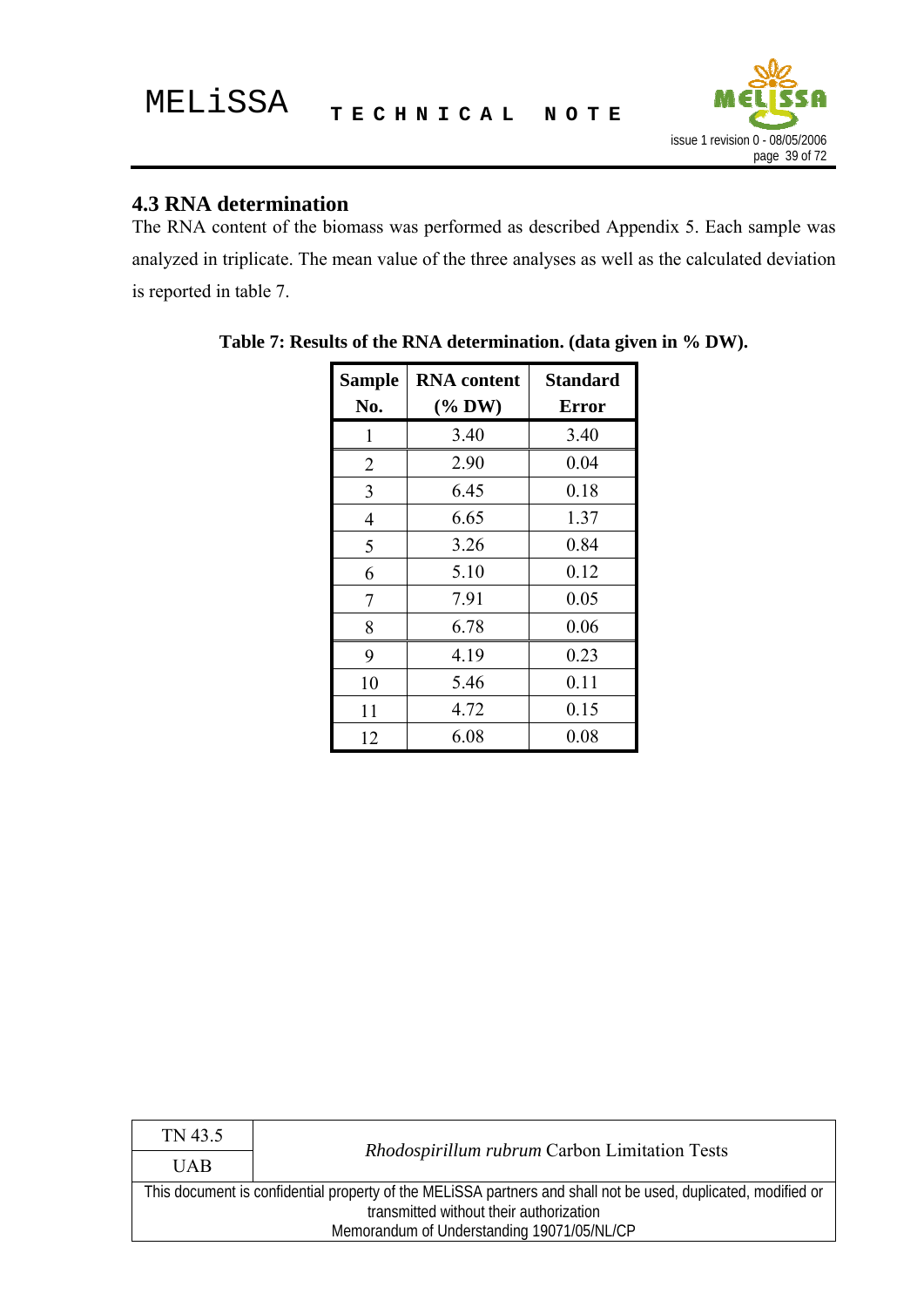

# **4.4 DNA determination**

The DNA determination has been carried out as is explained in Appendix 6. Each sample has been analysed three times, and for each sample, the mean value of the three analyses as well as the calculated deviation is reported in table 8.

| <b>Sample</b><br>No. | <b>DNA</b> content<br>$(\%$ DW) | <b>Standard</b><br><b>Error</b> |
|----------------------|---------------------------------|---------------------------------|
|                      | 0.96                            | 0.39                            |
| 2                    | 0.35                            | 0.14                            |
| 3                    | 0.70                            | 0.29                            |
| 4                    | 0.93                            | 0.38                            |
| 5                    | 0.33                            | 0.14                            |
| 6                    | 2.08                            | 0.85                            |
| 7                    | 1.31                            | 0.58                            |
| 8                    | 2.33                            | 1.04                            |
| 9                    | 1.69                            | 0.75                            |
| 10                   | 0.79                            | 0.32                            |
| 11                   | 2.39                            | 0.97                            |
| 12                   | 0.93                            | 0.38                            |

|  |  | Table 8: Results of the DNA determination. (data given in % DW). |  |  |
|--|--|------------------------------------------------------------------|--|--|
|  |  |                                                                  |  |  |

| TN 43.5                                                                                                       | <i>Rhodospirillum rubrum</i> Carbon Limitation Tests |  |
|---------------------------------------------------------------------------------------------------------------|------------------------------------------------------|--|
| <b>UAB</b>                                                                                                    |                                                      |  |
| This document is confidential property of the MELISSA partners and shall not be used, duplicated, modified or |                                                      |  |
| transmitted without their authorization                                                                       |                                                      |  |
| Memorandum of Understanding 19071/05/NL/CP                                                                    |                                                      |  |
|                                                                                                               |                                                      |  |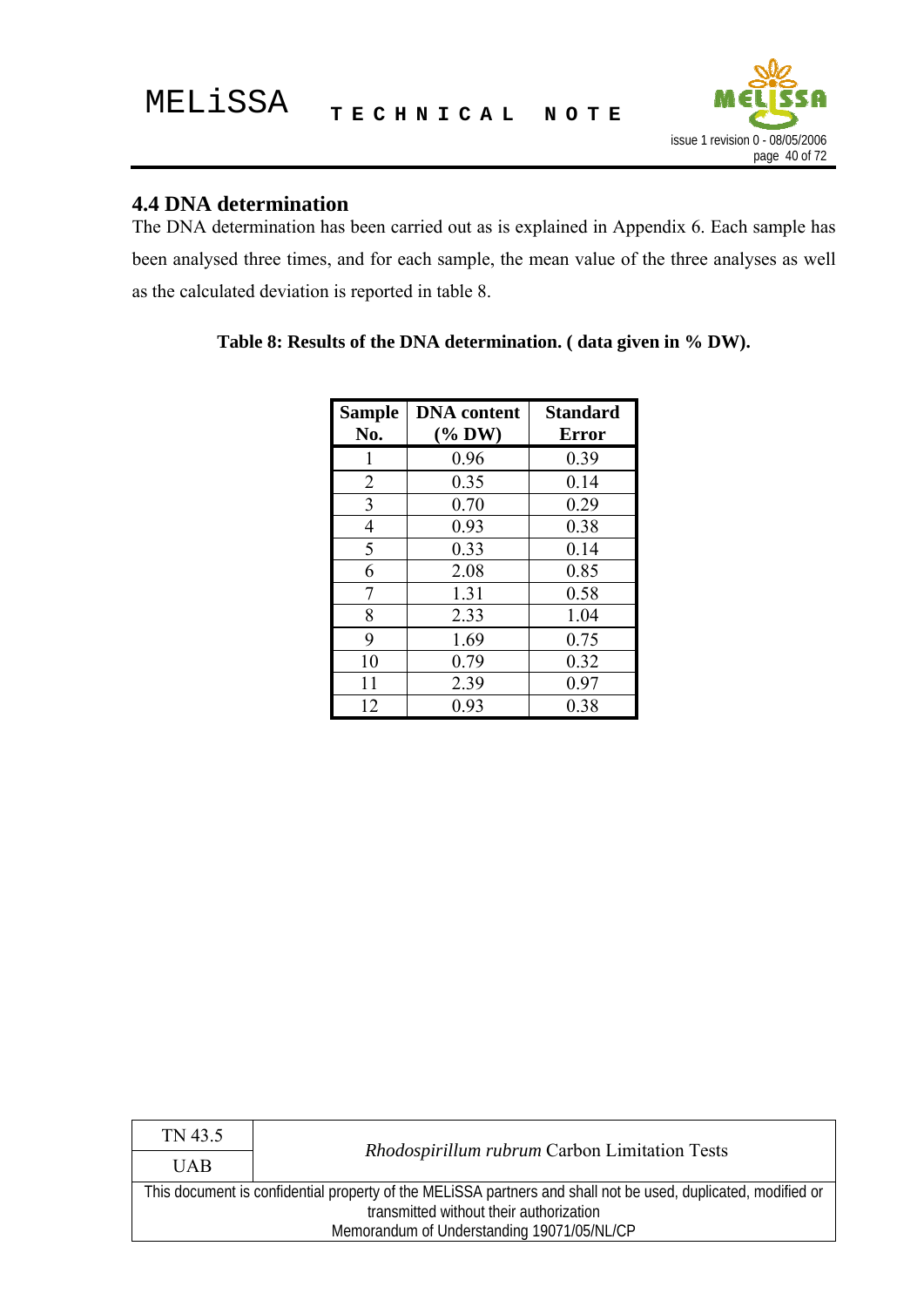

## **4.5** β**-Polyhydroxybutyrate (PHB) and** β**-Polyhydroxyvalerate (PHV) determination**

The major polyhydroxy alcanoates (PHA) present in *R.rubrum* are β -Polyhydroxybutyrate (PHB) and β-Polyhydroxyvalerate (PHV). PHB and PHV determination has been carried out as described in Appendix 7. Each sample has been analysed three times, and for each sample, the mean value of the three analyses as well as the calculated deviation is reported in table 9.

| <b>Sample</b><br>No. | <b>PHB</b> content<br>$(\%$ DW) | <b>Standard</b><br><b>Error</b> | <b>PHV</b> content<br>$(\%$ DW) | <b>Standard</b><br><b>Error</b> |
|----------------------|---------------------------------|---------------------------------|---------------------------------|---------------------------------|
|                      | 2.52                            | 0.10                            | 0.47                            | 0.10                            |
| $\overline{2}$       | 2.52                            | 0.20                            | 4.83                            | n.d.                            |
| 3                    | 0.26                            | 0.06                            | 1.30                            | 0.11                            |
| $\overline{4}$       | 0.33                            | 0.08                            | 2.22                            | 0.98                            |
| 5                    | 1.90                            | 0.03                            | 4.11                            | 0.07                            |
| 6                    | 2.35                            | 0.08                            | 4.56                            | 0.14                            |
| 7                    | 2.83                            | 0.01                            | 3.88                            | 0.22                            |
| 8                    | 2.82                            | 0.08                            | 4.44                            | 0.32                            |
| 9                    | 2.38                            | 0.04                            | 0.91                            | 0.09                            |
| 10                   | 2.12                            | 0.15                            | 0.96                            | 0.08                            |
| 11                   | 2.40                            | 0.44                            | 0.00                            | n.d.                            |
| 12                   | 2.20                            | 0.41                            | 0.82                            | 0.21                            |

**Table 9: Results of the PHA determination. (data given in % DW). n.d.: not determined.** 

| TN 43.5                                                                                                       |                                               |  |
|---------------------------------------------------------------------------------------------------------------|-----------------------------------------------|--|
| <b>UAB</b>                                                                                                    | Rhodospirillum rubrum Carbon Limitation Tests |  |
| This document is confidential property of the MELISSA partners and shall not be used, duplicated, modified or |                                               |  |
| transmitted without their authorization                                                                       |                                               |  |
| Memorandum of Understanding 19071/05/NL/CP                                                                    |                                               |  |
|                                                                                                               |                                               |  |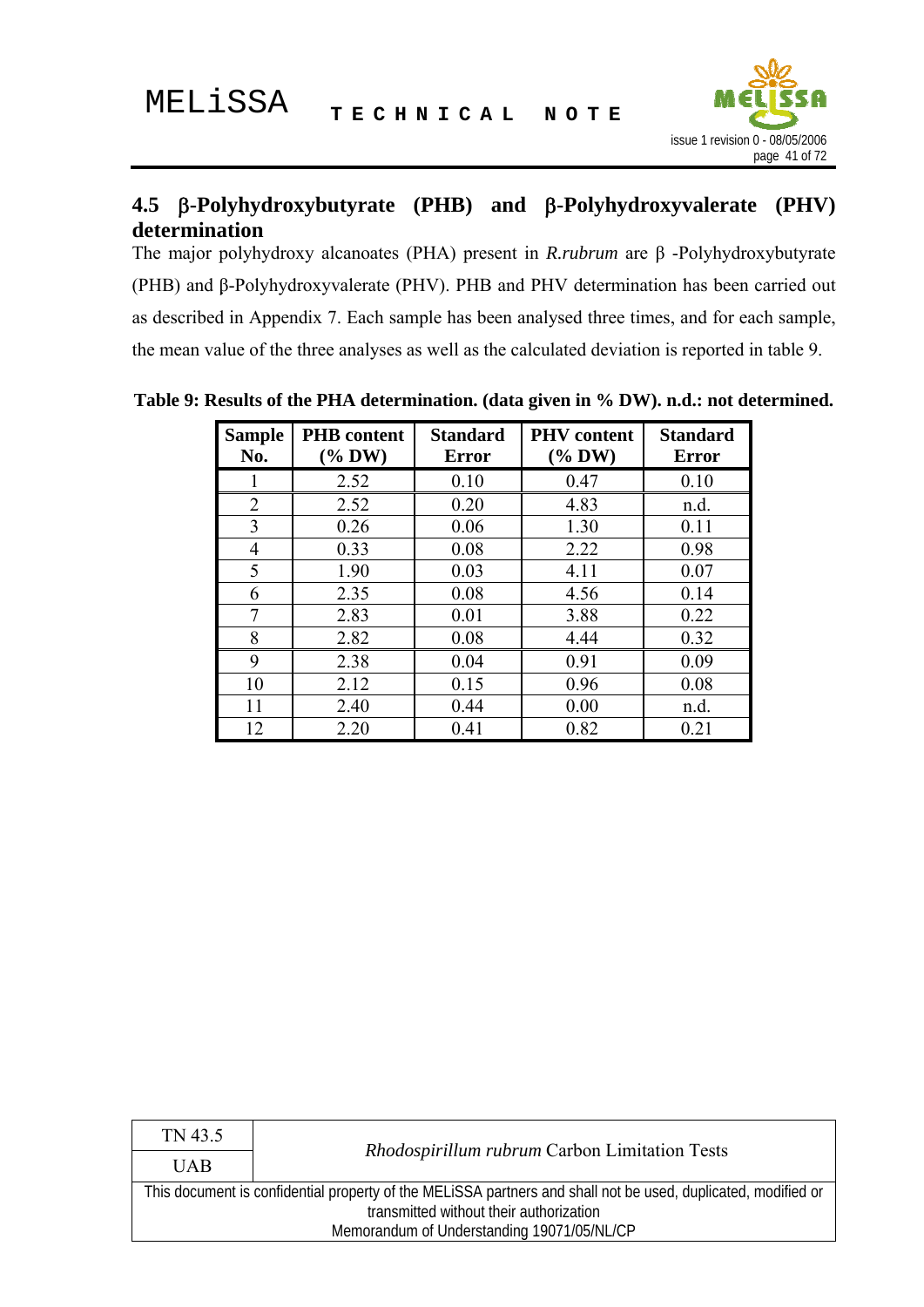

# **4.6 Carbohydrate determination**

The total carbohydrates determination was performed as described in Appendix 8. Each sample has been analysed three times, and for each sample, the mean value of the three analyses as well as the calculated deviation is reported in table 10.

| Sample<br>No.  | <b>Carbohydrates</b><br>content (% DW) | <b>Standard</b><br><b>Error</b> |
|----------------|----------------------------------------|---------------------------------|
|                | 15.50                                  | 0.79                            |
| $\overline{2}$ | 14.42                                  | 0.65                            |
| 3              | 19.10                                  | 0.79                            |
| 4              | 19.78                                  | 2.00                            |
| 5              | 16.36                                  | 2.30                            |
| 6              | 14.69                                  | 0.66                            |
| 7              | 15.60                                  | 0.92                            |
| 8              | 11.34                                  | 0.31                            |
| 9              | 18.42                                  | 1.65                            |
| 10             | 16.73                                  | 2.07                            |
| 11             | 17.06                                  | 0.33                            |
| 12             | 14.41                                  | 0.12                            |

**Table 10: Results of the total carbohydrates determination. (data given in % DW).** 

| TN 43.5                                    | Rhodospirillum rubrum Carbon Limitation Tests                                                                 |  |  |
|--------------------------------------------|---------------------------------------------------------------------------------------------------------------|--|--|
| <b>UAB</b>                                 |                                                                                                               |  |  |
|                                            | This document is confidential property of the MELISSA partners and shall not be used, duplicated, modified or |  |  |
| transmitted without their authorization    |                                                                                                               |  |  |
| Memorandum of Understanding 19071/05/NL/CP |                                                                                                               |  |  |
|                                            |                                                                                                               |  |  |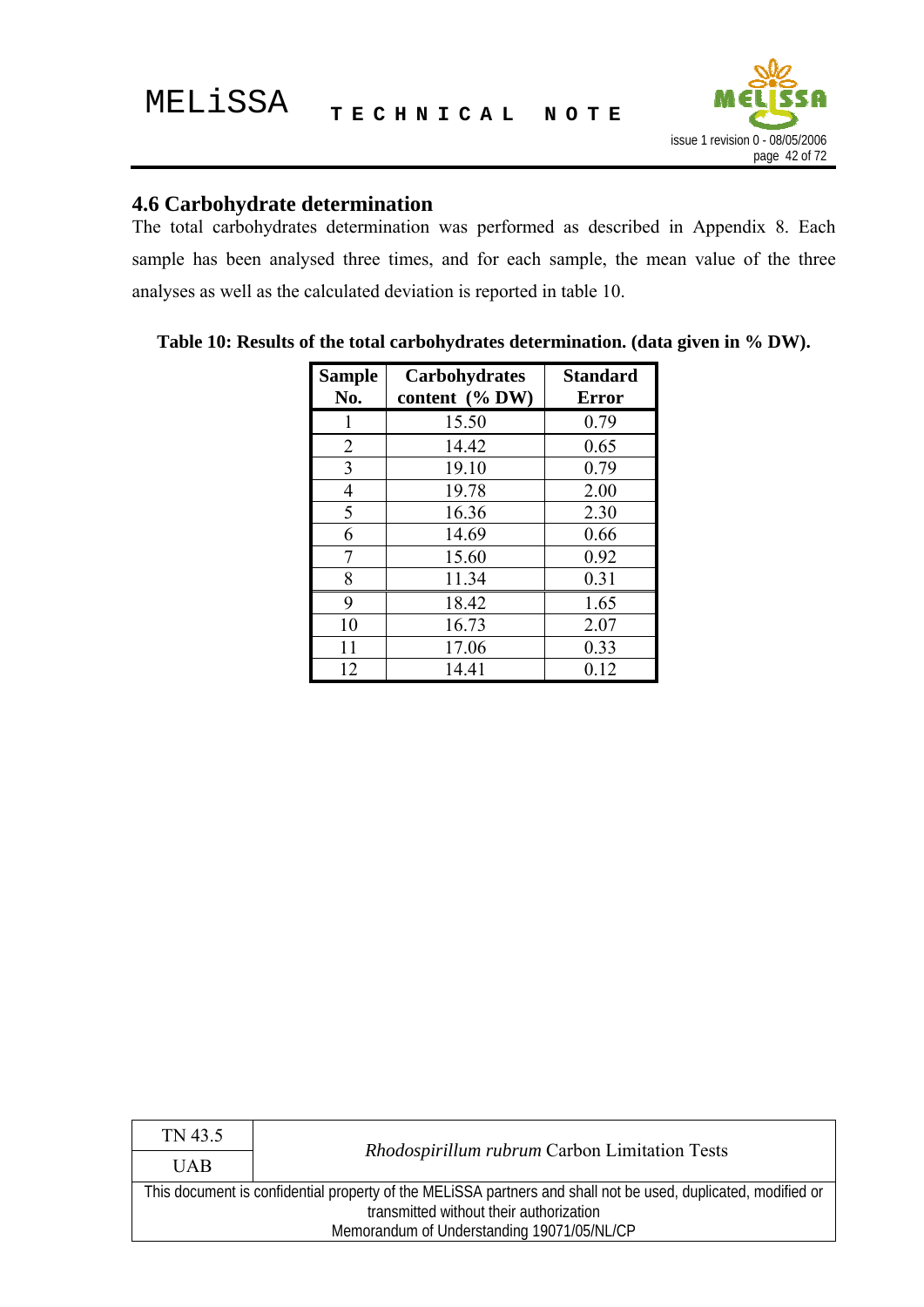

## **4.7 Glycogen determination**

The glycogen determination has been carried out as explained in Appendix 9. Each sample has been analysed three times, and for each sample, the mean value of the three analyses as well as the calculated deviation is reported in table 11.

| <b>Sample</b><br>No. | <b>Glycogen content</b><br>$(*b$ DW) | <b>Standard</b><br><b>Error</b> |
|----------------------|--------------------------------------|---------------------------------|
| 1                    | 2.06                                 | 0.17                            |
| 2                    | 5.50                                 | 0.41                            |
| 3                    | 2.56                                 | 0.12                            |
| 4                    | 6.75                                 | 0.17                            |
| 5                    | 4.56                                 | 0.10                            |
| 6                    | 4.25                                 | 0.07                            |
| 7                    | 5.06                                 | 0.08                            |
| 8                    | 3.19                                 | 0.10                            |
| 9                    | 3.69                                 | 0.08                            |
| 10                   | 4.50                                 | 0.09                            |
| 11                   | 5.19                                 | 0.25                            |
| 12                   | 5.25                                 | 0.06                            |

**Table 11: Results of the glycogen content determination. (data given in % DW).** 

| TN 43.5                                    | Rhodospirillum rubrum Carbon Limitation Tests                                                                 |  |  |
|--------------------------------------------|---------------------------------------------------------------------------------------------------------------|--|--|
| <b>UAB</b>                                 |                                                                                                               |  |  |
|                                            | This document is confidential property of the MELISSA partners and shall not be used, duplicated, modified or |  |  |
| transmitted without their authorization    |                                                                                                               |  |  |
| Memorandum of Understanding 19071/05/NL/CP |                                                                                                               |  |  |
|                                            |                                                                                                               |  |  |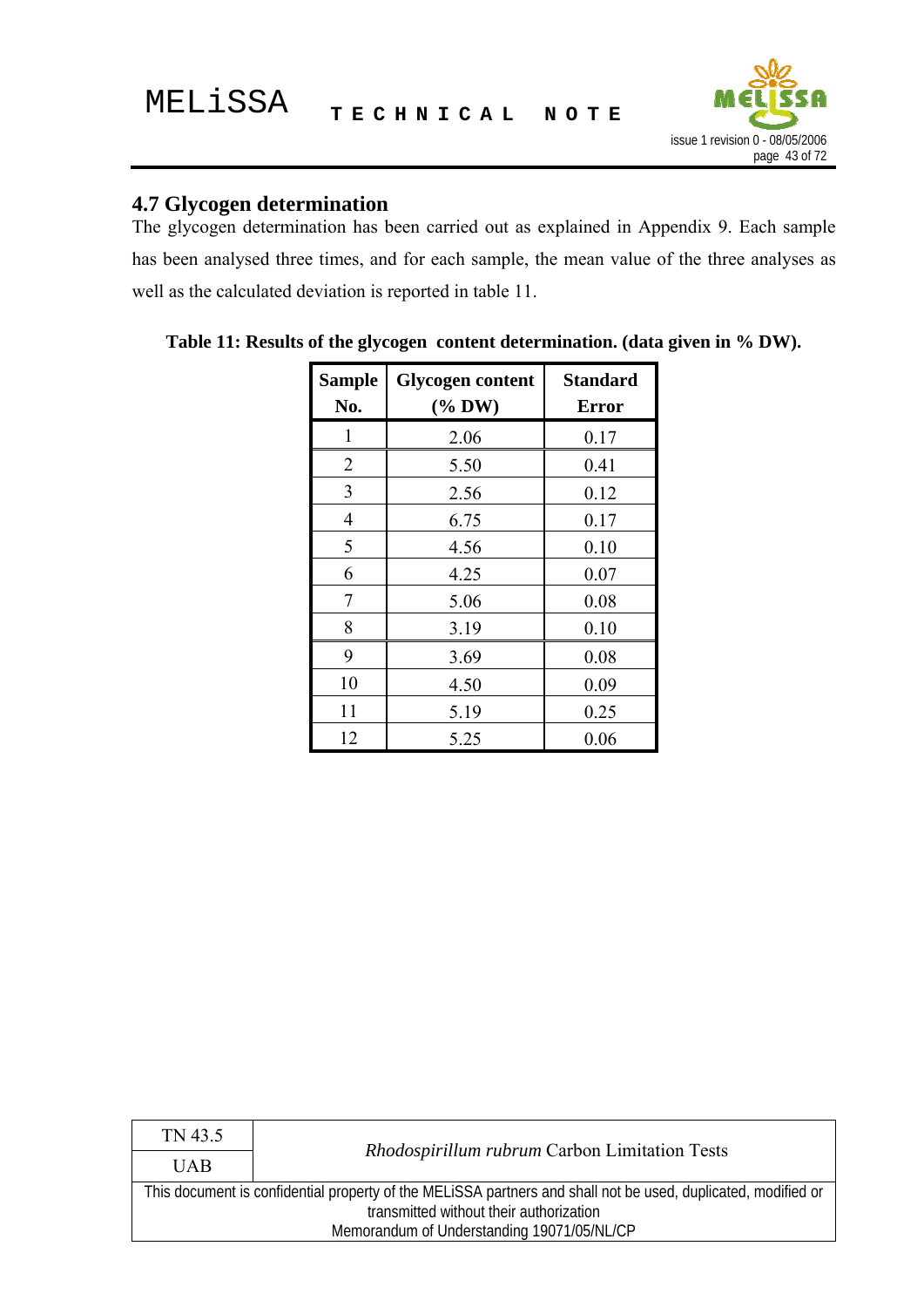

## **4.8 Pigment determination**

The pigment determination has been carried out as is explained in Appendix 10. Each sample has been analysed three times, and for each sample, the mean value of the three analyses as well as the calculated deviation is reported in table 12.

| <b>Sample</b><br>No. | <b>Pigment content</b><br>$(\%$ DW) | <b>Standard</b><br><b>Error</b> |
|----------------------|-------------------------------------|---------------------------------|
|                      | 2.08                                | 0.01                            |
| $\overline{2}$       | 2.03                                | 0.03                            |
| 3                    | 1.98                                | 0.02                            |
| $\overline{4}$       | 1.46                                | 0.00                            |
| 5                    | 1.97                                | 0.03                            |
| 6                    | 1.98                                | 0.02                            |
| 7                    | 1.89                                | 0.08                            |
| 8                    | 2.07                                | 0.06                            |
| 9                    | 1.86                                | 0.01                            |
| 10                   | 2.10                                | 0.09                            |
| 11                   | 1.95                                | 0.10                            |
| 12                   | 2.07                                | 0.02                            |

**Table 12: Results of the pigment content determination. (data given in % DW).** 

| TN 43.5                                    | <i>Rhodospirillum rubrum</i> Carbon Limitation Tests                                                          |  |  |
|--------------------------------------------|---------------------------------------------------------------------------------------------------------------|--|--|
| <b>UAB</b>                                 |                                                                                                               |  |  |
|                                            | This document is confidential property of the MELISSA partners and shall not be used, duplicated, modified or |  |  |
| transmitted without their authorization    |                                                                                                               |  |  |
| Memorandum of Understanding 19071/05/NL/CP |                                                                                                               |  |  |
|                                            |                                                                                                               |  |  |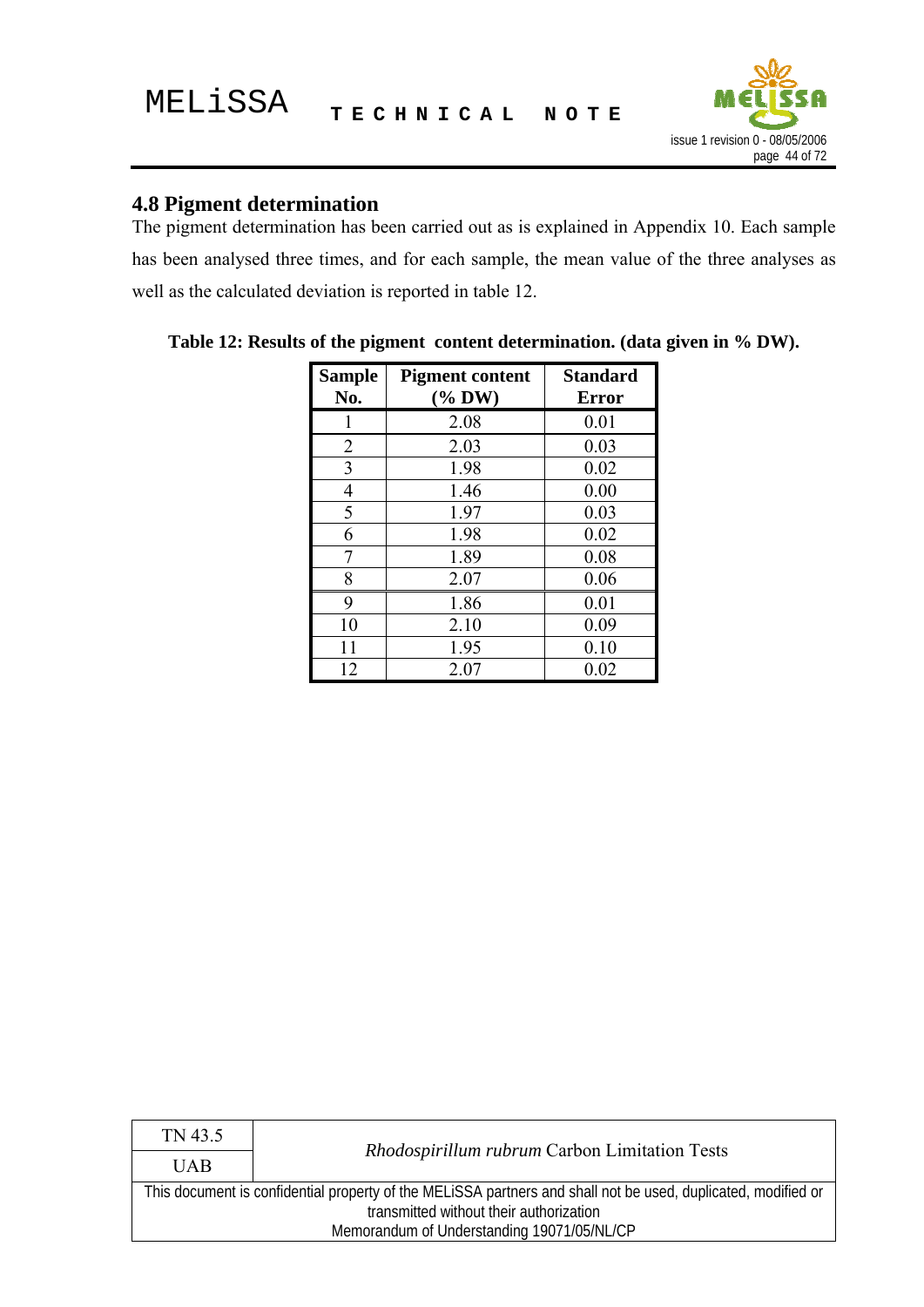

# **4.9 Elemental composition**

The elemental composition analysis was performed as described in Appendix 11. The mean value for C, N, H, S and P and the corresponding deviations are reported in table 13.

| Table 13: Results of the elemental composition determination $(w/w \%)$ . Percentages do |  |
|------------------------------------------------------------------------------------------|--|
| not add to 100% due to the lack of determination of oxygen and ashes.                    |  |

| <b>Sample</b>  | $\mathbf C$ | Std.         | $\bf H$ | Std.         | N      | Std.         | S      | Std.         | ${\bf P}$ | Std.         |
|----------------|-------------|--------------|---------|--------------|--------|--------------|--------|--------------|-----------|--------------|
| No.            | $(\%)$      | <b>Error</b> | (%)     | <b>Error</b> | $(\%)$ | <b>Error</b> | $(\%)$ | <b>Error</b> | (%)       | <b>Error</b> |
| 1              | 47.68       | 0.03         | 7.12    | 0.07         | 11.39  | 0.03         | 0.34   | 0.02         | 1.42      | 0.01         |
| $\overline{2}$ | 48.05       | 0.03         | 6.99    | 0.12         | 10.93  | 0.05         | 0.26   | 0.03         | 0.83      | 0.00         |
| 3              | 36.80       | 0.13         | 5.93    | 0.09         | 9.08   | 0.02         | 0.26   | 0.02         | 1.03      | 0.01         |
| $\overline{4}$ | 41.00       | 0.48         | 6.54    | 0.01         | 9.57   | 0.02         | 0.33   | 0.01         | 2.53      | 0.01         |
| 5              | 40.87       | 0.13         | 6.13    | 0.09         | 9.08   | 0.04         | 0.94   | 0.07         | 1.66      | 0.01         |
| 6              | 41.14       | 0.38         | 6.82    | 0.12         | 10.16  | 0.02         | 0.25   | 0.01         | 2.01      | 0.06         |
| 7              | 46.31       | 0.03         | 7.45    | 0.11         | 10.11  | 0.18         | 0.20   | 0.01         | 1.70      | 0.03         |
| 8              | 46.28       | 0.13         | 7.65    | 0.06         | 10.68  | 0.03         | 0.20   | 0.01         | 1.70      | 0.02         |
| 9              | 35.42       | 0.09         | 4.97    | 0.12         | 7.12   | 0.03         | 0.21   | 0.01         | 2.13      | 0.01         |
| 10             | 46.49       | 0.17         | 6.95    | 0.06         | 10.18  | 0.05         | 0.34   | 0.01         | 1.22      | 0.04         |
| 11             | 41.39       | 0.13         | 6.81    | 0.08         | 9.14   | 0.03         | 0.16   | 0.01         | 2.19      | 0.01         |
| 12             | 39.68       | 2.18         | 6.18    | 0.13         | 9.16   | 0.06         | 0.23   | 0.02         | 2.02      | 0.23         |

| TN 43.5                                    | Rhodospirillum rubrum Carbon Limitation Tests                                                                 |  |  |
|--------------------------------------------|---------------------------------------------------------------------------------------------------------------|--|--|
| <b>UAB</b>                                 |                                                                                                               |  |  |
|                                            | This document is confidential property of the MELISSA partners and shall not be used, duplicated, modified or |  |  |
|                                            | transmitted without their authorization                                                                       |  |  |
| Memorandum of Understanding 19071/05/NL/CP |                                                                                                               |  |  |
|                                            |                                                                                                               |  |  |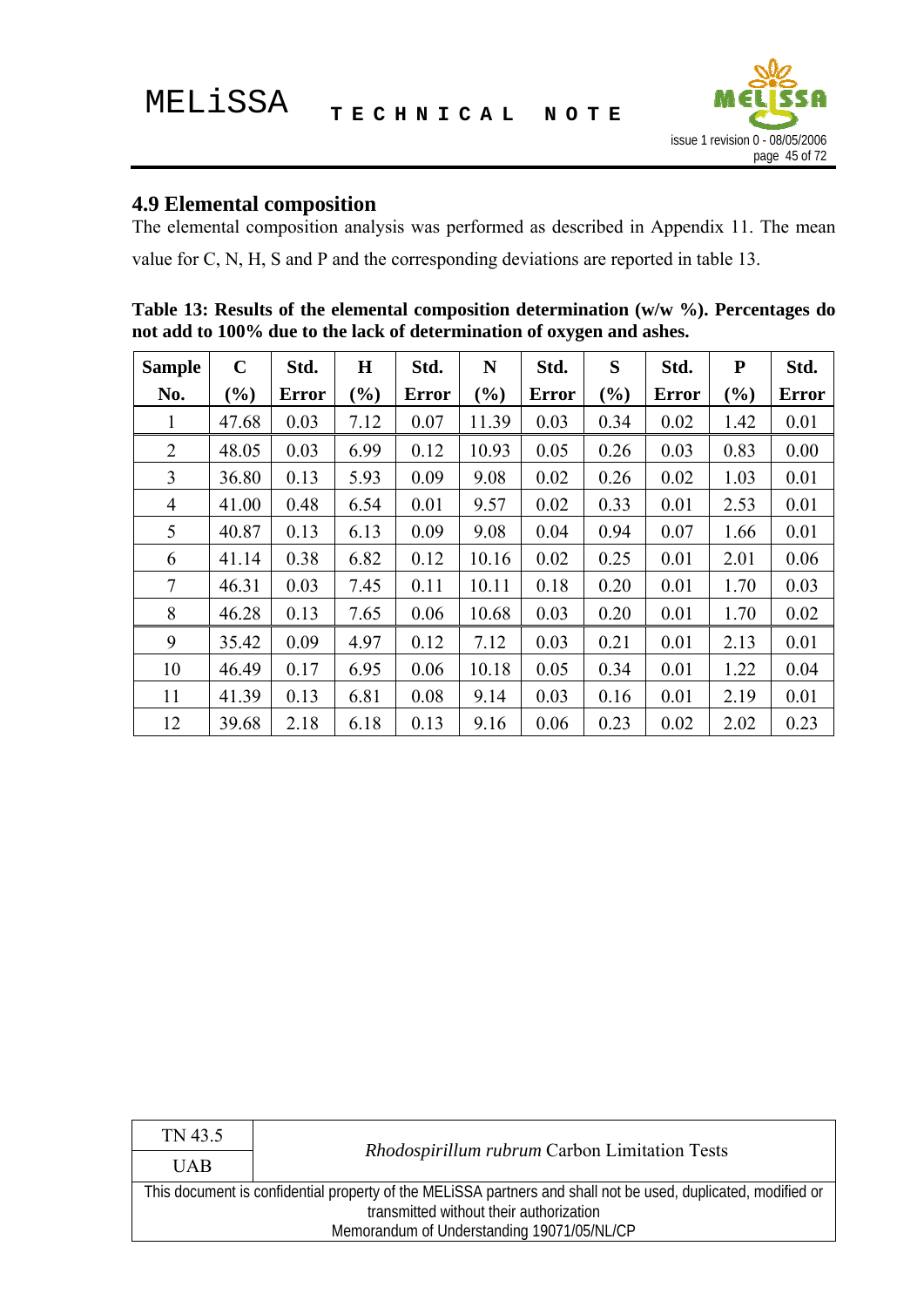

## **4.10 Summary and discussion of biomass composition results**

The values of the biomass composition analysis performed for the tests included in this technical note will be more deeply analyzed in the future as more experimental data becomes available. Nevertheless, the results presently obtained allow to already describe some general response characteristics.

| <b>Sample</b>           | <b>Proteins</b>          |       | <b>Lipids</b>            |                                               |                          | <b>RNA</b> |               | <b>DNA</b>      | <b>PHB</b>   |       |
|-------------------------|--------------------------|-------|--------------------------|-----------------------------------------------|--------------------------|------------|---------------|-----------------|--------------|-------|
| No.                     | $\overline{\frac{0}{6}}$ | Std.  | $\%$ DW                  | Std.                                          | $\overline{\frac{0}{0}}$ | Std.       | $\frac{0}{0}$ | Std.            | $%$ DW       | Std.  |
|                         | <b>DW</b>                | error |                          | error                                         | <b>DW</b>                | error      | <b>DW</b>     | error           |              | error |
| $\mathbf{1}$            | 67.52                    | 4.12  | 1.12                     |                                               | 3.40                     | 3.40       | 0.96          | 0.39            | 2.52         | 0.10  |
| $\overline{2}$          | 62.80                    | 1.65  | $\overline{\phantom{a}}$ | $\overline{a}$                                | 2.90                     | 0.04       | 0.35          | 0.14            | 2.52         | 0.20  |
| $\overline{\mathbf{3}}$ | 65.88                    | 1.69  | 3.98                     | $- -$                                         | 6.45                     | 0.18       | 0.70          | 0.29            | 0.26         | 0.06  |
| $\overline{\mathbf{4}}$ | 65.06                    | 2.17  | 2.15                     | $\overline{\phantom{a}}$                      | 6.65                     | 1.37       | 0.93          | 0.38            | 2.40         | 0.44  |
| 5                       | 64.44                    | 0.87  | 1.17                     | $-$                                           | 3.26                     | 0.84       | 0.33          | 0.14            | 2.20         | 0.41  |
| 6                       | 63.86                    | 1.56  | 0.46                     | $-$                                           | 5.10                     | 0.12       | 2.08          | 0.85            | 2.35         | 0.08  |
| $\overline{7}$          | 60.28                    | 1.40  | 1.17                     | $\overline{a}$                                | 7.91                     | 0.05       | 1.31          | 0.58            | 2.83         | 0.01  |
| 8                       | 60.44                    | 1.44  | 4.97                     | $\overline{a}$                                | 6.78                     | 0.06       | 2.33          | 1.04            | 2.82         | 0.08  |
| $\boldsymbol{9}$        | 64.58                    | 0.42  | --                       | $\overline{a}$                                | 4.19                     | 0.23       | 1.69          | 0.75            | 2.38         | 0.04  |
| 10                      | 66.83                    | 1.50  | 1.80                     | $-$                                           | 5.46                     | 0.11       | 0.79          | 0.32            | 2.12         | 0.15  |
| 11                      | 64.22                    | 1.90  | $\overline{\phantom{a}}$ | $\overline{a}$                                | 4.72                     | 0.15       | 2.39          | 0.97            | 6.30         | 0.42  |
| 12                      | 64.36                    | 2.57  | 0.65                     | $\mathord{\hspace{1pt}\text{--}\hspace{1pt}}$ | 6.08                     | 0.08       | 0.93          | 0.38            | 3.23         | 0.22  |
|                         |                          |       |                          |                                               |                          |            |               |                 |              |       |
|                         | <b>PHV</b>               |       |                          | Carbohydrates                                 |                          | Glycogen   |               | <b>Pigments</b> | <b>Total</b> |       |
| <b>Sample</b>           | $\frac{0}{0}$            | Std.  |                          | Std.                                          | $\overline{\frac{0}{6}}$ | Std.       | $\frac{0}{0}$ | Std.            |              | Std.  |
| No.                     | <b>DW</b>                | error | $%$ DW                   | error                                         | <b>DW</b>                | error      | <b>DW</b>     | error           | $%$ DW       | error |
| 1                       | 0.47                     | 0.10  | 15.50                    | 0.79                                          | 2.06                     | 0.17       | 2.08          | 0.00            | 93.56        | 8.92  |
| $\overline{2}$          | 4.83                     | 0.00  | 14.42                    | 0.65                                          | 5.50                     | 0.41       | 2.03          | 0.03            | 89.85        | 2.72  |
| $\overline{\mathbf{3}}$ | 1.30                     | 0.11  | 19.10                    | 0.79                                          | 2.56                     | 0.12       | 1.98          | 0.02            | 99.65        | 3.14  |
| $\overline{\mathbf{4}}$ | 0.00                     | 0.00  | 19.78                    | 2.00                                          | 6.75                     | 0.17       | 1.46          | 0.00            | 98.43        | 6.35  |
| 5                       | 0.82                     | 0.21  | 16.36                    | 2.30                                          | 4.56                     | 0.10       | 1.97          | 0.03            | 90.57        | 4.80  |
| 6                       | 4.56                     | 0.14  | 14.69                    | 0.66                                          | 4.25                     | 0.07       | 1.98          | 0.02            | 95.08        | 3.43  |
| $\overline{7}$          | 3.88                     | 0.22  | 15.60                    | 0.92                                          | 5.06                     | 0.08       | 1.89          | 0.08            | 94.87        | 3.27  |
| 8                       | 4.44                     | 0.32  | 11.34                    | 0.31                                          | 3.19                     | 0.10       | 2.07          | 0.06            | 95.19        | 3.31  |
| $\boldsymbol{9}$        | 0.91                     | 0.09  | 18.42                    | 1.65                                          | 3.69                     | 0.08       | 1.86          | 0.01            | 94.03        | 3.19  |
| 10                      | 0.96                     | 0.08  | 16.73                    | 2.07                                          | 4.50                     | 0.09       | 2.10          | 0.09            | 96.80        | 4.33  |
| 11                      | 0.00                     | 0.00  | 17.06                    | 0.33                                          | 5.19                     | 0.25       | 1.95          | 0.10            | 96.64        | 3.87  |

**Table 14: Summary of the macromolecular composition results** 

In order to facilitate this initial evaluation, the results of the biomass macromolecular composition have been collected in table 14 and experimental conditions in table 4.

| TN 43.5                                                                                                       | Rhodospirillum rubrum Carbon Limitation Tests |  |  |
|---------------------------------------------------------------------------------------------------------------|-----------------------------------------------|--|--|
| <b>UAB</b>                                                                                                    |                                               |  |  |
| This document is confidential property of the MELISSA partners and shall not be used, duplicated, modified or |                                               |  |  |
| transmitted without their authorization<br>Memorandum of Understanding 19071/05/NL/CP                         |                                               |  |  |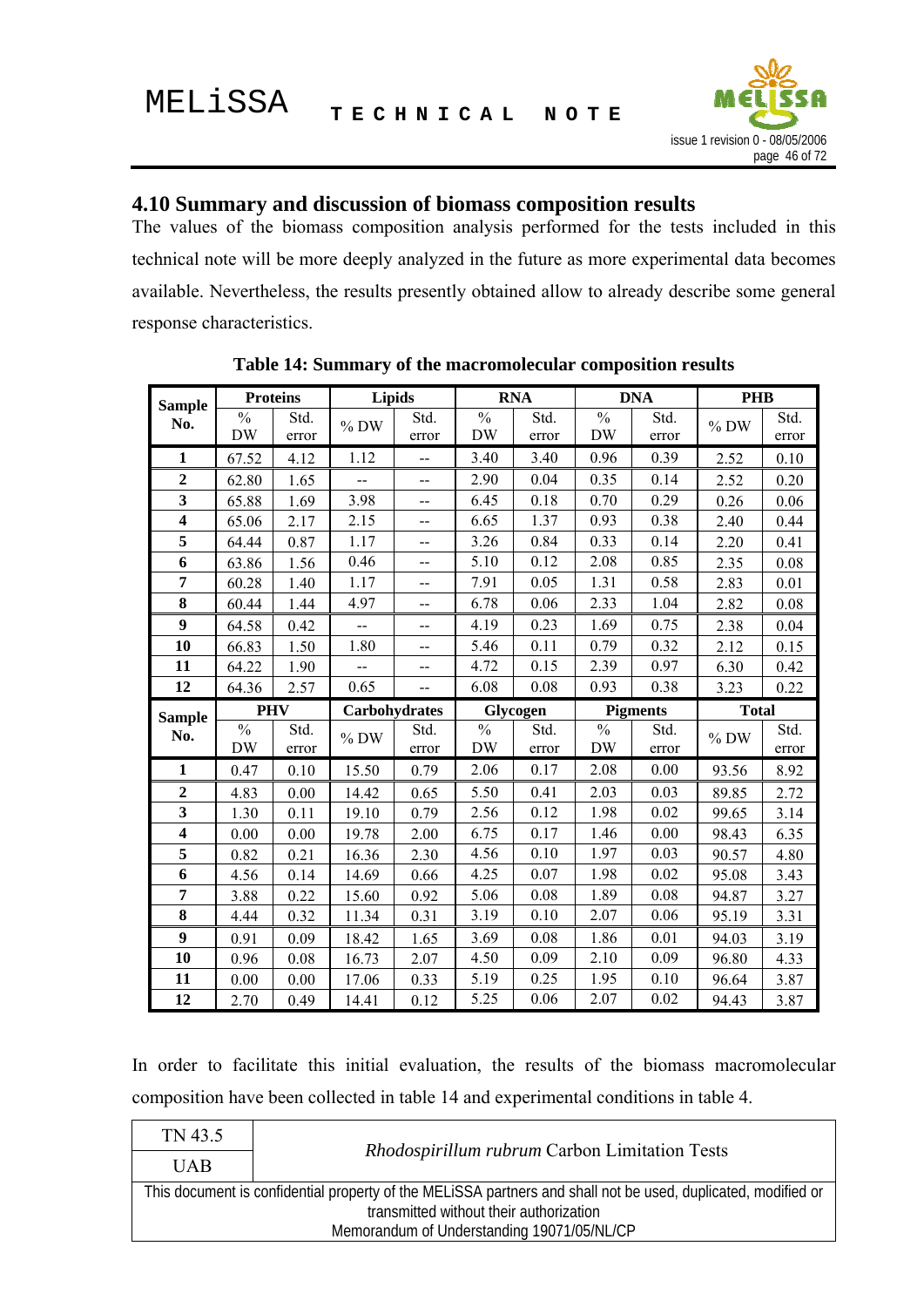

As a preliminary task, the dry weight contribution of each macromolecular fraction was added (Table 14) in order to ascertain that the major biomass components were taken into account. The glycogen content is not added to the total composition, as glycogen is already included in the total carbohydrates content. The result of the addition of the biomass components gives values close to the 100% being the differences within the experimental precision of this kind of analysis. It can be considered therefore that all the major components were taken into account.



**Figure 21**: variation in the protein content depending of the incident light intensity.

| TN 43.5                                    | Rhodospirillum rubrum Carbon Limitation Tests                                                                                                            |  |  |  |  |
|--------------------------------------------|----------------------------------------------------------------------------------------------------------------------------------------------------------|--|--|--|--|
| <b>UAB</b>                                 |                                                                                                                                                          |  |  |  |  |
|                                            | This document is confidential property of the MELISSA partners and shall not be used, duplicated, modified or<br>transmitted without their authorization |  |  |  |  |
|                                            |                                                                                                                                                          |  |  |  |  |
| Memorandum of Understanding 19071/05/NL/CP |                                                                                                                                                          |  |  |  |  |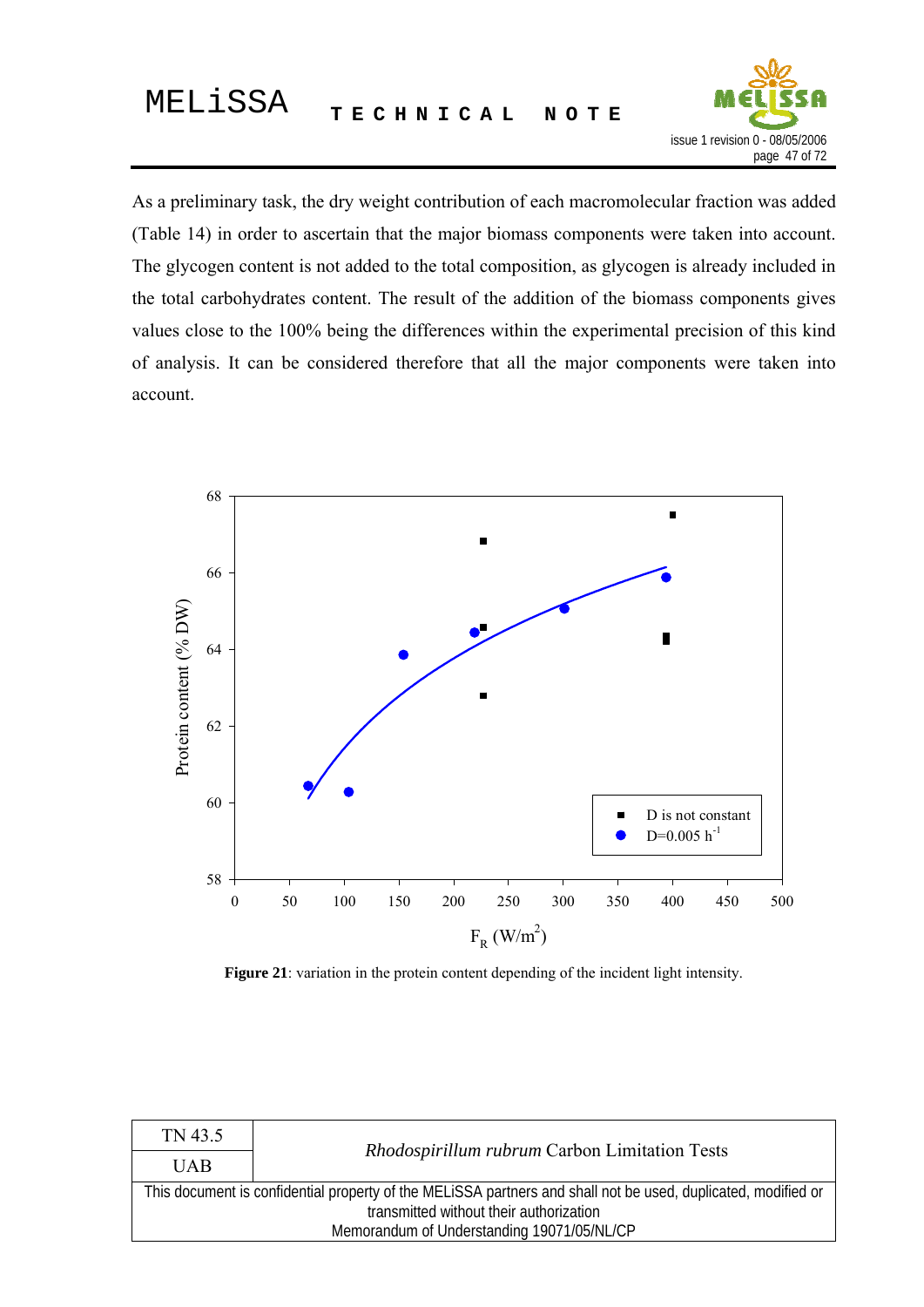



**Figure 22**: variation in the PHA content depending of the incident light intensity.

As light energy is one of the key parameters for this mode of growth an obvious possibility is that light intensity should be one of the key parameters influencing biomass behaviour. The major components of the biomass, for example the protein or the polyhydroxyalcanoates (PHA, polyhydroxybutyrate and polyhydroxyvalerate) content are represented versus the incident light intensity (Figures 21 and 22). As a result an initial trait can be observed. Observing the biomass composition for the same growth rate  $(D=0.005 \text{ h}^{-1})$  (blue dots in figures 21 and 22) it appears evident that higher light intensities can be positively correlated with higher a protein content and lower amount of storage polymers (PHA). The PHA content is inversely correlated with the increase in the incident light intensity, verifying the experimental results reported in TN 37.7 (Cabello *et al.* 2001). Plotting in the same graph the data obtained at different dilution rates (black squares) indicate however that other factors may be of importance. In general ad for similar incident light intensities, more active biomass

| TN 43.5                                    | <i>Rhodospirillum rubrum</i> Carbon Limitation Tests                                                          |  |  |
|--------------------------------------------|---------------------------------------------------------------------------------------------------------------|--|--|
| <b>UAB</b>                                 |                                                                                                               |  |  |
|                                            | This document is confidential property of the MELISSA partners and shall not be used, duplicated, modified or |  |  |
| transmitted without their authorization    |                                                                                                               |  |  |
| Memorandum of Understanding 19071/05/NL/CP |                                                                                                               |  |  |
|                                            |                                                                                                               |  |  |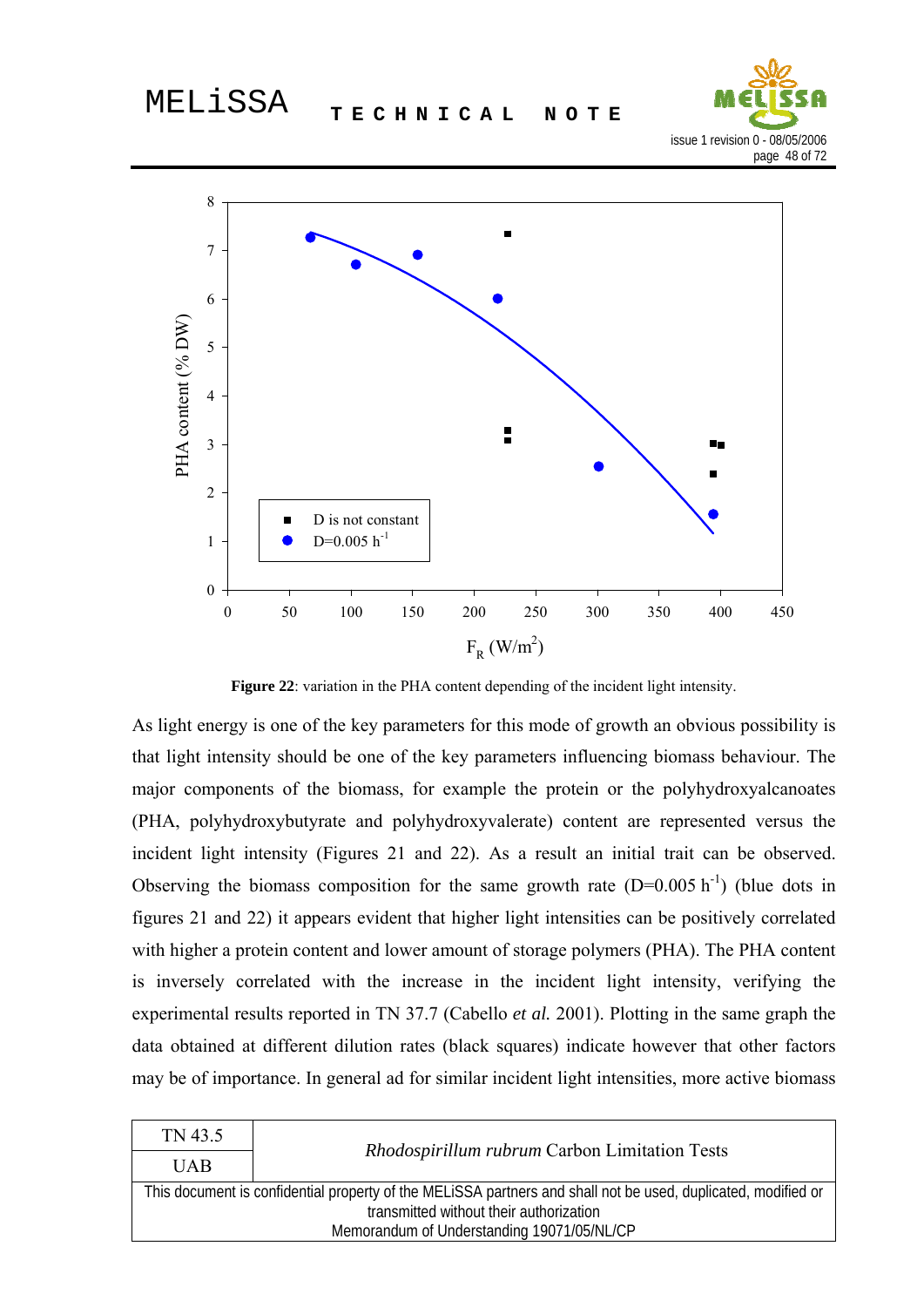

growing farter and at lower biomass concentrations (higher average light intensities) shows lower levels of PHA.

Another observation that can be made after observation of the biomass composition analysis is that the source of carbon has an influence on the type of the reserve polymer that is accumulated. When the source of carbon is acetic acid or butyric acid, the polymer preferentially accumulated is polyhydroxybutyrate (PHB). At the opposite, when the carbon source is propionic acid, the polymer mainly accumulated is polyhydroxyvalerate (PHV). This tendency is well reported in the bibliography (Satoh H. *et. al.* 1992, Lemos PC, *et. al.* 1998 and Lemos PC, *et. al.* 2003) and it can be observed in figures 23 and 24. In other words, when the source of carbon has an odd number of carbon atoms, polyhydroxyvalerate is the major reserve polymer accumulated while when the carbon source has an even number of carbon atoms the polyhydroxybutyrate is the reserve polymer accumulated in higher quantity.



**Figure 23**: PHB and PHV content using acetic or butyric acid as the C source.

| TN 43.5                                                                                                       |                                               |  |
|---------------------------------------------------------------------------------------------------------------|-----------------------------------------------|--|
| <b>UAB</b>                                                                                                    | Rhodospirillum rubrum Carbon Limitation Tests |  |
| This document is confidential property of the MELISSA partners and shall not be used, duplicated, modified or |                                               |  |
| transmitted without their authorization                                                                       |                                               |  |
| Memorandum of Understanding 19071/05/NL/CP                                                                    |                                               |  |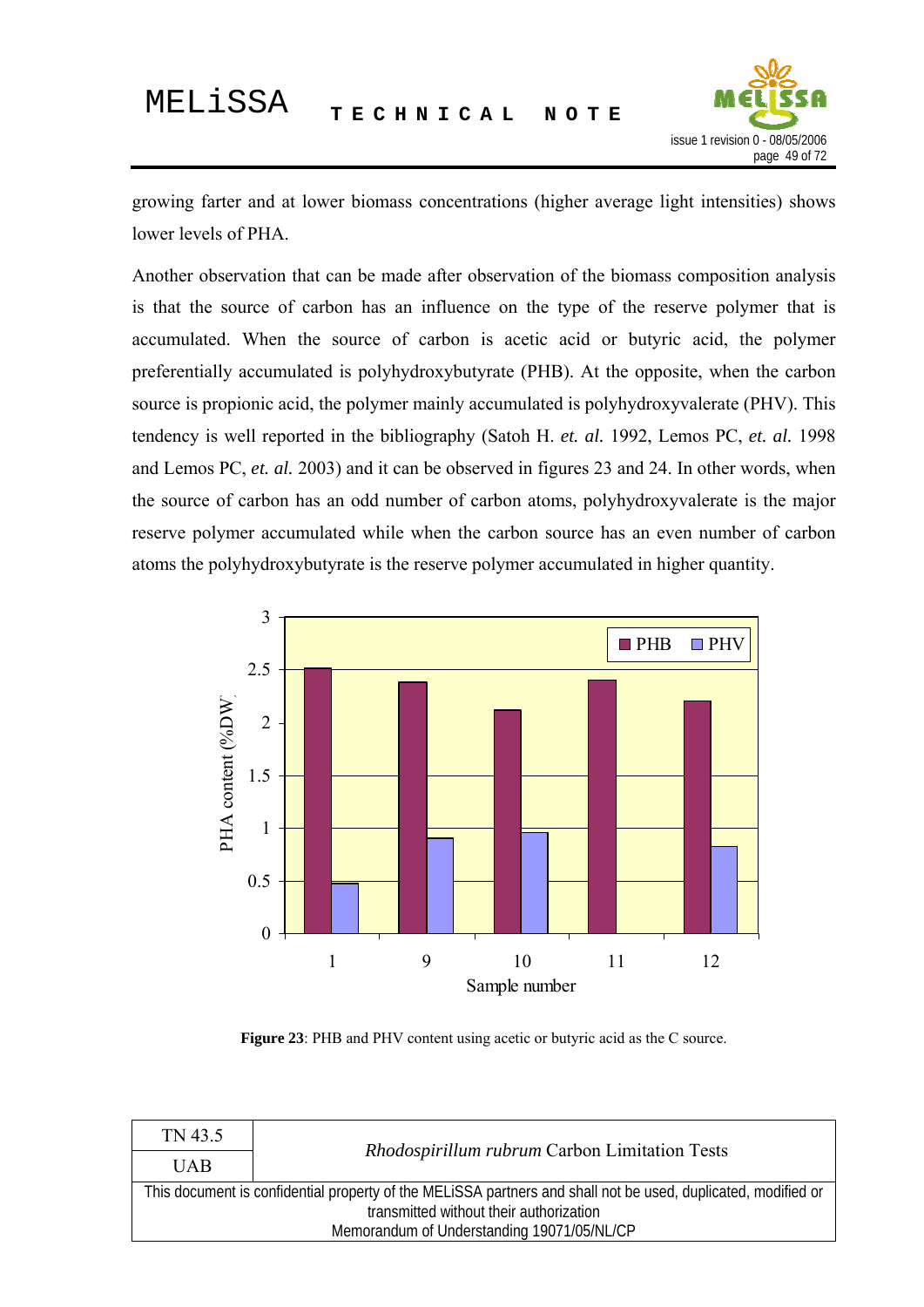



Figure 24: PHB and PHV content using propionic acid as the C source.

| TN 43.5                                                                                                       |                                               |  |
|---------------------------------------------------------------------------------------------------------------|-----------------------------------------------|--|
| <b>UAB</b>                                                                                                    | Rhodospirillum rubrum Carbon Limitation Tests |  |
| This document is confidential property of the MELISSA partners and shall not be used, duplicated, modified or |                                               |  |
| transmitted without their authorization                                                                       |                                               |  |
| Memorandum of Understanding 19071/05/NL/CP                                                                    |                                               |  |
|                                                                                                               |                                               |  |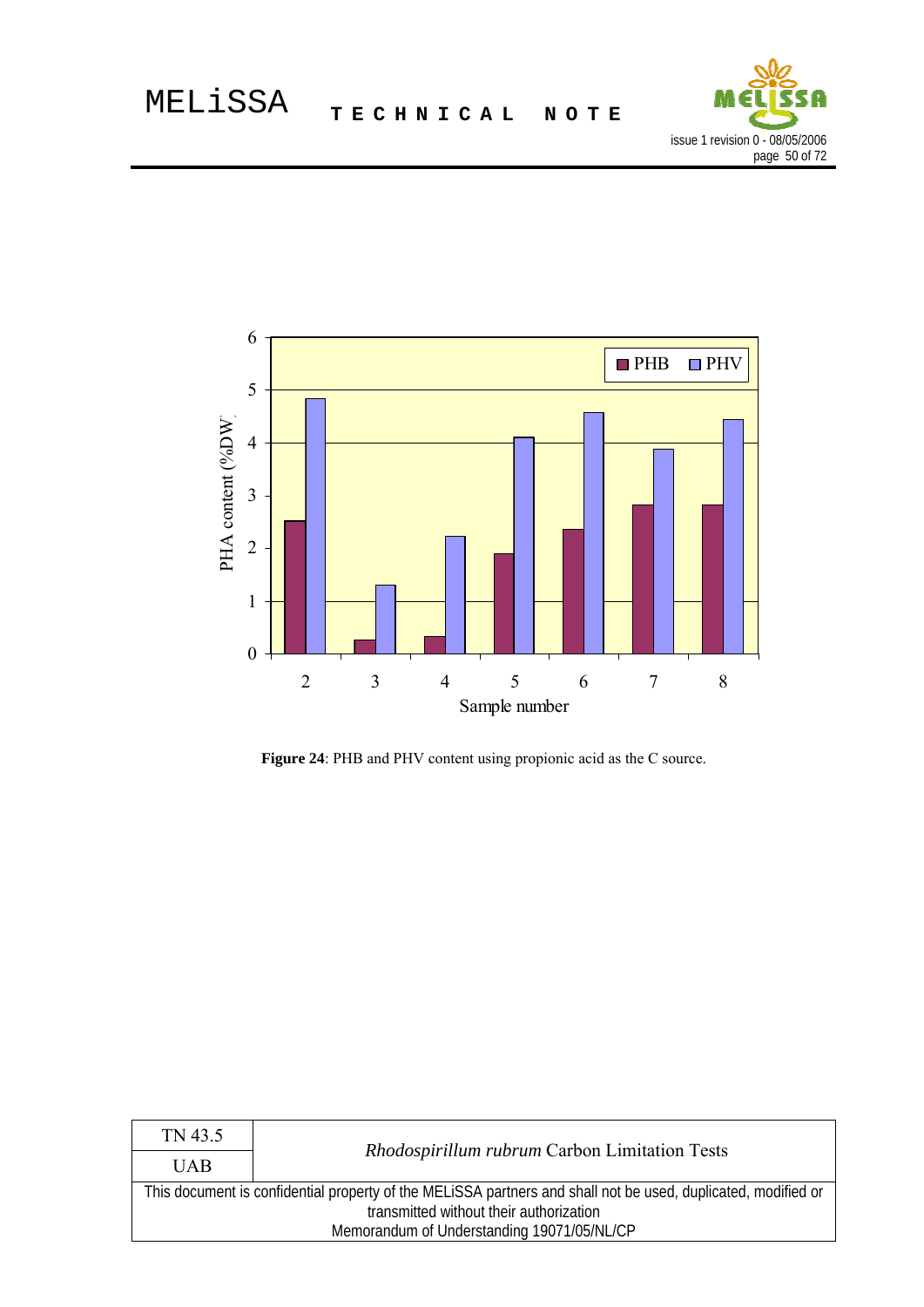

# **5 Conclusions**

In the tests reported in the TN 37.7 (Cabello *et al.* 2001), it was observed that for a range of culture conditions, such as dilution rate, light intensity and carbon source concentration (acetic acid), *R. rubrum* cells response departed from the common behaviour. Non-consumed carbon source accumulated in the bioreactor while cells changed their morphology, delaying cell division and showing elongated forms. Biomass heavily attached to the bioreactor walls and consequently internal average light further intensity decreased starting and unstable process. According to that data, one possible explanation could be that, below a certain level of light energy availability, cells modify the metabolic response increasing the internal amount of carbon source storage polymers, such as PHA or glycogen, while decreasing growth rate. On the other hand, in previous tests using mixtures of acetic, propionic and butyric acids, cell aggregates were rarely observed even under conditions of carbon source accumulation due to the low light energy available (Creus et al. 2002a and 2002b, (TN 52.6 and TN 75.2)) which indicates that, in the real MELISSA conditions where a mixture of VFAs is expected, the appearance of those problems might be marginal.

In the present report propionic, butyric or acetic acids were used as unique carbon sources instead of mixtures. In the range of culture conditions of light energy and dilution rate tested, carbon source accumulation in the culture media was observed only in propionic acid cultures at light intensities of 219 and 154 W/m<sup>2</sup> at a growth rate of 0.005  $h^{-1}$ . The modification in cell morphology was observed further decreasing the light energy supply, for the same growth rate, down to 104 and 67 W/m<sup>2</sup>. In this case, carbon source accumulation in the liquid phase was not observed. One possibility is that some carbon source was being extracted via the gas phase due to the thermodynamic gas liquid equilibrium. However, measurements of the gas phase composition were not available to confirm this hypothesis. Future experiments will require the measurement of the carbon source both in the liquid and gas phases during all the experiments. It will also be required to consider this in the design of the upgraded C-II pilot bioreactor. In any case, incorporation of the carbon source into biomass at very low culture medium concentrations implies a high affinity for the substrate. This would require either an

| TN 43.5                                                                                                       |                                               |  |
|---------------------------------------------------------------------------------------------------------------|-----------------------------------------------|--|
| <b>UAB</b>                                                                                                    | Rhodospirillum rubrum Carbon Limitation Tests |  |
| This document is confidential property of the MELISSA partners and shall not be used, duplicated, modified or |                                               |  |
| transmitted without their authorization                                                                       |                                               |  |
| Memorandum of Understanding 19071/05/NL/CP                                                                    |                                               |  |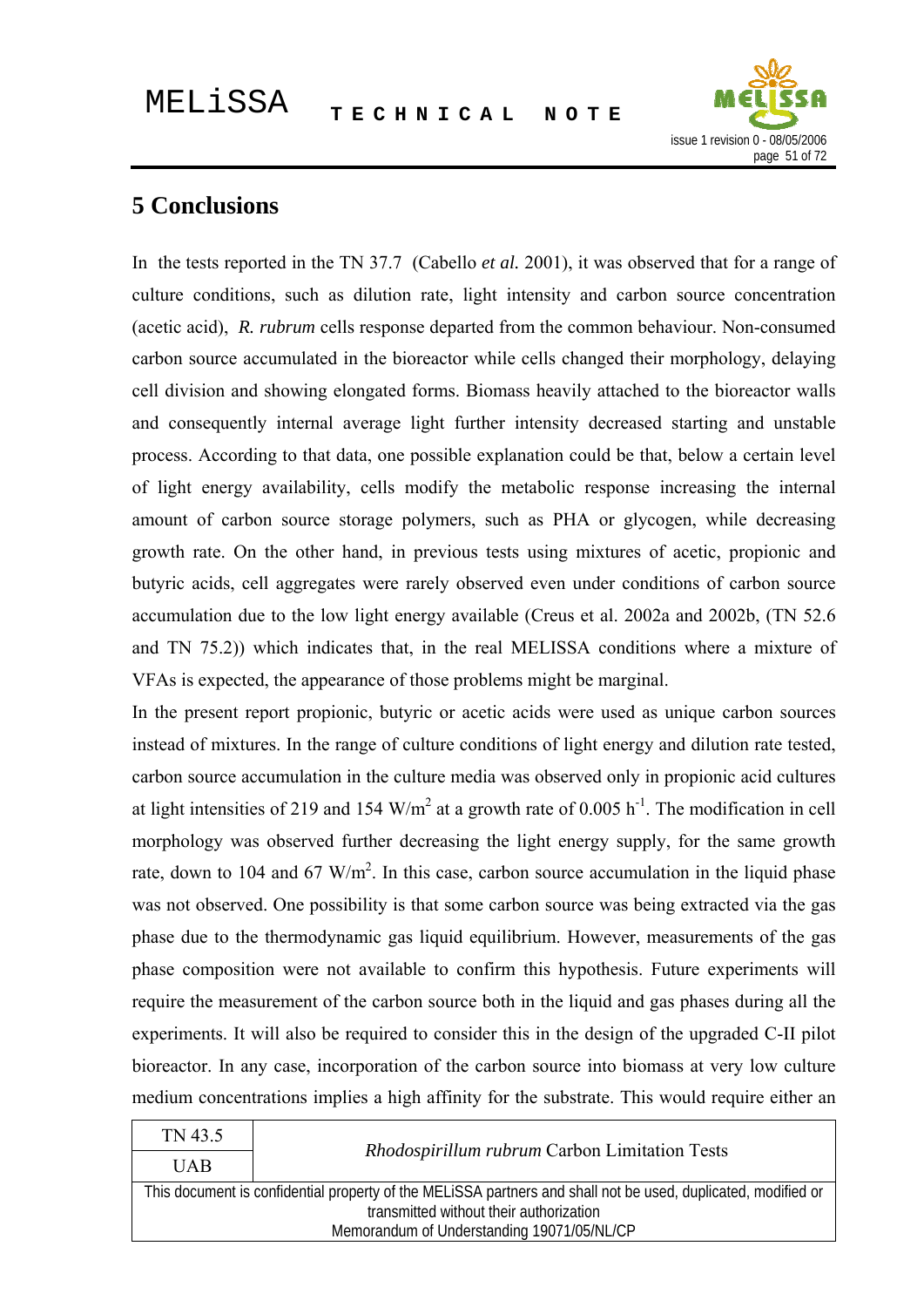

active transport or a highly displaced internal reaction consuming the substrate after crossing the cell membrane. Any of those processes would require important energy expenditure, which, in the lack of oxygen, must come from the light energy supplied and therefore adversely affected by the lack of light energy.

Cell composition analysis of the collected biomass samples verifies that the intracellular granules, observed by means of optical microscopy examination, are generally formed by the polihydroxyalcanoates (PHA), β-polyhydroxybutyrate (PHB) and β-polyhydroxyvalerate (PHV), although in certain cases glycogen has been also accumulated.

As shown in figures 21 and 22 the accumulation of carbon source storage polymers increases while decreasing light energy availability. This effect was also reported in previous technical notes. On the other hand, it has been confirmed that the ratio of PHB/PHV is modified depending on whether the number of carbon atoms of the carbon source is even or odd, being the major polymer produced and accumulated correspondingly one or another. These effects have already been described in other bacteria.

With the data presently available from different sources, it can be said that decreasing light energy availability limits the generation of active biomass while the consumed carbon source is incorporated into storage polymers as far as possible. The storage polymer in this case is preferentially PHA, which also acts as an electron sink.

According to previous data and to the behaviour of other bacterial species, the accumulation of PHA also takes place under strong nitrogen limiting conditions, which limit protein and nucleic acid generation. It can be expected that under nitrogen limiting conditions, (besides the type of VFA used and assuming carbon dioxide/bicarbonate and light energy were also available), an increase in glycogen content could also have been observed and is proposed to be analyzed in the future.

In summary, when biomass generation is limited, for example by a shortage of energy or by a shortage of nitrogen source, cells decrease active biomass generation and division and, if possible, accumulate carbon sources as polymers. When the effects are strong enough, cells cease to divide and the increase in dry weight is the result of storage polymers accumulation.

| TN 43.5                                                                                                       | Rhodospirillum rubrum Carbon Limitation Tests |  |
|---------------------------------------------------------------------------------------------------------------|-----------------------------------------------|--|
| <b>UAB</b>                                                                                                    |                                               |  |
| This document is confidential property of the MELISSA partners and shall not be used, duplicated, modified or |                                               |  |
| transmitted without their authorization                                                                       |                                               |  |
| Memorandum of Understanding 19071/05/NL/CP                                                                    |                                               |  |
|                                                                                                               |                                               |  |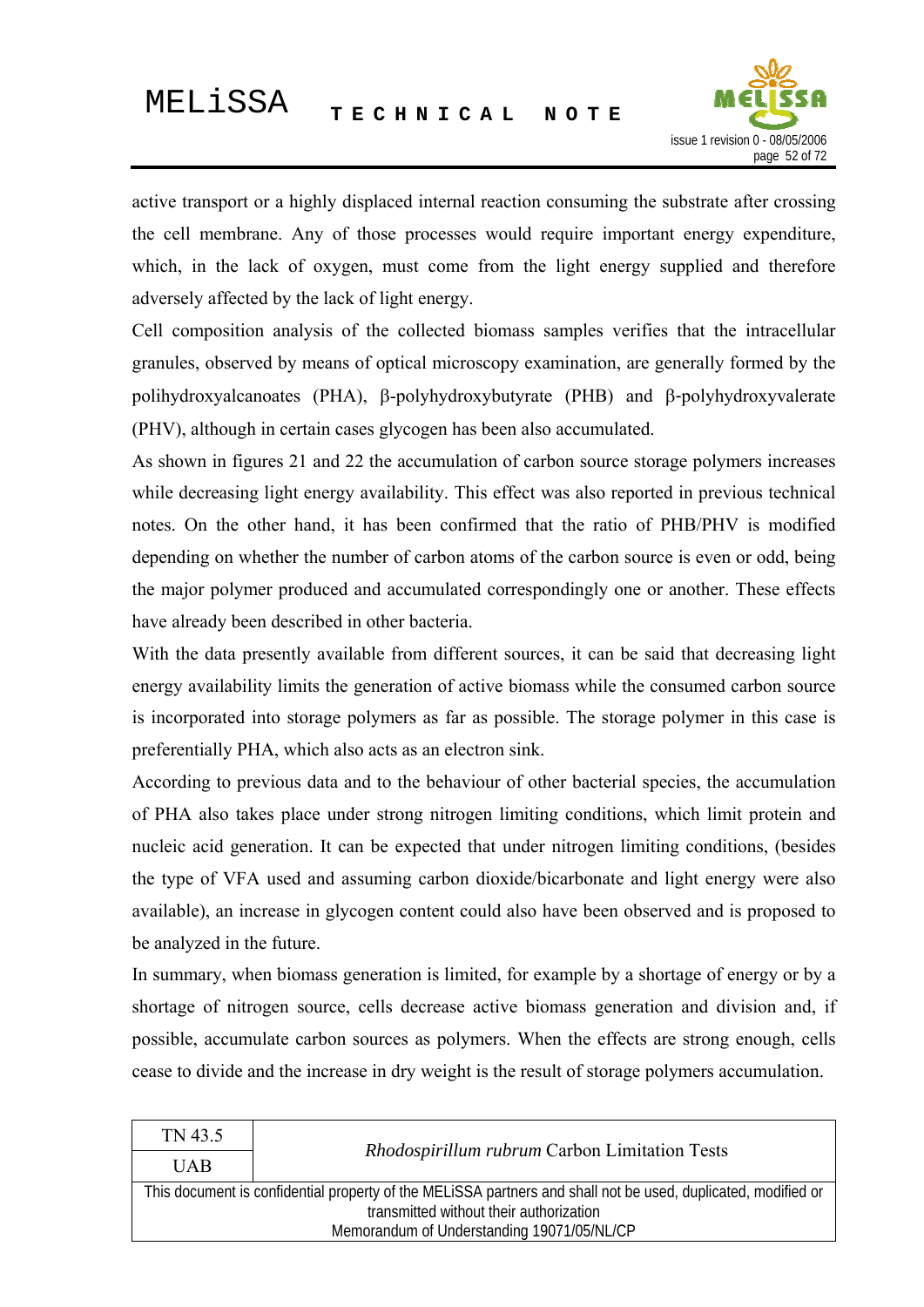

Those metabolic changes appear to be reversible. However, they require a modification of culture conditions for recovery. On one side an increase in energy availability is required if the process has to be produced at a measurable rate. On the other side, due to the reduced nature of the carbon source stored, an electron acceptor is required. Under anaerobic conditions, carbon dioxide or bicarbonate can be used together with light energy to reverse conditions. However, under microaerobic conditions the minute amounts of oxygen supplied could provide both requirements.

The data provided in the present report complement previous reports. On one side, it confirms the general behaviour described and delimits the conditions were those effects appear while on the other side provides further numerical data about the level of those observed effects, under different culture conditions.

Future metabolic analysis, using a wider amount of experimental data will allow to numerically reproduce this behaviour and therefore to use the information for an improved prediction and control of the MELISSA loop behaviour.

| Rhodospirillum rubrum Carbon Limitation Tests                                                                 |  |  |
|---------------------------------------------------------------------------------------------------------------|--|--|
| <b>UAB</b>                                                                                                    |  |  |
| This document is confidential property of the MELISSA partners and shall not be used, duplicated, modified or |  |  |
| transmitted without their authorization                                                                       |  |  |
| Memorandum of Understanding 19071/05/NL/CP                                                                    |  |  |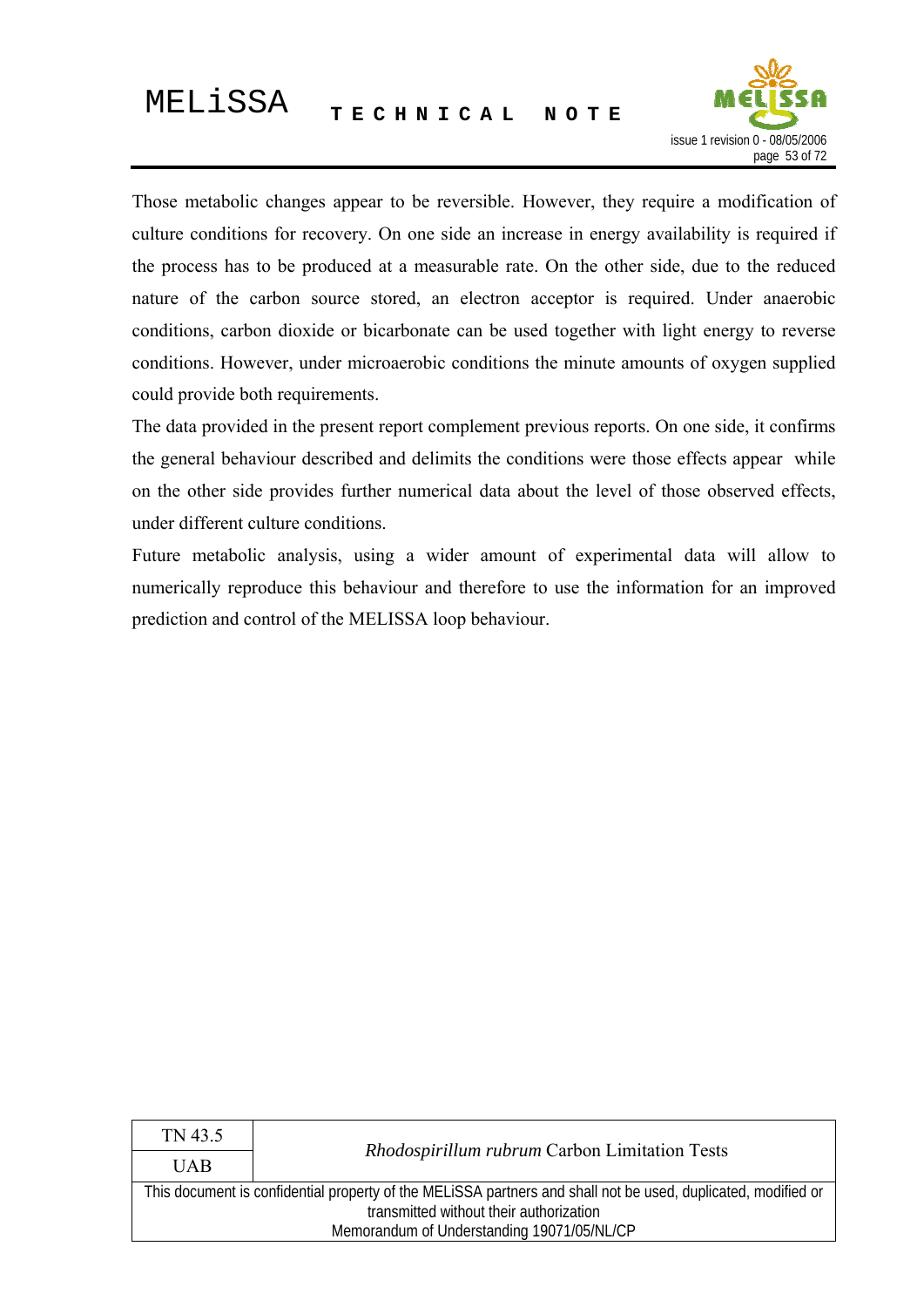

# **6. References**

- − Cabello F.; Albiol J.; Godia F. (1999) Scientific tests for *Rhodospirillum rubrum* 98. Test bench evaluation of IR enriched lamps.  $H<sub>2</sub>$  consumption test proposal. MELISSA Technical Note TN 43.610. 1999 European Space Agency. ESTEC/CONTRACT11549/95/NL/FG.
- − Cabello F.; Albiol J.; Godia F. (2000) Redesign of Compartment II Pilot Reactor. MELISSA Technical Note TN 47.1. 2000 European Space Agency.
- − Cabello F.; Albiol J.; Godia F. (2001) Photoheterotrophic Compartment. Light limitation tests. MELISSA Technical Note TN 37.7. 2001 European Space Agency. ESTEC/CONTRACT11549/95/NL/FG. Cornet JF, Favier L, Dussap CG. (2003) Modelling stability of photoheterotrophic

continuous cultures in photobioreactors. Biotechnol Prog. 19(4):1216-27.

- − Creus, N., Albiol, J. and Gòdia, F. (2002a) Tests with the 3 linked bench compartments using 3 different carbon sources. Technical Note 52.6. ESTEC/CONTRACT13292/98/NL/MV
- − Creus, N., Albiol, J. and Gòdia, F. (2002b) Bench scale loop tests using compartment I outlet medium. Technical Note 75.2. ESTEC/CONTRACT13292/98/NL/MV
- − Cornet J.F.; Albiol J. (2000) Modelling Photoheterotrophic Growth Kinetics of *Rhodospirillum rubrum* in rectangular Photobioreactors. Biotechnology Progress.16:199- 207.
- Favier-Teodorescu, Cornet J.F., Dussap G. Kinetic and stoichiometric analysis of Rhodospirillum rubrum growth in cylindrical photobioreactor at constant incident light flux 2003 MELISSA Technical Note 49.2.
- − Lemos PC, Viana C, Salgueiro EN, Ramos AM, Crespo JPSG, Reis MAM. (1998) Effect of carbon source on the formation of polyhydroxyalkanoates (PHA) by a phosphate accumulating mixed culture. Enzyme Microbial Technol 22:662-671

| TN 43.5                                                                                                       |                                               |  |
|---------------------------------------------------------------------------------------------------------------|-----------------------------------------------|--|
| <b>UAB</b>                                                                                                    | Rhodospirillum rubrum Carbon Limitation Tests |  |
| This document is confidential property of the MELISSA partners and shall not be used, duplicated, modified or |                                               |  |
| transmitted without their authorization                                                                       |                                               |  |
| Memorandum of Understanding 19071/05/NL/CP                                                                    |                                               |  |
|                                                                                                               |                                               |  |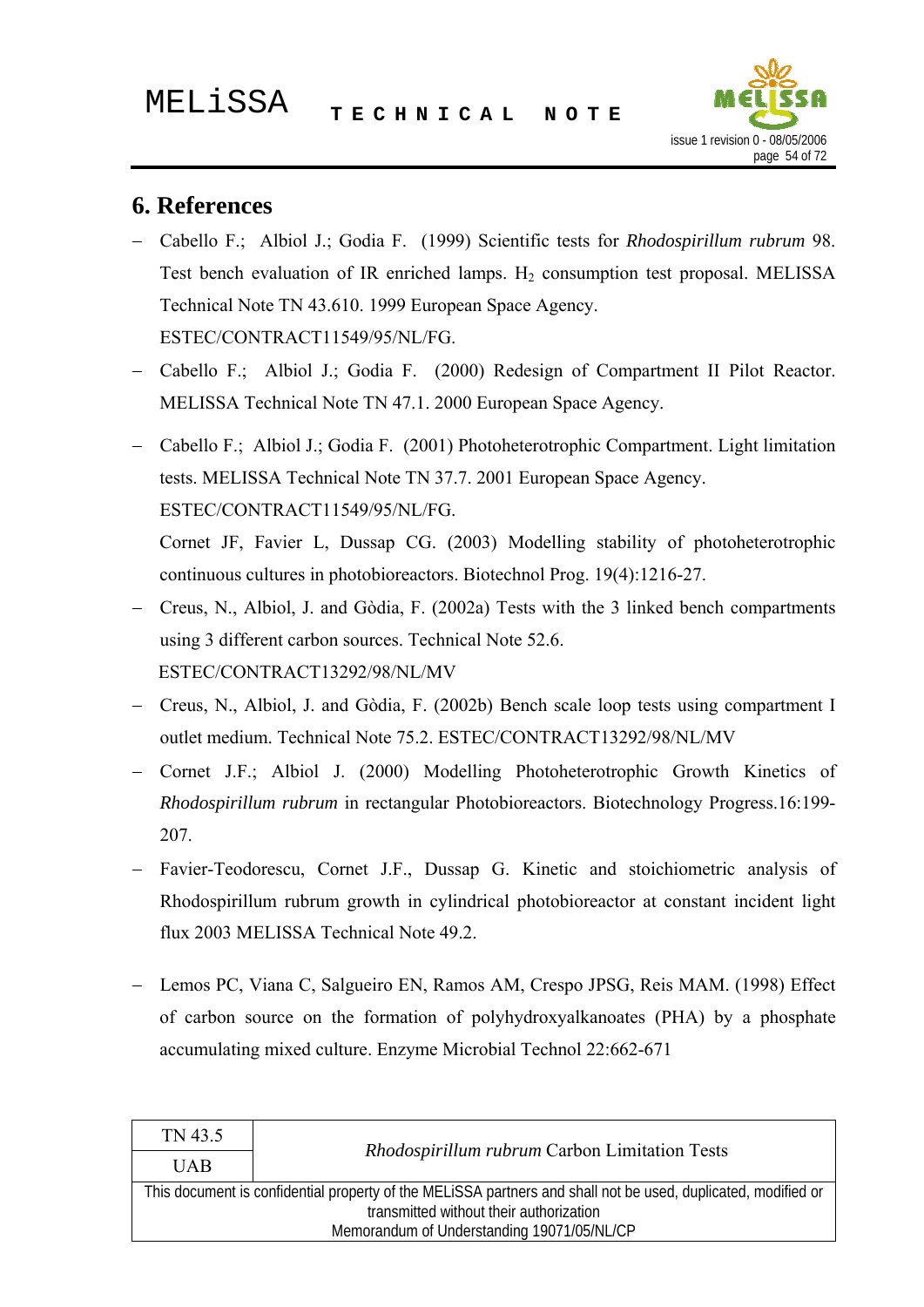

- − Lemos PC, Serafim LS, Santos M, Reis MAM, Santos H. (2003) Metabolic pathway for propionate utilization by phosphorus accumulating organisms in activated sludge:  ${}^{13}C$ labelling and in vivo nuclear magnetic resonance. Applied and environmental microbiology 69:241-251.
- − Lenguaza B.; Albiol J.; Godia F. (1997) Scientific Tests for *R. rubrum*. Growth on different C sources. Part I. MELISSA Technical Note TN 37.81. 1997 European Space Agency. ESTEC/CONTRACT11549/95/NL/FG.
- − Poughon L. (1995) Gas Liquid equilibrium modelling for VFA and Ammonia. MELISSA Technical Note TN 23.1. European Space Agency. ESTEC/CONTRACT8125/88/NL/FG.
- Satoh H, Mino T, Matsuo T. (1992) Uptake of organic substrates and accumulation of polyhydroxyalkanoates linked with glycolysis of intracellular carbohydrates under anaerobic conditions in the biological excess phosphate removal process. Water Sci Technol 26:933-942.

| TN 43.5                                                                                                       |                                               |  |
|---------------------------------------------------------------------------------------------------------------|-----------------------------------------------|--|
| <b>UAB</b>                                                                                                    | Rhodospirillum rubrum Carbon Limitation Tests |  |
| This document is confidential property of the MELISSA partners and shall not be used, duplicated, modified or |                                               |  |
| transmitted without their authorization                                                                       |                                               |  |
| Memorandum of Understanding 19071/05/NL/CP                                                                    |                                               |  |
|                                                                                                               |                                               |  |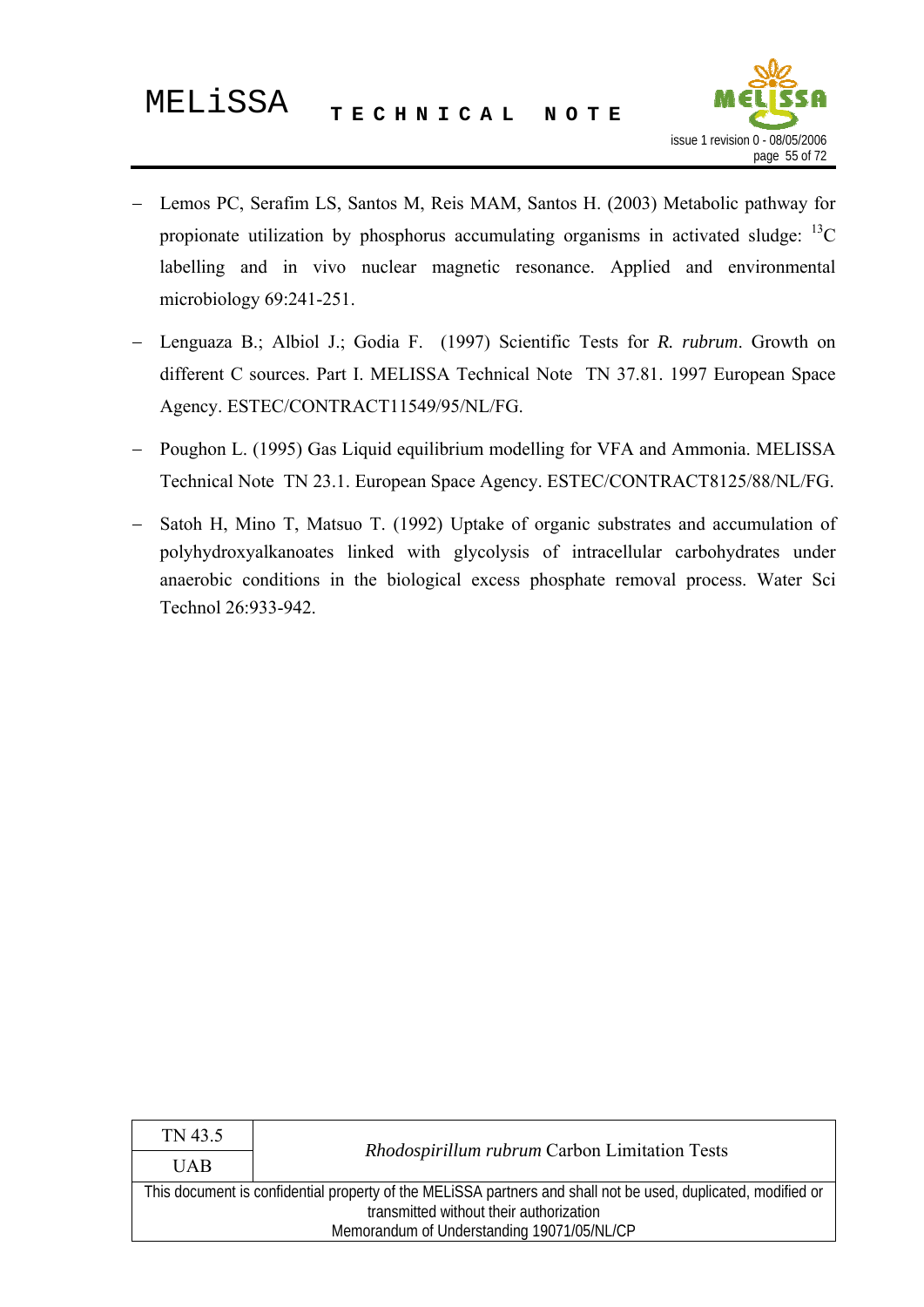

# **7 Appendixes**

# **Appendix 1: Culture medium composition**

| <b>Reactant</b><br><b>Number</b> | Component<br>$g/L$ medium                                                                                            |       |                     |       |
|----------------------------------|----------------------------------------------------------------------------------------------------------------------|-------|---------------------|-------|
|                                  | CH <sub>3</sub> CH <sub>2</sub> CH <sub>2</sub> COOH<br>CH <sub>3</sub> COOH<br>CH <sub>3</sub> CH <sub>2</sub> COOH | 2.500 | 1.029               | 0.367 |
| 2                                | EDTA-Na $\cdot$ 2 H <sub>2</sub> O                                                                                   |       | 0.100               |       |
| 3                                | $MnCl2 \cdot 2 H2O$                                                                                                  |       | 0.008               |       |
| $\overline{4}$                   | $FeSO4 \cdot 7 H2O$                                                                                                  |       | 0.033               |       |
| 5                                | $(NH_4)_2SO_4$                                                                                                       |       | 2.728               |       |
| 6                                | CuSO <sub>4</sub> ·5 H <sub>2</sub> O                                                                                |       | $4.0 \cdot 10^{-6}$ |       |
| 7                                | $ZnSO_4$ 7 $H_2O$                                                                                                    |       | $4.3 \cdot 10^{-6}$ |       |
| 8                                | $(NH_4)_6Mo_7O_{27} \cdot 4H_2O$                                                                                     |       | 0.177               |       |
| 9                                | $KH_2PO_4$                                                                                                           |       | 0.400               |       |
| 10                               | Na <sub>2</sub> HPO <sub>4</sub>                                                                                     |       | 0.489               |       |
| 11                               | $K_2SO_4$                                                                                                            |       | 0.550               |       |
| 12                               | NaHCO <sub>3</sub>                                                                                                   | 0.250 | 0.500               | 1.500 |
| 13                               | $MgSO_4$ 7 H <sub>2</sub> O                                                                                          |       | 1.200               |       |
| 14                               | CaCl <sub>2</sub> ·2 H <sub>2</sub> O                                                                                |       | 0.091               |       |
| 15                               | Trace element solution                                                                                               |       | 1.00 mL/L medium    |       |
| 16                               | <b>Biotin solution</b>                                                                                               |       | $1.00$ mL/L medium  |       |

| <b>Dissolutions</b>                             |       |  |
|-------------------------------------------------|-------|--|
| <b>Trace element solution</b> $(g/L)$ solution) |       |  |
| NiSO <sub>4</sub> ·6 H <sub>2</sub> O           | 0.500 |  |
| $MnCl_2 \cdot 4 H_2O$                           | 0.500 |  |
| FeSO <sub>4</sub> ·7 H <sub>2</sub> O           | 0.500 |  |
| $ZnSO_4$ 7 $H_2O$                               | 0.100 |  |
| $CoCl2 \cdot 2 H2O$                             | 0.050 |  |
| CuSO <sub>4</sub> ·5 H <sub>2</sub> O           | 0.005 |  |
| $H_3BO_3$                                       | 0.100 |  |
| $Na2MoO4·2 H2O$                                 | 0.050 |  |
| <b>Biotin solution</b> $(g/L \text{ solution})$ |       |  |
| <b>Biotin</b>                                   | 0.015 |  |

The medium preparation consists on adding the total amount of reactants 1 to 8 –both included– (amounts calculated for the total volume of medium) in 0.9 L of distilled water, with magnetic stirring. Next, the pH is adjusted to 6.9 +/- 0.1. Once the pH has been adjusted, reactants 9 to 12 are added. Verify the pH and correct if necessary. When more than 1 litre has to be prepared (up to 20 litres), the concentrations involved are increased proportionally. Once this concentrated solution has been prepared, it is transferred to a bigger tank able to

| TN 43.5                                                                                                       |                                               |  |
|---------------------------------------------------------------------------------------------------------------|-----------------------------------------------|--|
| <b>UAB</b>                                                                                                    | Rhodospirillum rubrum Carbon Limitation Tests |  |
| This document is confidential property of the MELISSA partners and shall not be used, duplicated, modified or |                                               |  |
| transmitted without their authorization                                                                       |                                               |  |
| Memorandum of Understanding 19071/05/NL/CP                                                                    |                                               |  |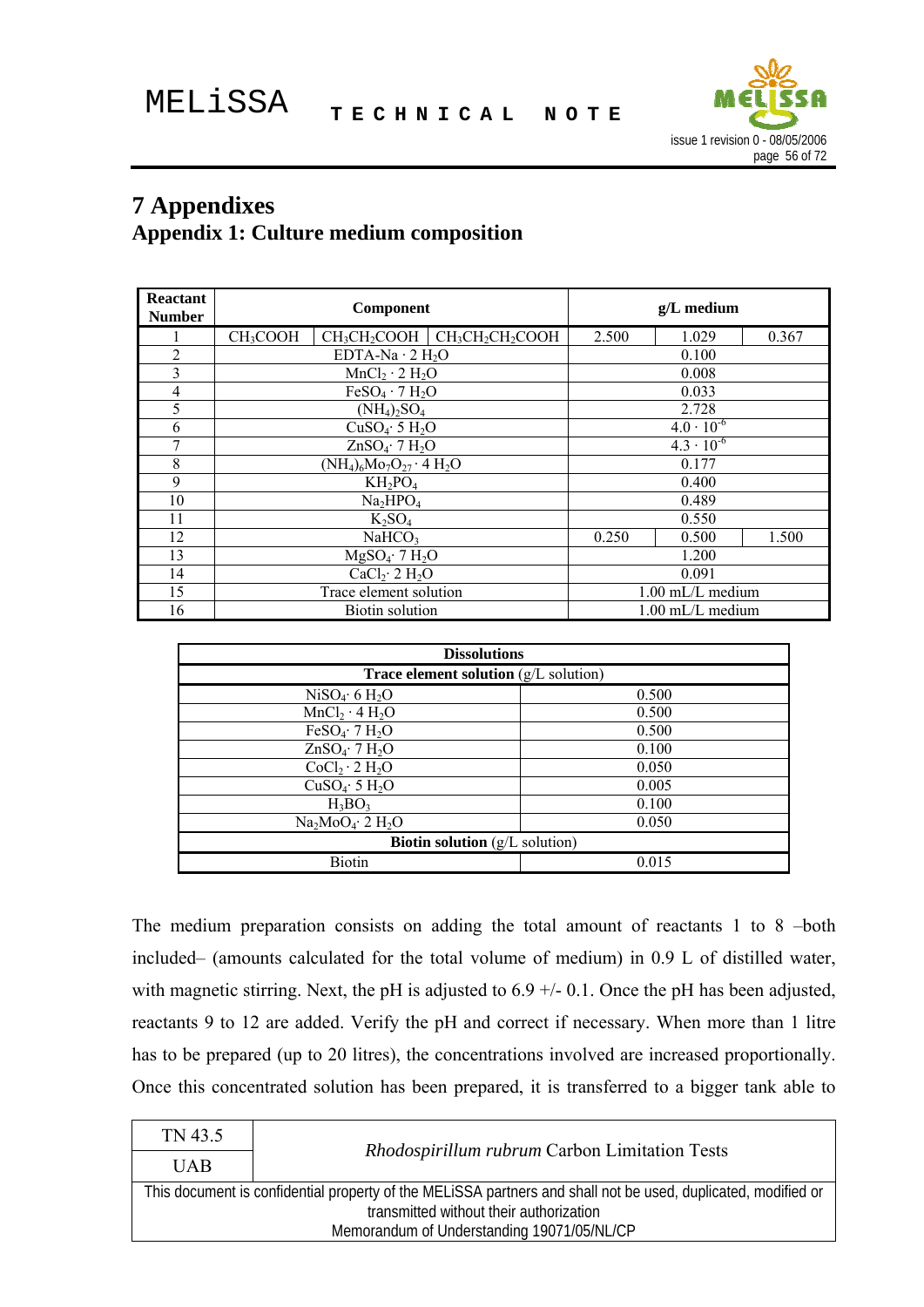

hold the final volume if necessary and water is added up to approx 90% of the final volume under magnetic stirring. At this point, the rest of reactants (13 to 16) are added. Once added the pH is verified and readjusted. Finally the total volume is completed.

After preparation the medium is immediately pumped to the inlet tank of the bioreactor through the 0.22µm liquid sterility filters.

| TN 43.5                                                                                                       |                                               |  |
|---------------------------------------------------------------------------------------------------------------|-----------------------------------------------|--|
| <b>UAB</b>                                                                                                    | Rhodospirillum rubrum Carbon Limitation Tests |  |
| This document is confidential property of the MELISSA partners and shall not be used, duplicated, modified or |                                               |  |
| transmitted without their authorization                                                                       |                                               |  |
| Memorandum of Understanding 19071/05/NL/CP                                                                    |                                               |  |
|                                                                                                               |                                               |  |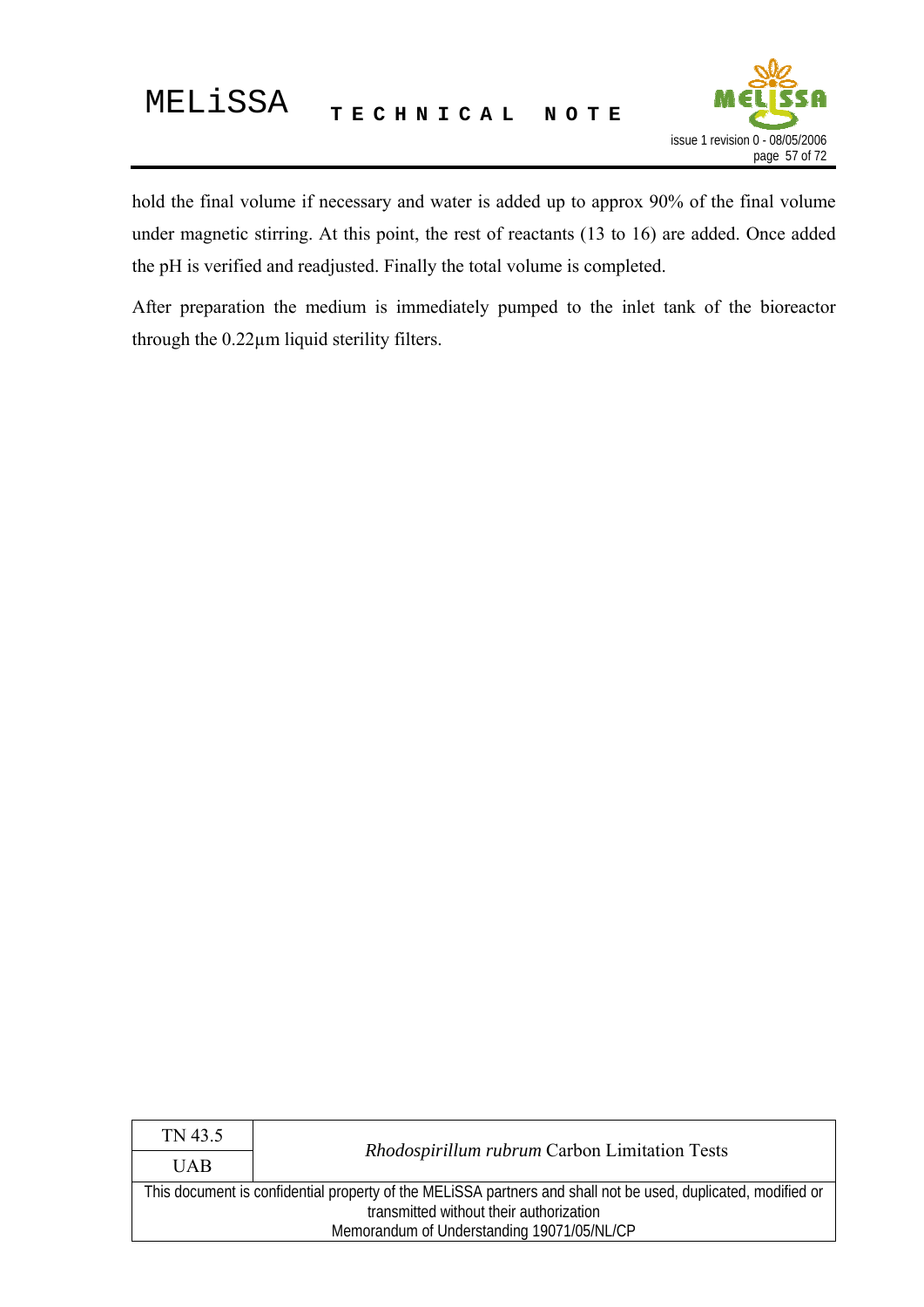

# **Appendix 2: VFA concentration determination method**

This method allow the analysis of saturated and unsaturated fatty acids from two to five carbon atoms, corresponding to acetic acid, propionic acid, isobutyric acid, butyric acid, isovaleric acid and valeric acid (ordered by retention time).

The range of concentrations that can be determined is 0.0625-4.000 g/L. For the analysis, 50 μL of sample are used. Samples were analyzed by triplicate.

### **Instrumentation**

- Liquid chromatograph Hewlett Packard 5890, equipped with capillary column and an automatic injector.
- − FID detector
- Integration software Millenium 3.20

### **Analysis physical conditions**

- − Column: HP-InnoWax 30m x 0.53mm x 1.00 μm
- − Carrier: helium
- Flow rate: 49.0 mL/min
- − Injection volume: 1 μL
- − Analysis time: 19 minutes
- − Injector temperature: 260 ºC
- − Detector temperature: 280 ºC
- − Oven temperature: start 1 min. 80ºC. ramp 5 ºC/min up to 150 ºC, ramp 20 ºC/min up to 230 ºC.

### **Sample preparation:**

- − Centrifuge (12000 g, 10 min, 8 ºC)
- $Filter (0.22 µm membrane)$

| TN 43.5                                                                                                       |                                               |  |
|---------------------------------------------------------------------------------------------------------------|-----------------------------------------------|--|
| <b>UAB</b>                                                                                                    | Rhodospirillum rubrum Carbon Limitation Tests |  |
| This document is confidential property of the MELISSA partners and shall not be used, duplicated, modified or |                                               |  |
| transmitted without their authorization                                                                       |                                               |  |
| Memorandum of Understanding 19071/05/NL/CP                                                                    |                                               |  |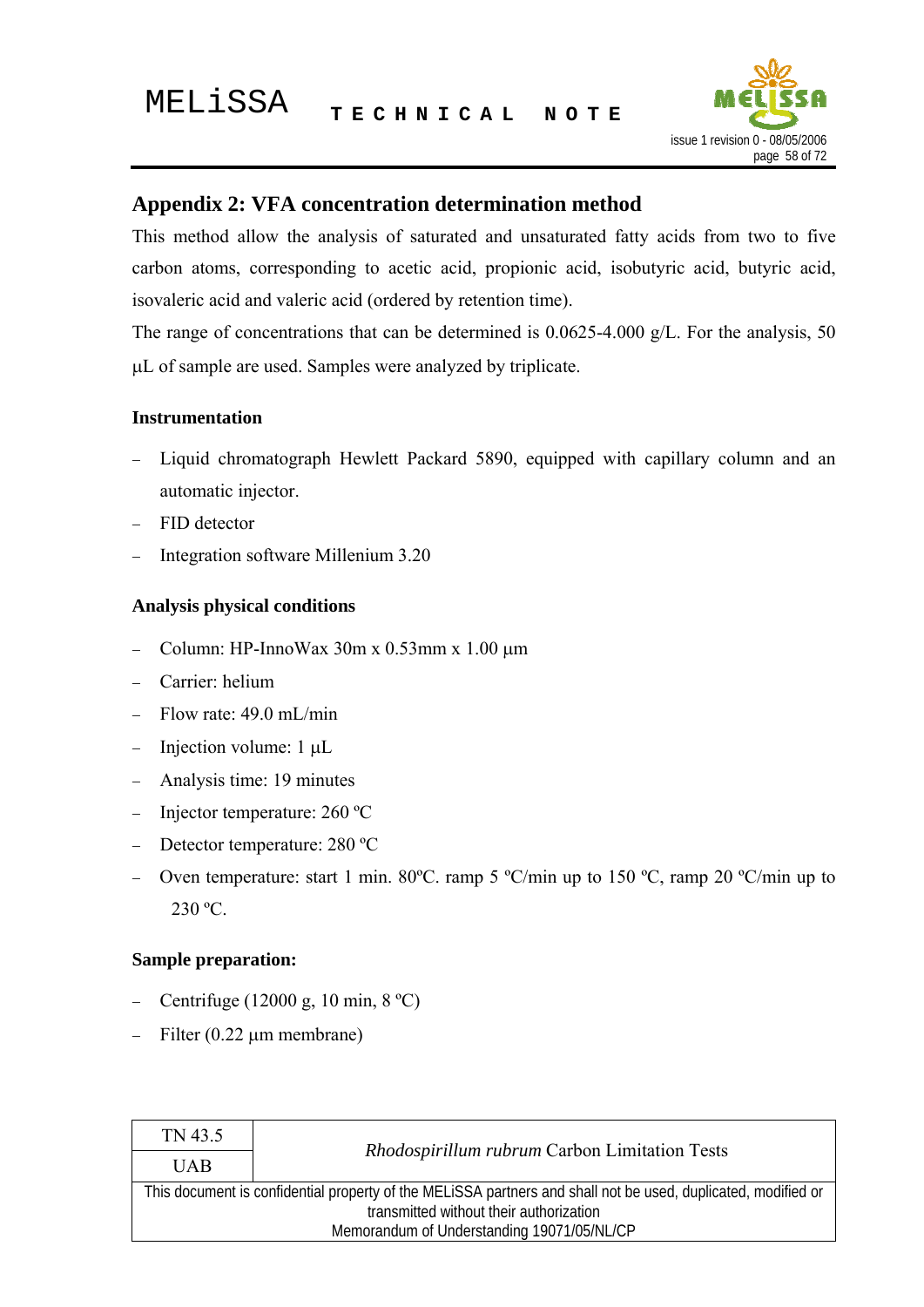

### **Calibration**



| TN 43.5                                                                                                                                                  | Rhodospirillum rubrum Carbon Limitation Tests |
|----------------------------------------------------------------------------------------------------------------------------------------------------------|-----------------------------------------------|
| <b>UAB</b>                                                                                                                                               |                                               |
| This document is confidential property of the MELISSA partners and shall not be used, duplicated, modified or<br>transmitted without their authorization |                                               |
|                                                                                                                                                          | Memorandum of Understanding 19071/05/NL/CP    |
|                                                                                                                                                          |                                               |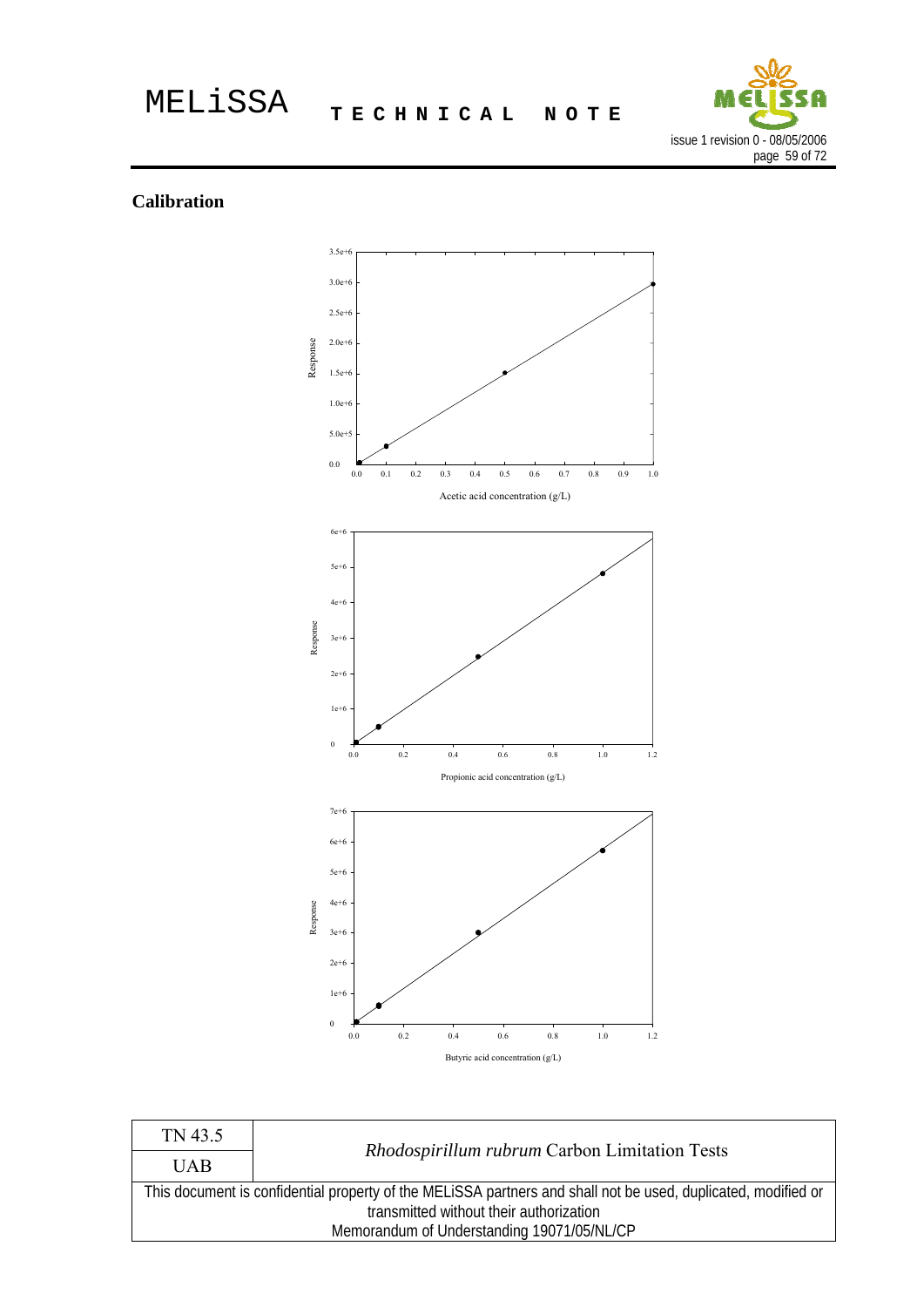

#### **Appendix 3: Protein determination method (Lowry modified method) 1.- Reactants:**

- 1.- Reagent A. 20 g of  $Na<sub>2</sub>CO<sub>3</sub>$  dissolved in 1000 mL of double distilled water (DDW).
- 2.- Reagent B.  $0.5$  g CuSO<sub>4</sub>·5H<sub>2</sub>O and 1 g of Na-K tartrate dissolved in 100 mL of DDW.
- 3.- Reagent C. 50 mL of reagent  $A + 1$  mL of reagent B. (This reagent cannot be conserved).
- 4.- Reagent D. Foling-Ciocalteus reagent, diluted 1:2 (v/v) in DDW.
- 5.- Albumin stock solutions in the range 400-40 μg prot./mL
- 6.- Freeze dried biomass solutions. 0.0025 g biomass/5 mL DDW (500 μg/mL).

#### **2.- Prodecure:**

1.- Prepare the following stock solutions of albumin:

| $400 \mu g/mL$ | $0.04$ g in 100 mL of DDW              |
|----------------|----------------------------------------|
| $320 \mu g/mL$ | 20 mL solution 400 µg/mL in 25 mL      |
| $200 \mu g/mL$ | 10 mL solution 400 μg/mL in 20 mL      |
| $160 \mu g/mL$ | 10 mL solution 400 $\mu$ g/mL in 25 mL |
| $100 \mu g/mL$ | 5 mL solution 400 µg/mL in 20 mL       |
| $80 \mu g/mL$  | 5 mL solution 400 µg/mL in 25 mL       |
| $40 \mu g/mL$  | 2 mL solution 400 $\mu$ g/mL in 20 mL  |

2.- Prepare the biomass solutions.

3.- Take 0.5 mL of each stock solution, 0.5 mL of each biomass solution and 0.5 mL of DDW (in triplicate). (Prepare a blanc sample 0.5 mL of each stock solution and 1 mL DDW).

4.- Add up 0.5 mL of NaOH 1 M to every sample.

5.- Boil at 100 ºC for 10 minutes each sample. Cool in a water bath.

6.- Add 5 mL of reagent C to each sample. Shake and wait 10 minutes.

7.- Add 0.5 mL of reagent D to each sample. Mix. Keep in the dark for 30 minutes. Measure the absorbance at 750 nm..



| TN 43.5                                                                                                       | Rhodospirillum rubrum Carbon Limitation Tests |  |
|---------------------------------------------------------------------------------------------------------------|-----------------------------------------------|--|
| <b>UAB</b>                                                                                                    |                                               |  |
| This document is confidential property of the MELISSA partners and shall not be used, duplicated, modified or |                                               |  |
| transmitted without their authorization                                                                       |                                               |  |
| Memorandum of Understanding 19071/05/NL/CP                                                                    |                                               |  |
|                                                                                                               |                                               |  |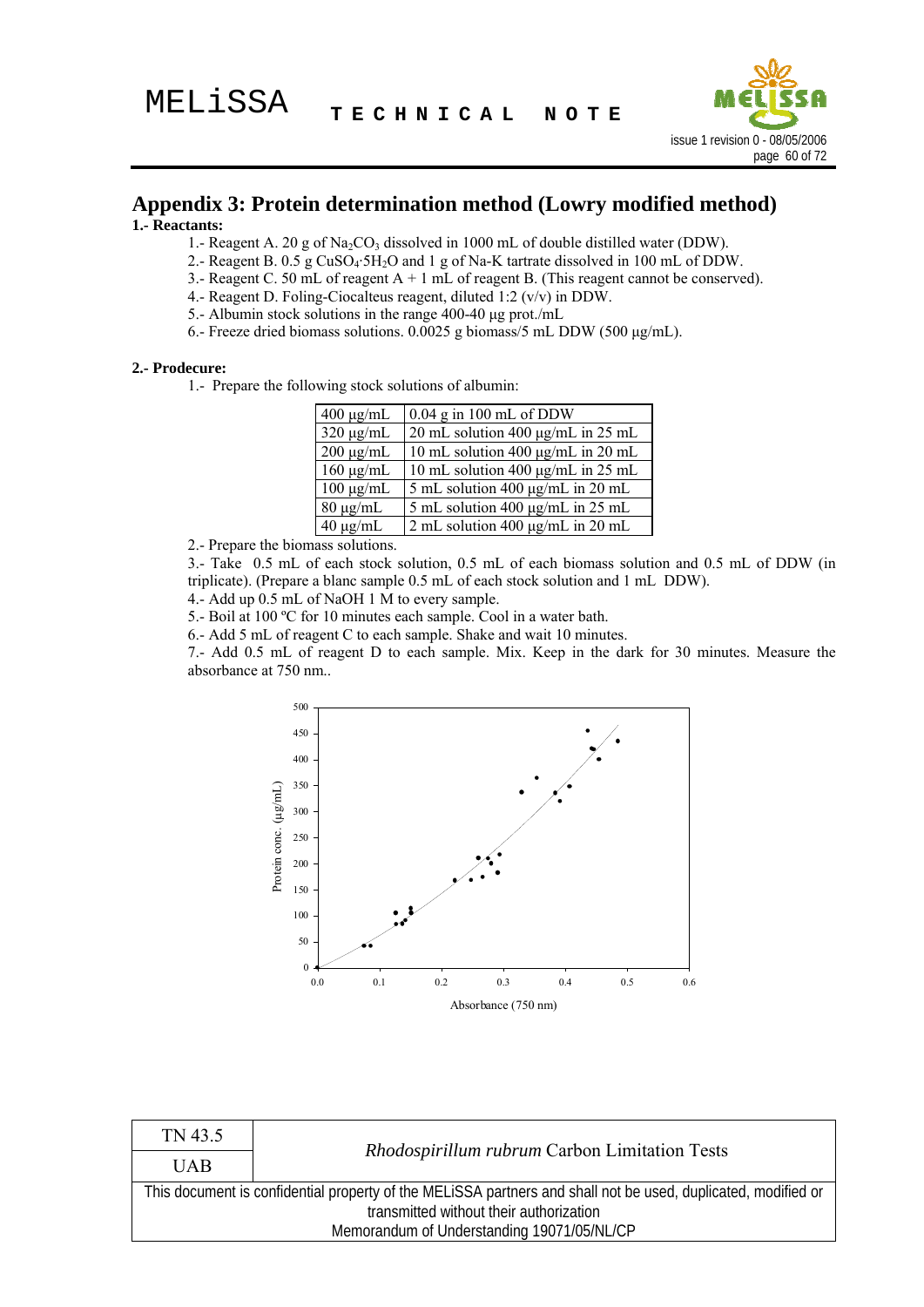

# **Appendix 4: Lipid determination method**

The lipid determination has been carried out by gas chromatography with a FID and a mass spectrometer as detectors. Analysis were performed by 'Serveis Cientificotècnics' Universitat de Barcelona.

| TN 43.5                                                                                                       | <i>Rhodospirillum rubrum</i> Carbon Limitation Tests |
|---------------------------------------------------------------------------------------------------------------|------------------------------------------------------|
| <b>UAB</b>                                                                                                    |                                                      |
| This document is confidential property of the MELISSA partners and shall not be used, duplicated, modified or |                                                      |
| transmitted without their authorization                                                                       |                                                      |
| Memorandum of Understanding 19071/05/NL/CP                                                                    |                                                      |
|                                                                                                               |                                                      |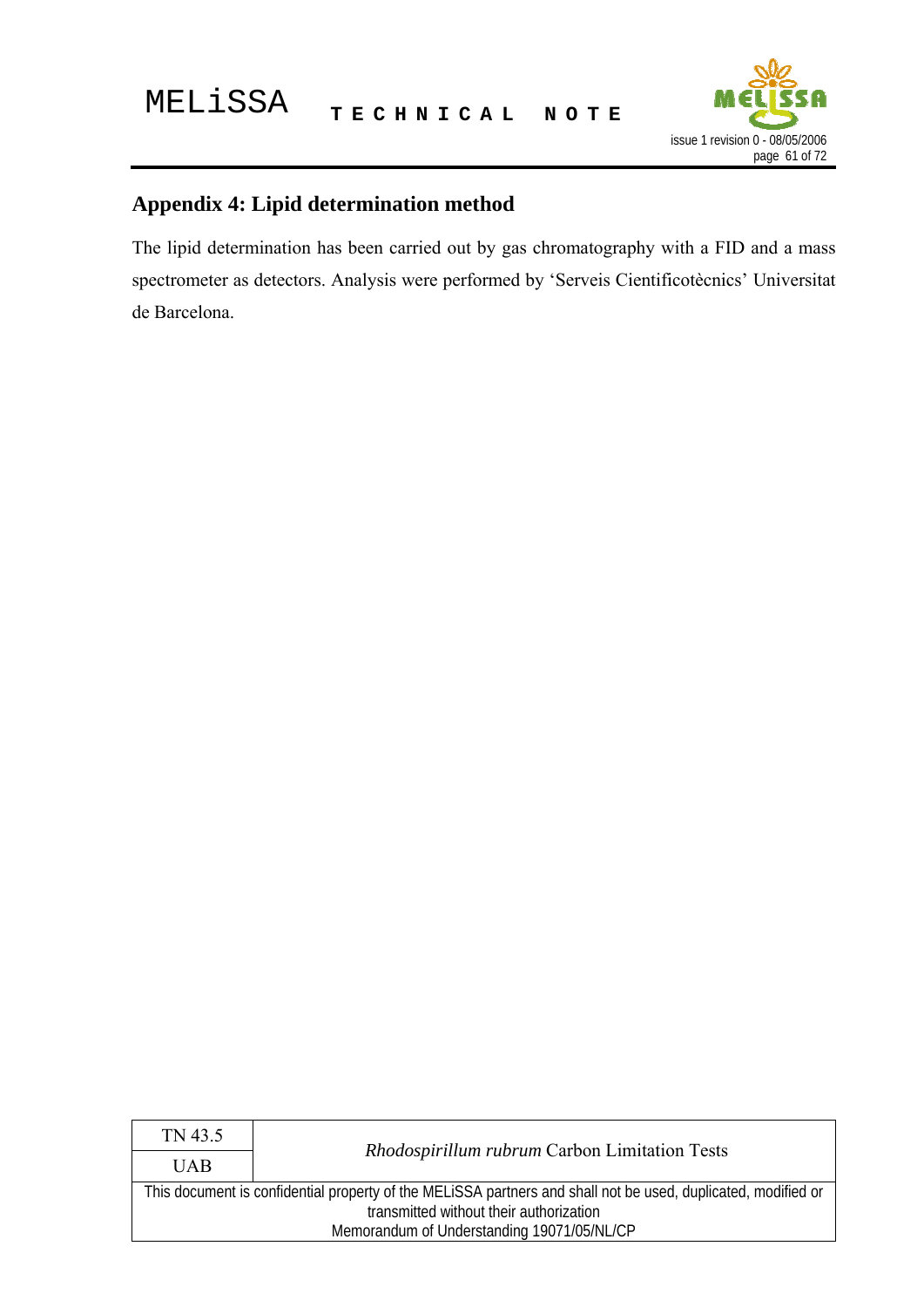

### **Appendix 5: RNA determination method**

#### **1.- Reactants:**

- 1.- Reagent A.  $HCLO<sub>4</sub> 0.2 N$
- 2.- Reagent B. Dissolve 2.5 g orcinol in 5 mL ethanol 95%
- 3.- Reagent C. Standard RNA. Concentration: 100 mg/mL (store at 4 ºC)
- 4.- Reagent D. 0.3 g of  $CuCl<sub>2</sub>·2H<sub>2</sub>O/200$  mL of conc. HCl (prepared the same day of the analysis)
- 5.- Reagent E. 2 mL reagent A and 100 mL of reagent C
- 6.- Reagent F. KOH 0.3 N
- 7.- Reagent G. 1 L chloroform + 500 mL methanol

#### **2.- Prodecure:**

1.- Add to 25 g of dry biomass sample 10 mL of reagent A. Keep 15 min. at 4 ºC. Centrifuge 5 min. at 6000 rpm. Discard de supernatant.

2.- Repeat step num. 1.

3.- Add to the pellet 10 mL of reagent G. Wait for 5 min. and centrifuge 5 min. at 6000 rpm. Discard de supernatant.

4.- Repeat step num. 3.

5.- Add to the pellet 2 mL of reagent F. Keep at 30 ºC during 18-24 h.

6.- Cool down and add conc.  $HCIO<sub>4</sub>$  to reach pH=1

7.- Centrifuge at 6000 rpm for 6 min. Do not discard the supernatant.

8.- Wash the pellet with 1 mL of reagent A. Centrifuge at 6000 rpm for 6 min. Do not discard the supernatant.

9.- Mix both supernatants and take three samples (0.1 mL, 0.2 mL, and 0.3 mL). Take six samples of standard RNA solution (2 mg standard RNA in 20 ml chloroform) - 0.2mL, 0.4 mL, 0.8 mL, 1 mL, 1.5 mL, and  $2 \text{ mL}$  -. Add  $H_2O$  until  $2 \text{ mL}$  and  $2 \text{ mL}$  reagent  $G$ .

10.- Keep during 35 min. at 100 ºC. Cool down with water and measure the absorbance at 665 nm.



| TN 43.5                                                                                                       | Rhodospirillum rubrum Carbon Limitation Tests |  |
|---------------------------------------------------------------------------------------------------------------|-----------------------------------------------|--|
| <b>UAB</b>                                                                                                    |                                               |  |
| This document is confidential property of the MELISSA partners and shall not be used, duplicated, modified or |                                               |  |
| transmitted without their authorization                                                                       |                                               |  |
| Memorandum of Understanding 19071/05/NL/CP                                                                    |                                               |  |
|                                                                                                               |                                               |  |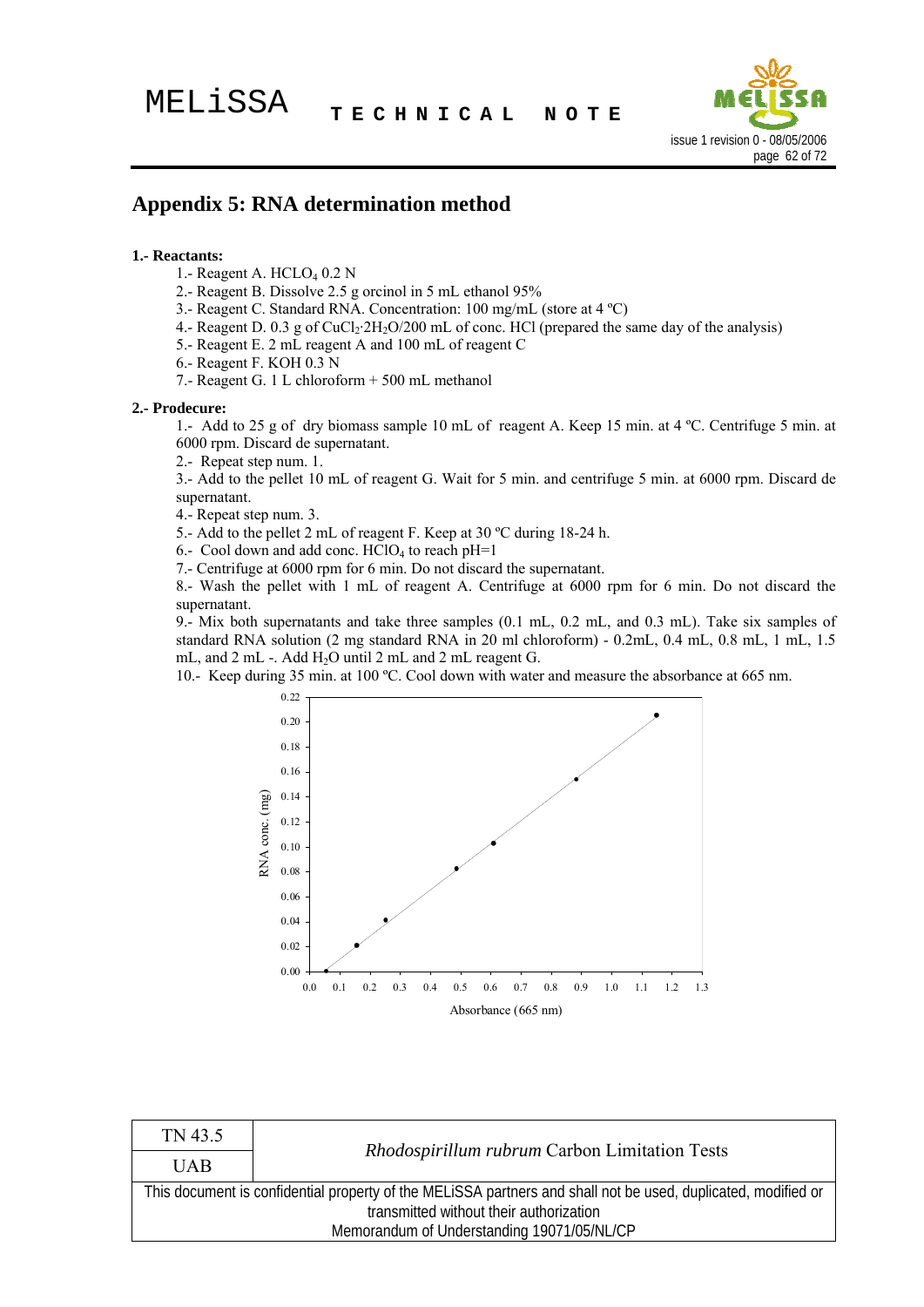

### **Appendix 6: DNA determination method**

#### **1.- Reactants:**

- 1.- Reagent A. 15 g diphenylamine  $+ 15$  mL conc.  $H_2SO_4 + 1$  L CH<sub>3</sub>COOH
- 2.- Reagent B. 2 L HCLO<sub>4</sub> 0.2 N
- 3.- Reagent C. 1 L HCLO<sub>4</sub> 0.5 N
- 4.- Reagent D. 1 L chloroform + 500 mL methanol
- 5.- Reagent E. NaOH 5 mM

#### **2.- Prodecure:**

1.- Add to 25 g of a dry biomass sample in 10 mL of reagent B. Keep 15 min. at 4 ºC. Centrifuge 5 min. at 6000 rpm. Discard de supernatant.

2.- Repeat step num. 1.

3.- Add to the pellet 10 mL of reagent D. Wait for 5 min. and centrifuge 5 min. at 6000 rpm. Discard de supernatant.

4.- Repeat step num. 3.

5.- Add to the pellet 5 mL of reagent C. Keep at 70 ºC during 45 min. Centrifuge.

6.- Take three samples of the supernatant (0.5 mL, 1 mL, and 1.5 mL) and prepare 5 samples of the stock solution of DNA Na salt  $(0.1 \text{ g}, 0.2 \text{ g}, 0.3 \text{ g}, 0.4 \text{ g}, \text{and } 0.5 \text{ g})$ . Add to all of the samples reagent C until 2 mL. Add 4 mL of reagent D and keep at 30 ºC during 16-24 h.

7.- Measure the absorbance at 600 nm.



| TN 43.5                                                                                                       | Rhodospirillum rubrum Carbon Limitation Tests |
|---------------------------------------------------------------------------------------------------------------|-----------------------------------------------|
| <b>UAB</b>                                                                                                    |                                               |
| This document is confidential property of the MELISSA partners and shall not be used, duplicated, modified or |                                               |
| transmitted without their authorization                                                                       |                                               |
| Memorandum of Understanding 19071/05/NL/CP                                                                    |                                               |
|                                                                                                               |                                               |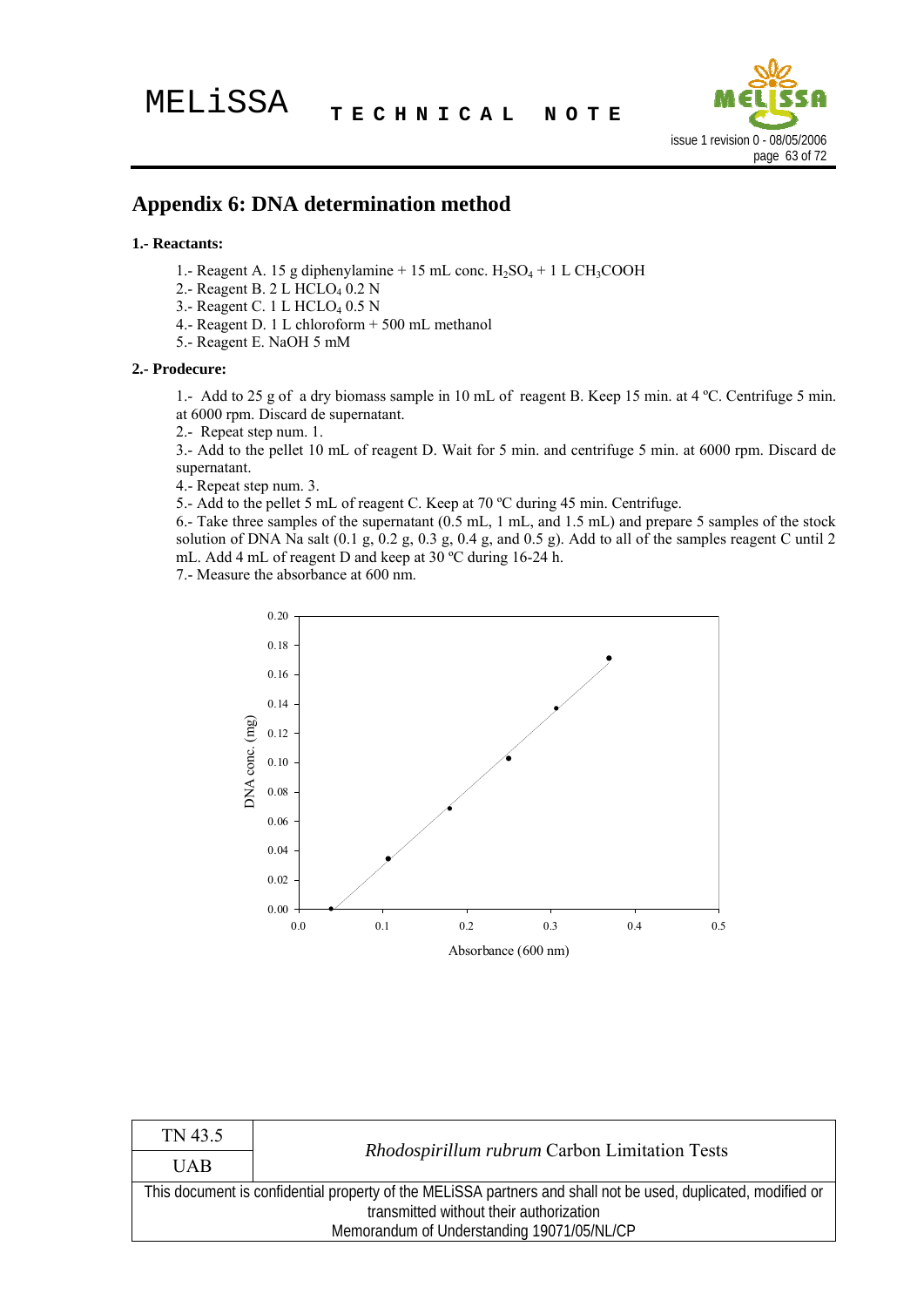

# **Appendix 7: PHB-PHV determination method**

#### **1.- Reactants:**

- 1.- Reagent A. Acidified methanol.
	- − 100.00 mg benzoic acid
	- $-$  30 mL H<sub>2</sub>SO<sub>4</sub> (98%)
	- − Complete up to 1000 mL with methanol (99.8%)
- 2.- Reagent B. Chloroform

3.- Reagent C. Copolymer of 3-hydroxybutyric acid and 3-hydroxyvaleric acid (70:30), supplied by Fluka.

#### **2.- Procedure:**

- 1. Add to 40 mg of freeze dried biomass sample 4 mL of reagent A and 4 mL of reagent B.
- 2. Keep 3.5 h at 100 ºC. Centrifuge 5 min. at 5000 rpm.
- 3. Add 1 mL of distilled water
- 4. Shake during 5 min
- 5. Extract the chloroform (the heavy phase -3.5 mL-). Discard the light phase.
- 6. Centrifuge at 3000 g during 5 minutes
- 7. Filter using a 0.45 μm membrane (use filters for organic solvents).
- 8. Determine by gas chromatography

#### **3.- Instrumentation:**

- Gas chromatograph Hewlett Packard 5890, equipped with capillary column and an automatic injector.
- FID detector
- − Integration software Millenium 3.20

#### **4.- Analysis physical conditions**

- − Column: HP-InnoWax 30m x 0.53mm x 1.00 mm
- − Carrier: helium
- − Flow rate: 54.0 mL/min
- − Injection volume: 1 μL, split 1:2

- − Analysis time: 13 minutes
- − Injector temperature: 220 ºC
- − Detector temperature: 275 ºC
- − Oven temperature: start 2 min. 70ºC. ramp 10 ºC/min up to 160 ºC, 2 min 160 ºC.

| TN 43.5                                                                                                                                                  | Rhodospirillum rubrum Carbon Limitation Tests |
|----------------------------------------------------------------------------------------------------------------------------------------------------------|-----------------------------------------------|
| <b>UAB</b>                                                                                                                                               |                                               |
| This document is confidential property of the MELISSA partners and shall not be used, duplicated, modified or<br>transmitted without their authorization |                                               |
| Memorandum of Understanding 19071/05/NL/CP                                                                                                               |                                               |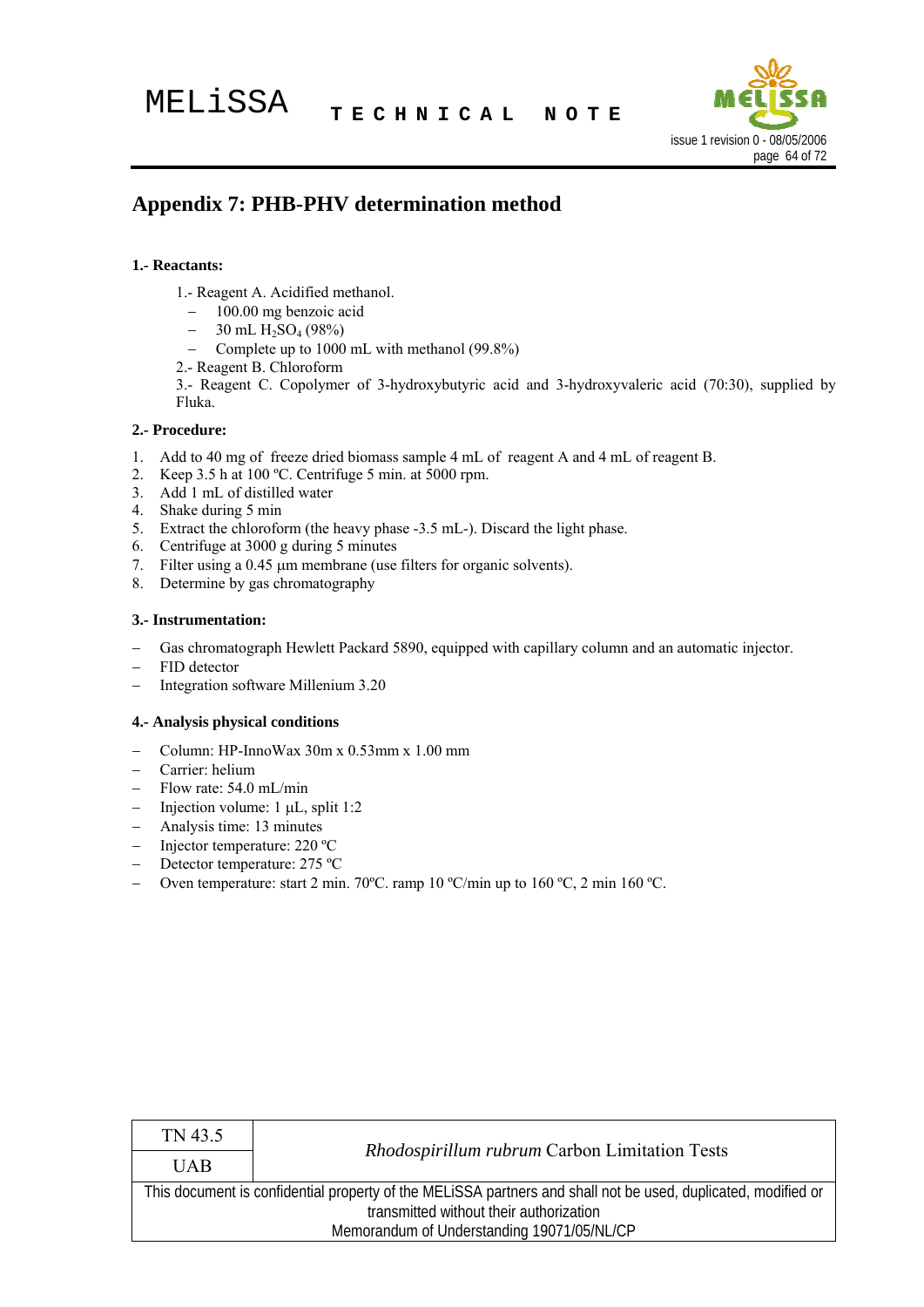

# **Appendix 8: Carbohydrates determination method**

#### **1.- Reactants:**

- 1.- Concentrated sulphuric acid (96-97%).
- 2. -Phenol  $5\%$  (w/v)
- 3.- Glucose

#### **2.- Sample treatment:**

- Centrifuge 10 mL of culture suspension. Discard supernatant.
- Wash with DW (distilled water).
- Centrifuge in the same conditions. Discard the supernatant.
- Dissolve in DW.

(Alternatively dissolve a sample of freeze dried biomass in DW).

#### **3.- Analysis**

- -Add to 1 mL sample
	- 1 mL Phenol and mix carefully

5 mL of sulphuric acid. Mix carefully.

- Wait 10 min.
- Cool the tubes (15 min. in water 25 °C).
- Read absorbance of the sample and the Blanc at 488 nm, against DW.

#### **4.-Results**

-Prepare a calibration curve using glucose samples (0-100 mg/L).

Straight line fitted: Glucose conc.  $(mg/L) = -3.30 + 103.57 \cdot \text{Abs} (488 \text{ nm}) \text{ r}^2 = 0.99$ 

- Use the standard curve to calculate the concentration of the 1 mL sample by interpolation of the absolute absorbance.



| TN 43.5                                                                                                       | Rhodospirillum rubrum Carbon Limitation Tests |  |
|---------------------------------------------------------------------------------------------------------------|-----------------------------------------------|--|
| <b>UAB</b>                                                                                                    |                                               |  |
| This document is confidential property of the MELISSA partners and shall not be used, duplicated, modified or |                                               |  |
| transmitted without their authorization                                                                       |                                               |  |
| Memorandum of Understanding 19071/05/NL/CP                                                                    |                                               |  |
|                                                                                                               |                                               |  |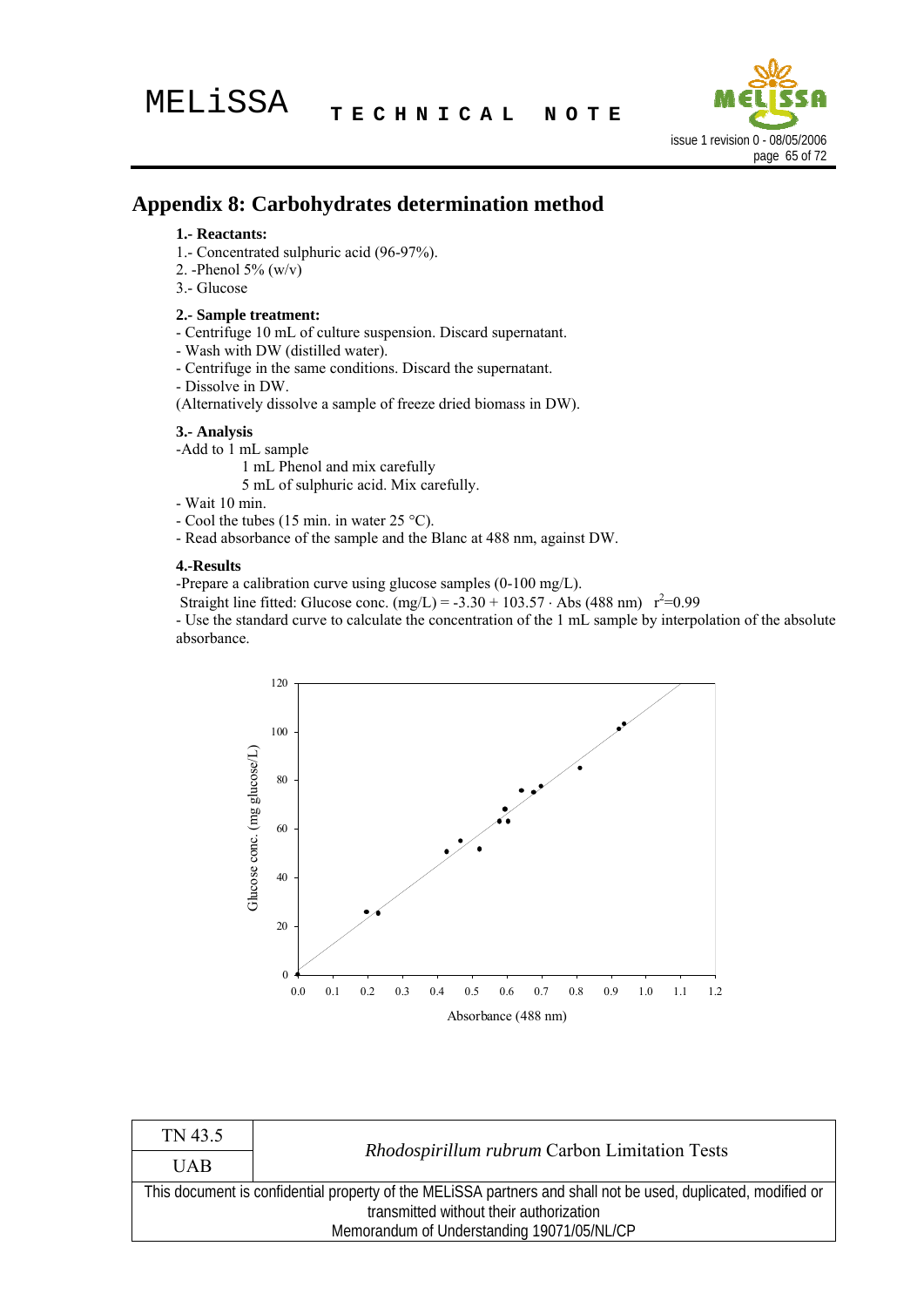

# **Appendix 9: Glycogen determination method**

- 1.- Take 20 mg of freeze dried biomass sample
- 2.- Add 10 mL of HCl 0.6 M
- 3.- Keep at a boiling water bath for 1 hour. Cool down.
- 4.- Filtrate through a 0.22 μm filter.
- 5.- Measure the glucose concentration with a glucose analyser (enzymatic analysis).

| TN 43.5                                                                                                       | Rhodospirillum rubrum Carbon Limitation Tests |
|---------------------------------------------------------------------------------------------------------------|-----------------------------------------------|
| <b>UAB</b>                                                                                                    |                                               |
| This document is confidential property of the MELISSA partners and shall not be used, duplicated, modified or |                                               |
| transmitted without their authorization                                                                       |                                               |
| Memorandum of Understanding 19071/05/NL/CP                                                                    |                                               |
|                                                                                                               |                                               |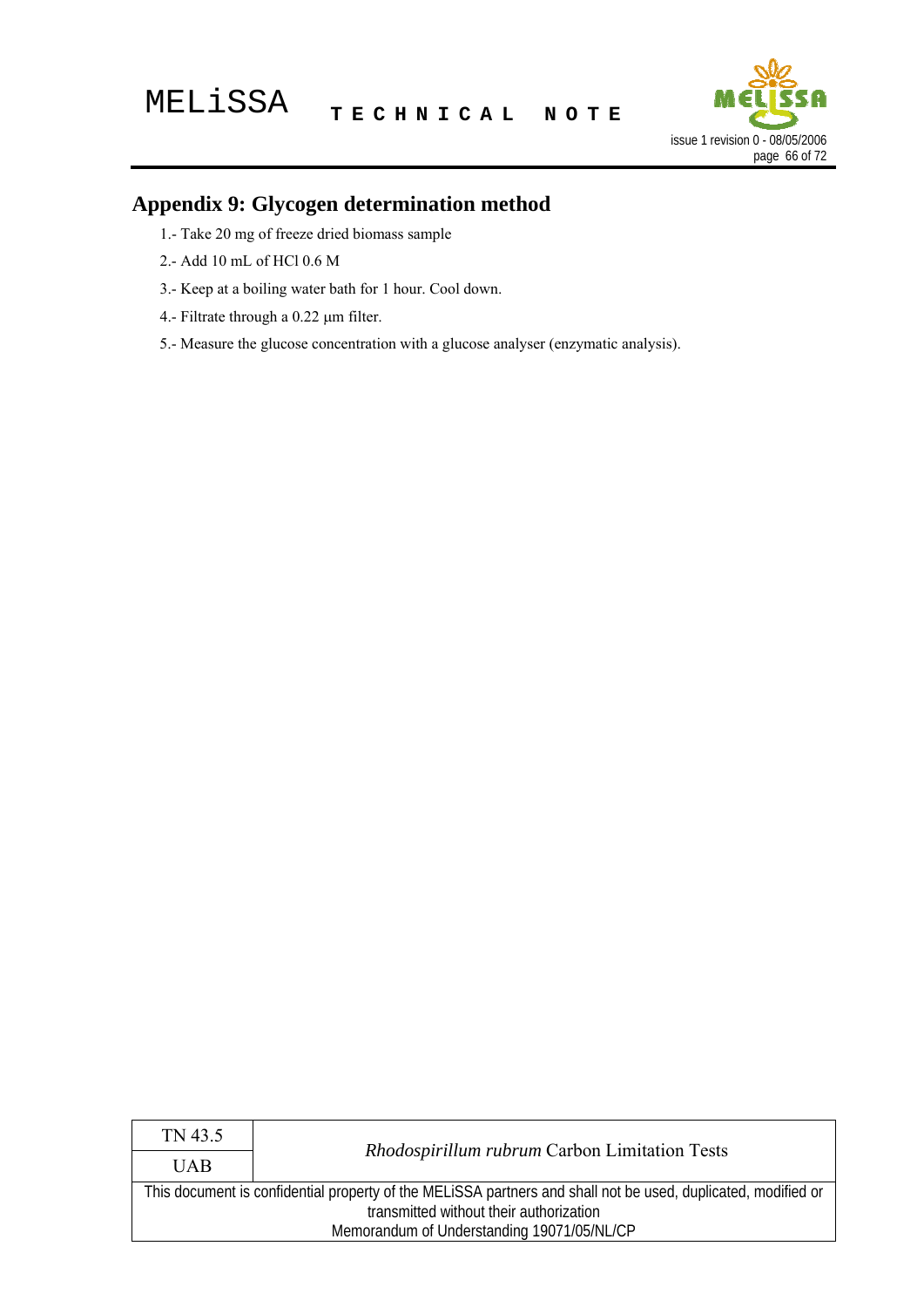

# **Appendix 10: Pigment determination method**

#### **1.- Reactants:**

- 1.- Reagent A. Phosphate buffer solution  $\text{Na}_2\text{HPO}_4/\text{NaH}_2\text{PO}_4$  (1:1)
- 2.- Reagent B. Acetone/Methanol solution (7:2 v/v)
- 3.-

#### **2.- Sample treatment:**

- Add to 5 mg of freeze dried biomass sample 5 mL of reagent A.
- Centrifuge at 15000 rpm during 10 minutes. Discard the supernatant.
- Add 10 mL of reagent B to the pellet.
- Redissolve the pellet using ultrasounds.
- Centrifuge at 15000 rpm during 10 minutes.
- Measure the absorbance at 772 nm and 475 nm

| TN 43.5                                                                                                       | Rhodospirillum rubrum Carbon Limitation Tests |
|---------------------------------------------------------------------------------------------------------------|-----------------------------------------------|
| <b>UAB</b>                                                                                                    |                                               |
| This document is confidential property of the MELISSA partners and shall not be used, duplicated, modified or |                                               |
| transmitted without their authorization                                                                       |                                               |
| Memorandum of Understanding 19071/05/NL/CP                                                                    |                                               |
|                                                                                                               |                                               |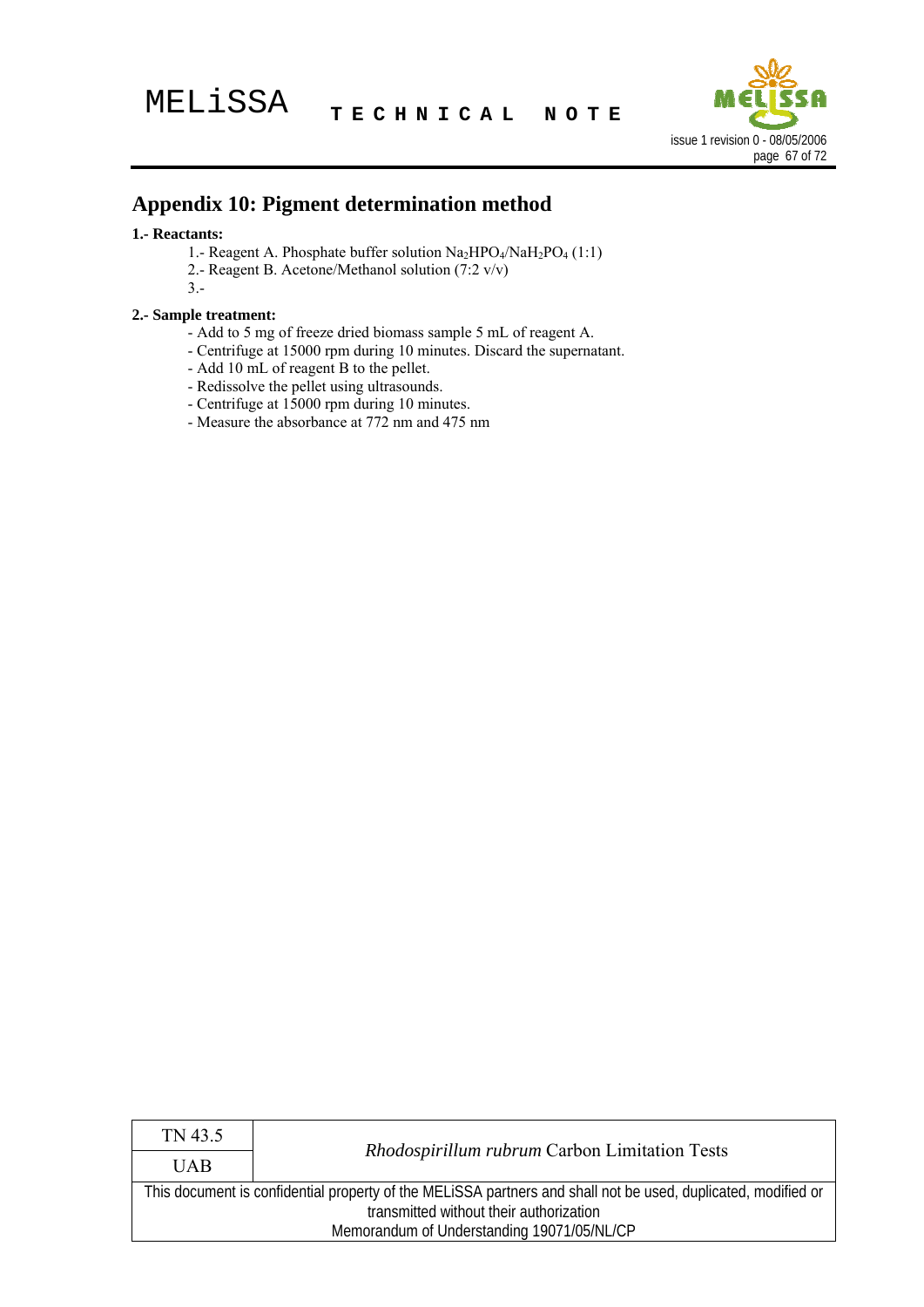

## **Appendix 11: Elemental composition determination method**

The determination of C, N, H, and  $\overline{S}$  composition is done with the sample combustion inside a Sn capsule with  $O_2$  atmosphere in a furnace at 100°C. P was determined by ICP. Analysis were performed by 'Serveis Cientificotècnics' Universitat de Barcelona.

### **A.- Combustion method**

1. Basis:

The combustion transforms organic sample components to the corresponding oxides, obtaining a gas mixture of  $CO_2$ ,  $N_2$ ,  $N_xO_y$ ,  $H_2O$ ,  $SO_2$  and  $SO_3$ . The exothermic reaction, which turns Sn into  $SnO<sub>2</sub>(s)$ , releases heat that increases the capsule temperature till 1800  $\degree$ C. SnO<sub>2</sub> remains as a solid in the combustion zone. Inorganic sample components also remain as solid oxides in the combustion zone.

The gases formed and the  $O_2$  excess flow with He as a carrier gas to a reactor with  $WO_3$ , which produce the transformation of the gas mixture into the unique species for each element, obtaining  $CO_2$ , N<sub>2</sub>, H<sub>2</sub>O, SO<sub>2</sub> and the O<sub>2</sub> and He in excess. This mixture is transported to a reactor at 500 °C containing CuO, which reacts with the  $O_2$  in excess to give  $CuO(s)$ .

The remaining gases  $CO_2$ ,  $N_2$ ,  $H_2O$ ,  $SO_2$  are carried with He to a gas chromatograph (Porapak column, Waters Associates Inc.) where they are separated and measured using a thermal conductivity detector, which detects a signal proportional to the amount of component.

2. Sample preparation:

The biomass sample is in freeze-dried form.

3. Results:

The quantification is performed by interpolation on an appropriate reference curve.

#### **B.- ICP Analysis**

Sample (0.1 gDW) was digested with 2 ml HNO<sub>3</sub> and 2 ml H<sub>2</sub>O<sub>2</sub> in a sealed reactor heated at 90ºC overnight. Digested sample was diluted with 15 ml distilled water 'Milli-Q' grade quality. Samples were digested in triplicate and 4 blanc samples added.

ICP determination was performed using an Induced Coupled Plasma machine 'Perkin Elmer' Optima 3200 RL. Calibration was performed using reference  $P$  samples digested with  $HNO<sub>3</sub>$  $5\%$ .

| TN 43.5                                                                                                                                                  | Rhodospirillum rubrum Carbon Limitation Tests |
|----------------------------------------------------------------------------------------------------------------------------------------------------------|-----------------------------------------------|
| <b>UAB</b>                                                                                                                                               |                                               |
| This document is confidential property of the MELiSSA partners and shall not be used, duplicated, modified or<br>transmitted without their authorization |                                               |
|                                                                                                                                                          |                                               |
| Memorandum of Understanding 19071/05/NL/CP                                                                                                               |                                               |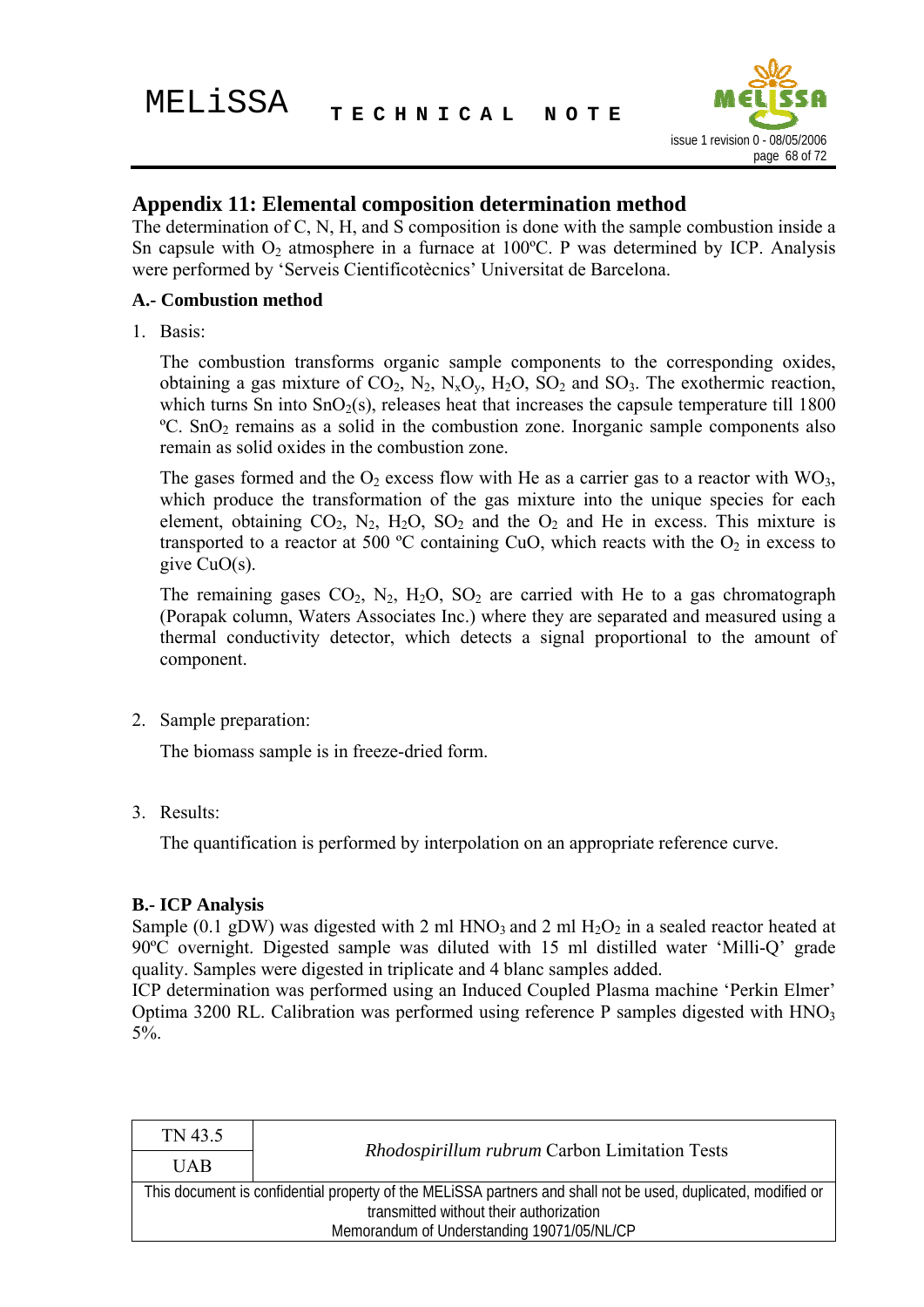

# **Appendix 12: Incident light calibration**

In order to measure the available light energy inside the photobioreactor a spherical quantum sensor (LI-193SA) has been used, attached to an amplifier LI-250 (Lincoln, NE, USA), which measures the incident light in all directions.

This sensor measures the quantum radiation that arribes to its surface. To convert from quantum units (μmol·m<sup>-2</sup>·s<sup>-1</sup>) given by the sensor to radiometric units (W·m<sup>-2</sup>) a conversion factor must be calculated. This factor is obtained from the integration of the distribution of the radiation emission espectrum of the halogen lamps (at 12 V) in the range 350-950 nm. This range is wider than the one used with Spirulina cultures (350-750nm) as *R. rubrum* presents a light collection system able to use light from much wider spectrum. The obtained conversion factor is equal to  $0.368$  (W·m<sup>-2</sup>)/( $\mu$ mol·m<sup>-2</sup>·s<sup>-1</sup>) as it is described in TN 43.610 (Cabello *et al.*, 1999).

The incident light intensity at the surface of the photobioreactor is calculated from the light energy measured locating the spherical sensor in the centre of the vessel and applying the following equation:

$$
F_R = \frac{E_B \cdot r_B}{\pi \cdot R_B}
$$

where:

 $F_R$ : light intensity at the surface of the bioreactor (W·m<sup>-2</sup>)

 $E_B$ : light intensity at the surface of the light sensor (W·m<sup>-2</sup>)

 $r_B$ : radious of the light sensor (30 mm)

 $R_B$ : radious of the photobioreactor (48 mm Bioengineering ; 64 mm Applikon)

Several measures were taken at different heights in the bioreactor and the final value was calculated as the average. Theses measures were repeated for different values of the voltage supplied to the lamps.

During the calibration proces, water was flowing through the double jacket of the photobioreactor. Measures were taken with the bioreactor vessel empty. It is known that when

| TN 43.5                                                                                                       | Rhodospirillum rubrum Carbon Limitation Tests |
|---------------------------------------------------------------------------------------------------------------|-----------------------------------------------|
| <b>UAB</b>                                                                                                    |                                               |
| This document is confidential property of the MELISSA partners and shall not be used, duplicated, modified or |                                               |
| transmitted without their authorization                                                                       |                                               |
| Memorandum of Understanding 19071/05/NL/CP                                                                    |                                               |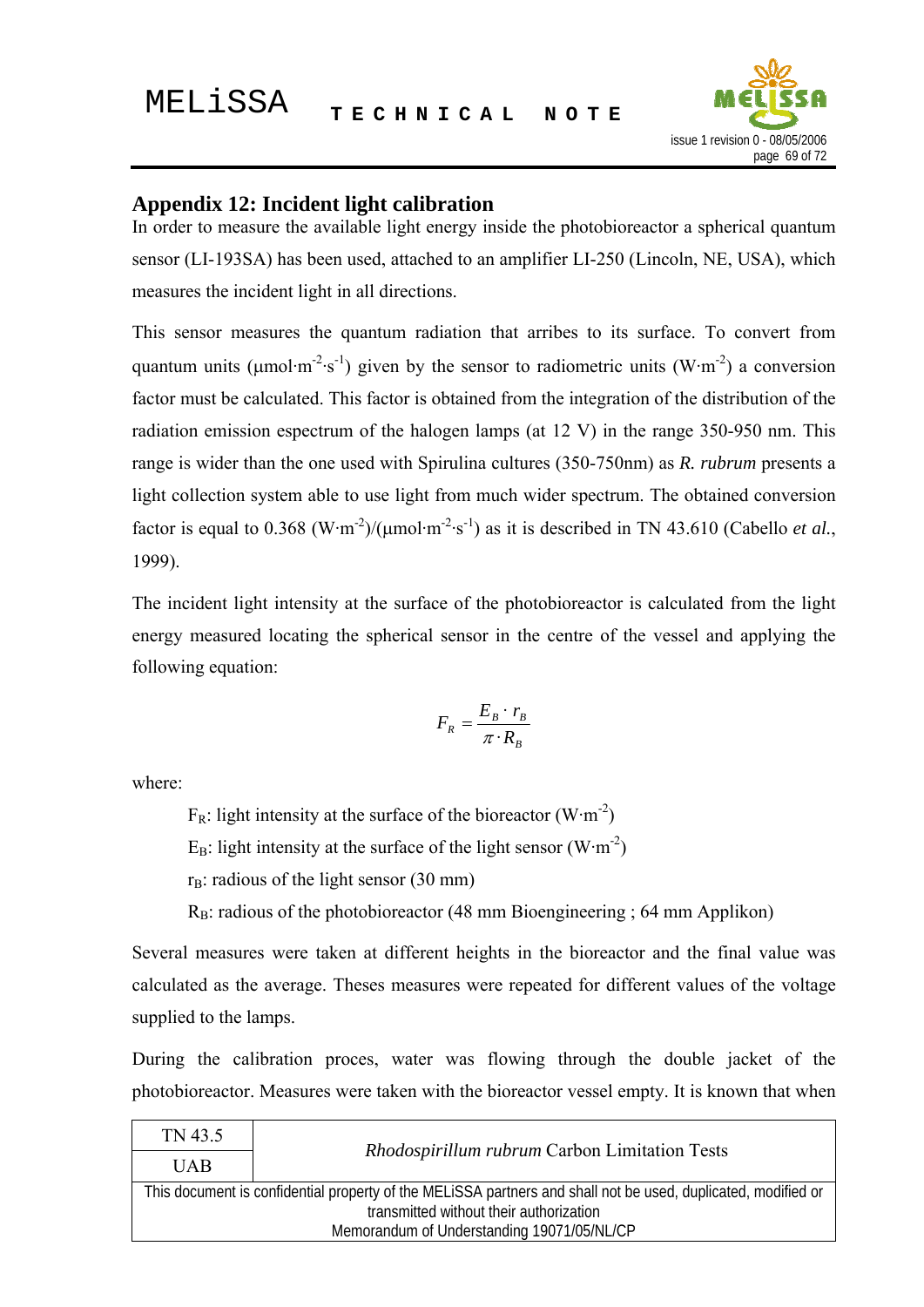

the reactor is filled with water during the calibration process, and as a result of the effect of the refraction index on the light path when crossing different media, light intensities calculated with the bioreactor filled with water are higher than when the bioreactor is empty. This effect does not take place when biomass is in the liquid medium due to the scattering effects.

As an example of the measures, table 15 lists the light intensities measured by the sensor in six different positions, measured in the Applicon photobioreactor with 30 lamps, and the calculated average value depending on the voltage applied to the lamps.

| <b>Voltage</b>   |                           | Positions of incident light measure ( $\mu$ mol/m <sup>2</sup> /s) |                |        |                |        | Average | Eb                              | $F_R$            |         |
|------------------|---------------------------|--------------------------------------------------------------------|----------------|--------|----------------|--------|---------|---------------------------------|------------------|---------|
| Lamps            | Power<br>supply<br>output | 1                                                                  | $\overline{2}$ | 3      | $\overline{4}$ | 5      | 6       | $(\mu \text{mol/m}^2/\text{s})$ | W/m <sup>2</sup> | $W/m^2$ |
| 4                | 4,23                      | 80,1                                                               | 84,7           | 88,7   | 120,1          | 119,6  | 100,8   | 99,0                            | 36,4             | 5,4     |
| 5                | 5,25                      | 212,6                                                              | 222,6          | 238,2  | 323,8          | 327,2  | 275,2   | 266,6                           | 98,1             | 14,6    |
| 5,5              | 5,78                      | 322,3                                                              | 338,1          | 359,3  | 493,0          | 504,3  | 421,4   | 406,4                           | 149,6            | 22,3    |
| 6                | 6,28                      | 456,2                                                              | 479,1          | 507,1  | 696,4          | 711,1  | 603,1   | 575,5                           | 211,8            | 31,6    |
| 6,5              | 6,79                      | 627,4                                                              | 656,6          | 698,9  | 956,1          | 978,5  | 831,7   | 791,5                           | 291,3            | 43,5    |
| 7                | 7,30                      | 840,5                                                              | 878,6          | 931,9  | 1282,2         | 1307,9 | 1116,2  | 1059,6                          | 389,9            | 58,2    |
| 7,5              | 7,82                      | 1104,3                                                             | 1143,7         | 1212,3 | 1673,1         | 1709,6 | 1458,5  | 1383,6                          | 509,2            | 76,0    |
| 8                | 8,33                      | 1390,8                                                             | 1459,5         | 1536,6 | 2113,0         | 2180,0 | 1857,0  | 1756,2                          | 646,3            | 96,4    |
| 8,5              | 8,85                      | 1738,1                                                             | 1827,6         | 1923,6 | 2643,0         | 2723,0 | 2327,0  | 2197,1                          | 808,5            | 120,6   |
| $\boldsymbol{9}$ | 9,36                      | 2131,0                                                             | 2235,0         | 2359,0 | 3239,0         | 3344,0 | 2859,0  | 2694,5                          | 991,6            | 148,0   |
| 9,5              | 9,88                      | 2587,0                                                             | 2705,0         | 2859,0 | 3928,0         | 4060,0 | 3469,0  | 3268,0                          | 1202,6           | 179,4   |
| 10               | 10,38                     | 3078,0                                                             | 3208,0         | 3388,0 | 4651,0         | 4832,0 | 4137,0  | 3882,3                          | 1428,7           | 213,2   |
| 10,5             | 10,88                     | 3620,0                                                             | 3775,0         | 3994,0 | 5472,0         | 5689,0 | 4867,0  | 4569,5                          | 1681,6           | 250,9   |
| 11               | 11,40                     | 4231,0                                                             | 4413,0         | 4671,0 | 6413,0         | 6662,0 | 5715,0  | 5350,8                          | 1969,1           | 293,8   |
| 11,5             | 11,90                     | 4882,0                                                             | 5091,0         | 5380,0 | 7401,0         | 7693,0 | 6587,0  | 6172,3                          | 2271,4           | 338,9   |
| 12               | 12,41                     | 5609,0                                                             | 5860,0         | 6182,0 | 8493,0         | 8829,0 | 7565,0  | 7089,7                          | 2609,0           | 389,3   |

**Table 15: Incident light calibration experimental data in Applikon bioreactor (30 lamps)** 

Similar calculations were also done for the 8 L Bioengineering bioreactor and for the Applicon bioreactor with 15 lamps. The obtained calibration values are summarized in tables 16 and 17.

| TN 43.5                                                                                                       |                                               |  |  |
|---------------------------------------------------------------------------------------------------------------|-----------------------------------------------|--|--|
| <b>UAB</b>                                                                                                    | Rhodospirillum rubrum Carbon Limitation Tests |  |  |
| This document is confidential property of the MELISSA partners and shall not be used, duplicated, modified or |                                               |  |  |
| transmitted without their authorization                                                                       |                                               |  |  |
| Memorandum of Understanding 19071/05/NL/CP                                                                    |                                               |  |  |
|                                                                                                               |                                               |  |  |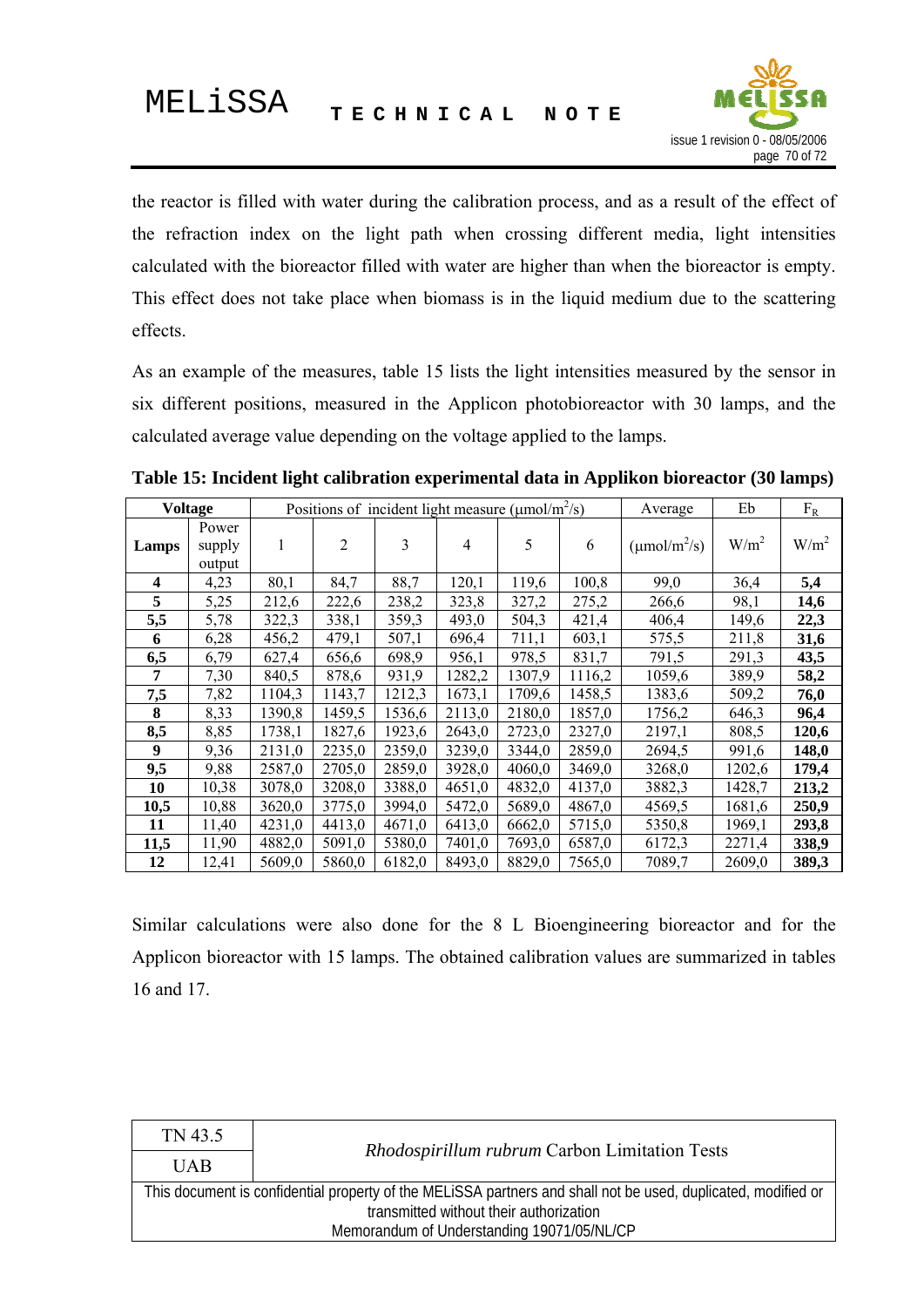

٦

### **Table 16: Incident light calibration experimental data in Applikon bioreactor (15 lamps)**

| Lamp Voltage | $F_R$ (W/m |
|--------------|------------|
| 4            | 2.1        |
| 5            | 6.5        |
| 6            | 15.6       |
| 7            | 30.1       |
| 8            | 50.7       |
| 9            | 79.4       |
| 95           | 98.2       |
| 10           | 119.3      |
| 10.5         | 142.2      |
| 11           | 166.6      |
| 11.5         | 195.2      |
| 12           | 226.9      |

## **Table 17: Incident light calibration experimental data in Bioengineering bioreactor**

| Lamp Voltage | $W/m^2$<br>$F_R$ | Lamp Voltage | $F_R$ (W/m <sup>2</sup> |
|--------------|------------------|--------------|-------------------------|
| 3.1          | 2.2              | 9.64         | 259                     |
| 3.8          | 5.7              | 9.85         | 278.6                   |
| 4.54         | 13.1             | 10.06        | 298.6                   |
| 5.02         | 20.4             | 10.28        | 321.6                   |
| 5.34         | 26.8             | 10.5         | 344.3                   |
| 5.67         | 34.6             | 10.72        | 369.7                   |
| 6.18<br>     | 49.3             | 10.94        | 395.6                   |
| 6.54         | 61.6             | 11.16        | 422.9                   |
| 6.9          | 75.9             | 11.38        | 450.3                   |
| 7.26         | 92.8             | 11.61        | 477.6                   |
| 7.64         | 112.3            | 11.84        | 510.6                   |
| 8.02         | 133.7            | 11.96        | 527.3                   |
| 8.42         | 159.7            | 12.07        | 544.4                   |
| 8.82         | 189              | 12.19        | 569.9                   |
| 9.22         | 222              | 12.3         | 597.3                   |
| 943          | 241.5            |              |                         |

| TN 43.5                                                                                                       |                                                      |  |  |  |
|---------------------------------------------------------------------------------------------------------------|------------------------------------------------------|--|--|--|
| <b>UAB</b>                                                                                                    | <i>Rhodospirillum rubrum</i> Carbon Limitation Tests |  |  |  |
| This document is confidential property of the MELISSA partners and shall not be used, duplicated, modified or |                                                      |  |  |  |
| transmitted without their authorization                                                                       |                                                      |  |  |  |
| Memorandum of Understanding 19071/05/NL/CP                                                                    |                                                      |  |  |  |
|                                                                                                               |                                                      |  |  |  |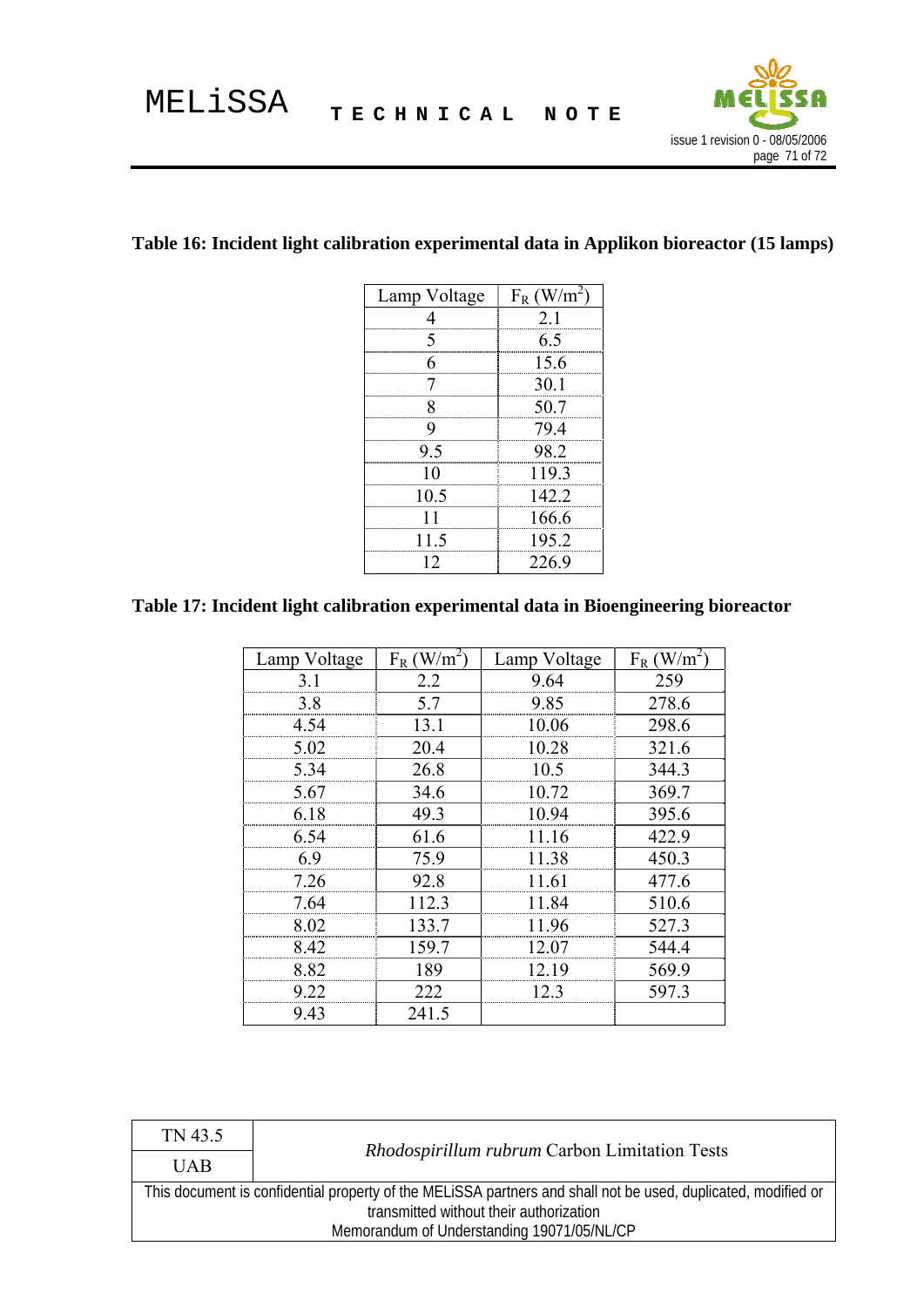

In figure 24 the average incident light,  $F_R$  in W/m<sup>2</sup>, versus the voltage supplied to the lamps is shown for the three set-ups used in this report.

The experimental data have been fitted to a power law equation, obtaining an analytical relationship between the lamps voltage and the average incident light energy supplied to the culture. This relationship is expressed by means of the following equations:

Bioengineering 8 L:  $F_R$  (W/m<sup>2</sup>) = 0.0906 · Lamp voltage <sup>3.4408</sup> Applikon  $2.4$  L (15 lamps):  $F_R$  (W/m<sup>2</sup>) = 0.0251 · Lamp voltage <sup>3.6688</sup> Applikon  $2.4$  L (30 lamps):  $F_R$  (W/m<sup>2</sup>) = 0.0724 · Lamp voltage <sup>3.4616</sup>



**Figure 24**: Incident light intensity and lamp voltage relationship for the three set-ups used.

| TN 43.5                                                                                                       |                                               |  |  |
|---------------------------------------------------------------------------------------------------------------|-----------------------------------------------|--|--|
| <b>UAB</b>                                                                                                    | Rhodospirillum rubrum Carbon Limitation Tests |  |  |
| This document is confidential property of the MELiSSA partners and shall not be used, duplicated, modified or |                                               |  |  |
| transmitted without their authorization<br>Memorandum of Understanding 19071/05/NL/CP                         |                                               |  |  |
|                                                                                                               |                                               |  |  |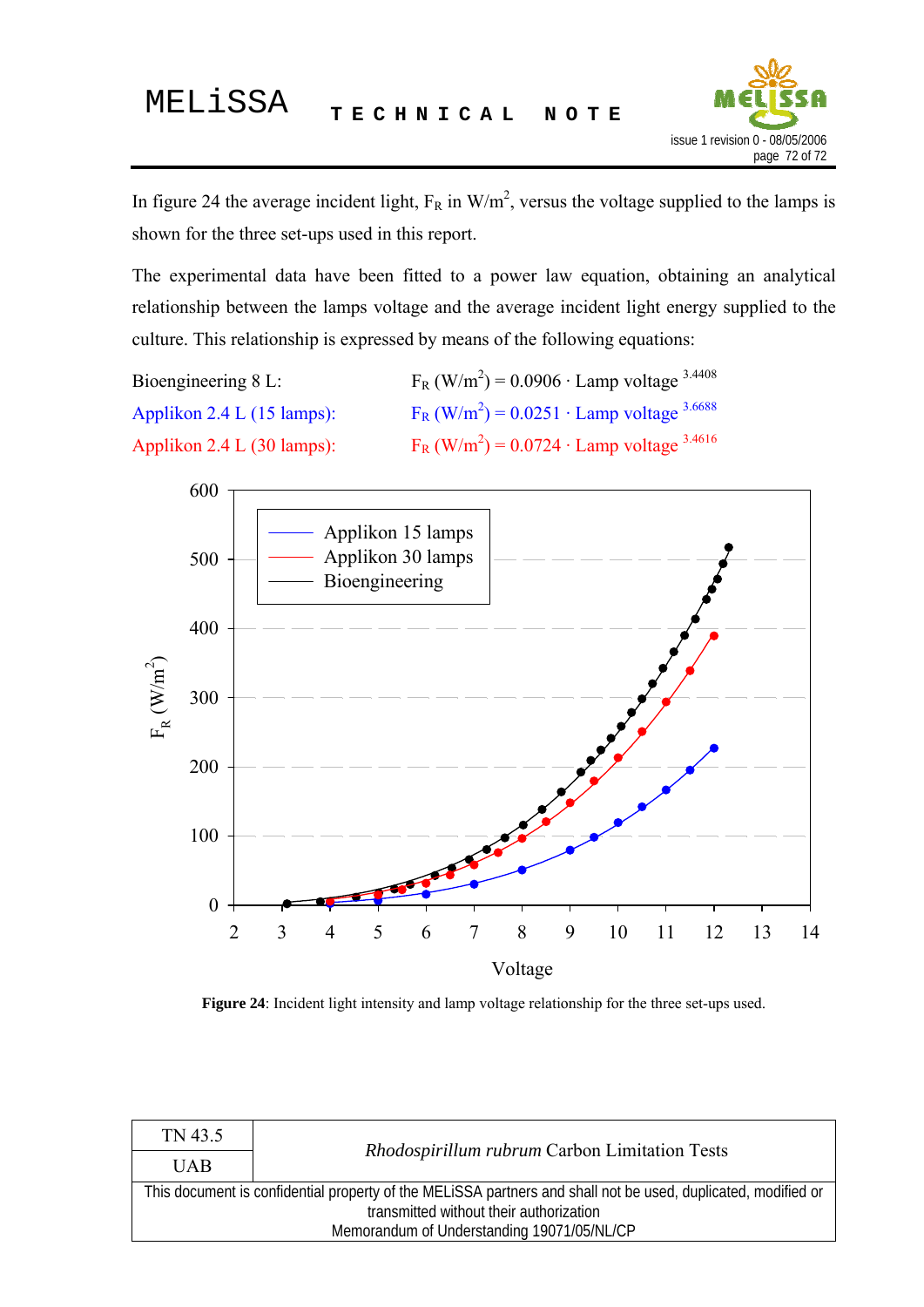## **Comments on TN 43.5 Rhodospirullum rubrum Carbon limitation tests**

## *General comments*

This technical note is presenting a lot of experiments, i.e. a large effort has been put on the performance of experimental work.

However the reporting of this large experimental work could be quite improved by providing some missing basic information:

- Some information should be added with regards to sampling and analysis:
	- o collected volumes, time to collect these required volumes, added
	- o are liquid samples obtained according to the protocol mentioned in appendix 2 (i.e. owing to centrifugation and filtration)? In that case, how can we ensure that we don't modify the composition of this liquid phase (e.g. through adsorption on filters, through break of cells and release of some components…)? Due to the small size of the filter membrane, a modification of liquid composition due to adsorption, and taking into account VFA concentrations used should be negligible. The procedure of centrifugation and Freeze drying of biomass produces a minimum of cell breakage which is considered negligible as final dry weight of freeze dried biomass is in agreement with the filter dried biomass of the same steady state.
	- o when you perform the biomass analysis, how do you prepare your biomass before (washing step?...) yes. Explanation added.
	- o did you performed your analysis right after sampling? If no, how and how long did you store your samples? liquid medium analysis are done recovering frozen liquid medium samples. Biomass analysis are done using freeze dried biomass. Storage time is variable but usually spans a couple of months. In any case freezed liquid and freeze dried biomass should not be significantly affected by this storage time.
- Some values are given without any proper definitions. Added were necessary
- It would be of high benefit to include hydrodynamic datas (nature of the stirring equipment, rotation speed of the stirrer, presence of baffles) for both PBR used. Description was already included in TN 47.1 Cabello et al 2000. Nevertheless explanation in the text has been expanded and reference included.
- the logic of the overall test plan, aiming at the determination of carbon limiting conditions, is not obvious. Some assumptions are sometimes poorly supported. Can you please provide at the beginning of the TN the definition of carbon limiting conditions and give the overall approach of your test plan? In fact it is ESA test plan. This TN continues the one on light limiting conditions and was proposed to substitute a WP originally planned to test the control law which was not available for testing (to our knowledge still is not) during the period this old contract was still on. In this case the interesting point is to locate the transitions conditions while passing from carbon limiting to light limiting ones or the reverse and also obtain experimental data in carbn limitation. Carbon limitation is considered when carbon source is the main factor governing growth rate. For example if the carbon source in the input media of a continuous culture is decreased and it results in a decrease in the biomass concentration in the bioreactor at steady state. Or if light intensity is increased or decreased in a continuous culture and biomass concentration at steady state does not change. This fact usually is coincident with very low concentrations of the carbon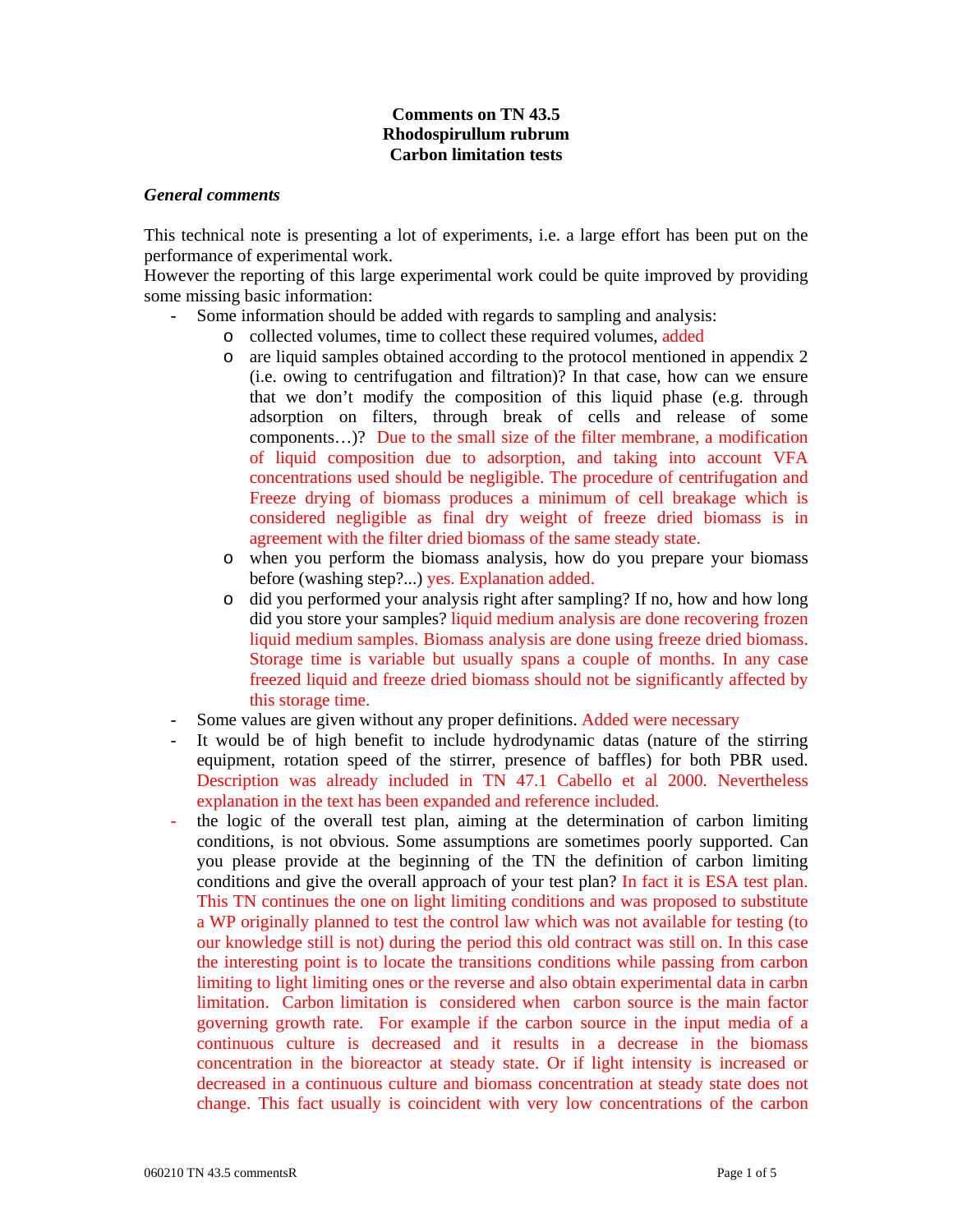source in the bioreactor (below detection limit) but not necessarily always. Specially at high dilution rates. Assuming one has carbon limiting conditions the interesting point would be to determine for example at which light intensity the limitation is changed from carbon to light limiting conditions. In fact due to the close relationship between the carbon metabolism and light energy recovery mechanisms, ranges of values (carbon-light intensity) acting in co-limitation can be expected. In this framework ESA asked for a minimum number of experiments under carbon limitation and with a step of light as initial experiments in view to locate the transition points. That is as an initial screening. The results should allow to evaluate the location of the transition points and plan more specific future experiments if necessary. Of course the cost of the WP was not going to be changed and the number of test/time/manpower should be in agreement with those expected for the control law test previously planned. The experiments agreed were one steady state or each of 3 different carbon sources at 2 dilution rates and 2 light intensities. The values for the dilution rates and light intensities were decided during the corresponding progress meetings with ESA. Nevertheless a few more were added by UAB in an attempt to collect more information. Also the initial experiments foresaw only the use of the pilot reactor which had to be later changed due to the low light supply and the higher light energy requirements when using other carbon sources than acetic acid. This is explained in the text.

- Some additional bibliographic sources could be added this kind of data for R.rubrum does not exist except the data collected at LGCB which is only for acetic acid.

(minor remark: In the various tables, as you do it in table 2, it is better to state B.D than 0.) done

## *Detailed comments*

p.5: 'stock strain'? Do you mean backup inoculum? Yes. The strain we have in stock to be used as inoculum. Updated to be more clear.

p.5: composition detailed in appendix 1: please detail in this appendix how the solution is prepared ( volume, storage, various concentrations verified through regular analysis….) done p.5 What is the definition of the "Illuminated volume fraction" ? How was the value 0.52 determined? Explanation has been added in the text. It is a characteristic of the bioreactor not to be confused with any 'dark area' calculated by any model.

p.6: No data are given on the system's hydrodynamic parameters. (Presence and number of baffles ? Stirrer rotation speed ? Type of stirrer ?) explanation and reference added in the text, see abowe.

p.6:the description of analysis methods should be updated according to the previous general comments. done

p.8: "it was known that the energy available allowed to completely consume an amount of carbon source around  $0.5 \text{ gC}/\text{l}$  at average growth rate." In continuous cultures, such a value is meaningless unless it is associated with a residence time or a dilution rate. The phrase is referred to previous experiments already done in the Pilot Plant and reported in previous TN and so the dilution rates or growth rates are known. For example 0.5 g C/l at 0.04 h<sup>-1</sup>, in TN 37.7, Cabello *et al.* 2001). Tests are started in those previously known conditions if possible or slightly modified such as to increase carbon limitation. In any case explanation of those conditions such as growth rate has been added in the text.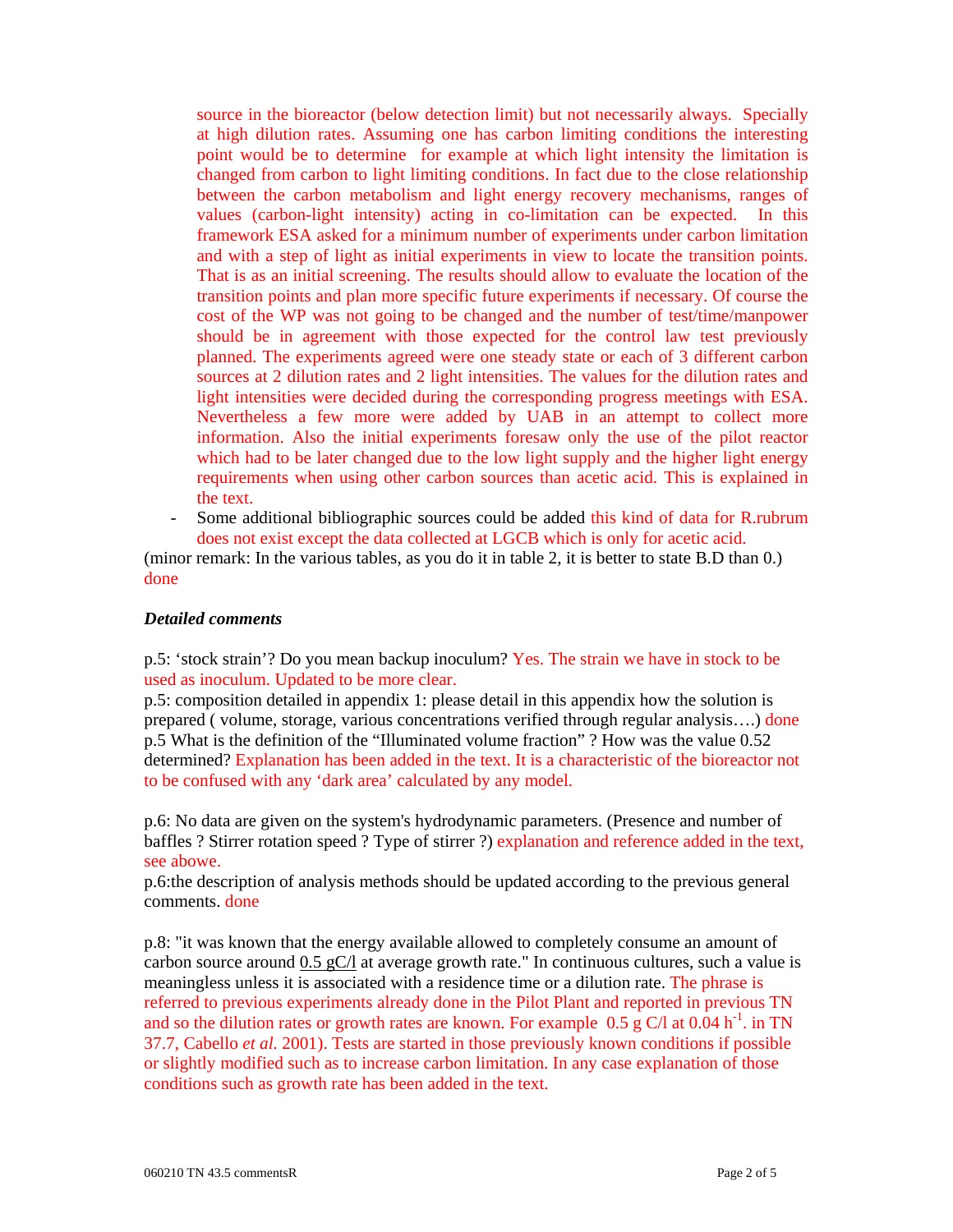p.10: as in the previous test…dilution rate: which tests are you referring to? Previous tests refers to the test previously described in this TN. The text has been clarified. p.10: should we say biomass decrease or biomass concentration decrease? Concentration. Updated in the text.

p.10: The reasons invoked to explain the experimental results previously described are conflicting. The first reason would be "it is necessary an incident light higher than  $500 \text{ W/m}^2$ to maintain the carbon limitation growth for the used input carbon source concentration.", i.e. light flux is too weak to provide enough energy for the microorganisms to grow. The second would be "the high average intensity,  $[\ldots]$ , has inhibitory effect", i.e. the light flux induces photoinhibition. It was just an attempt to enumerate different a priori possibilities. The explanations have been modified.

p 10: "The high average intensity" should be defined and quantified. Whatever the model one uses to calculate the average light intensity, the average light intensity to which the cells are exposed will always increase if the biomass concentration is decreased and the incident light intensity is not modified. This is the only point it is intended to be made by the coment. Besides this point, the exact number will of course depend on the model used. At present time UAB has not received from LGCB any 'official' model for R.rubrum to evaluate this point for different carbon sources and light intensities, nor has been 'authorized' to officially use for MELISSA another model. As was previously done for Arthospira. Therefore the exact number was not calculated. In any case this can be done at any time.

p.10-11: The third reason invoked to explain the experimental results is not clear ("or any combination of those") it refers to the possibility of an existing co-limitation for more than one factor at the same time. That is if the results obtained for certain values of light intensity and carbon source are different when both actors are limiting (low levels) at the same time than if they are tested separately with only one being strongly limiting.

p.12: please explain what you call average light intensity which is in that case light/g of biomass Again, as previously said, if for the same operating conditions (incident light intensity, bioreactor, dilution rate) but lower carbon source concentration in the input tank it results, for example a half of the biomass concentration at steady state, the average light intensity to which the cells are exposed will of course be different, and in this case higher. As already said numeric calculation depends strongly on the model one applies. But the intention was merely to state the fact of the different light intensity the cell were exposed. p.12: Concluding that "it is not possible to reach a steady state at a dilution rate higher than  $0.04h^{-1}$ " is doubtful, in so far as hydrodynamics were not considered. Although different behaviour has been described by LGCB for different agitation conditions, the information on the degree of effect for the Pilot Plant bioreactors used is not available. Therefore the phrase is of course based on the available information. One possibility is to plan those tests for the future. But what is true is that this bioreactor can only supply a low level of W/m3 compared to other bench bioreactors available at the P.P. this fact alone advises to use the other bioreactors, specially to test carbon sources which have higher energy requirements.

p.16: The amount of "maximum light energy" could be quantified. How are the values of radiant energy per unit volume of culture obtained? Which radiative model has been used? See previous comment. No model used. The comment refers to the maximum amount of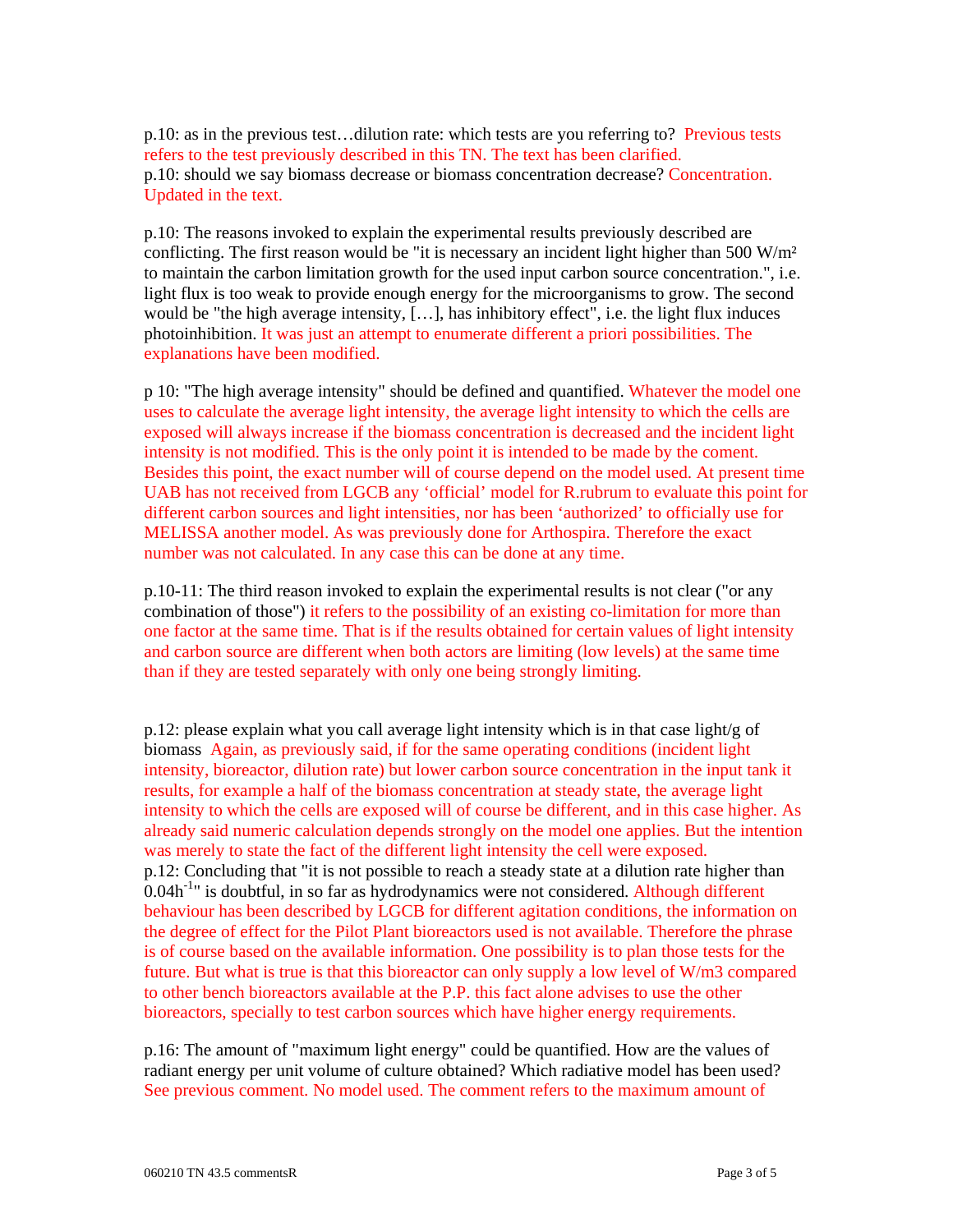energy the lamps can supply (so Fr\*surface/total volume or total watts supplied/total volume.). As they are at the maximum voltage no more energy can be provided .

p.17 and followings: please add C concentration on the Y axis and associated legend on the various figures done

p.17: Steady states are not clearly defined on the following figures (from 8 to 20). Would it possible to indicate on the figures the time of change of dilution rates ? in figure 8, 11, 12, 13, 14, 19 and 20 it is already indicated by the dashed line. In figures 9, 18, the change is done at time zero.

p.18-19: The legends of figures 9 and 10 's caption conflict with the legends on the figures  $(470 \text{ W/m}^2 \text{ et } 394 \text{ W/m}^2)$  –corrected.

p.19: which inhibition effects with acetic acid are you referring to? As described in TN 37.7 we think that one strong possibility for the explanation of the different whashout effects observed along the numerous tests done up to now is due to an inhibition effect produced by accumulation of non consumed acetic acid in the culture medium. That is: as concentration of acetic acid increases in the culture medium, the growth rate feasible decreases. p.20: "It was therefore necessary to further decrease the light intensity to see any accumulation of the carbon source". Nothing proves this assertion. It is obvious that light intensity can be decreased until light limitation forces to decrease the growth rate and so acetic acid consumption decreases and therefore it accumulates in the medium.

p.21: explain what you name a 'bifurcation' We mean the usual meaning of the term in non linear systems analysis. That is: for the same operating conditions 2 different stable steady states are possible.

p.21: "Which is possible after the results obtained by UAB and UBP", Giving the references may be needed. -added-

p.22: "In any case, the behaviour of this particular experiment was further verified by further decreasing light intensity" Then ? It means that in the following tests (figures 13 and 14) the test is repeated using lower light intensities and the stability of the biomass for the different light intensities indicates that this is a stable operational condition. It remains to be verified in the future if the case of stability with propionic acid accumulation is repeated.

p.23: since the batch……transient one: please rephrase? Donep.23: "Those new conditions" Which new conditions? They should be written in the corpus of the TN. done

p.26: Figures 16.a to 17.b are unreadable. –explanation is located in the text. Microscopic pictures are perfectly seen in our version. Nevertheless they have been expanded as possible.

p.31: the loss of VFA in the gas phase is valid for all VFA OK.

p.45: Figure 23 may be misunderstood. Maybe that dividing it in two different figures would make it easier to assimilate. Done. Figure was split in 2.

p.45: "If under nitrogen limiting conditions, and besides the VFA …" This phrase is not clear. Moreover, some conclusions are not clearly relevant with the scope of this TN. Why are aerobic conditions for *Rs. Rubrum* mentioned? – The mention of nitrogen is just an example of a condition that could decrease growth rate. Not in the present experiments but in general